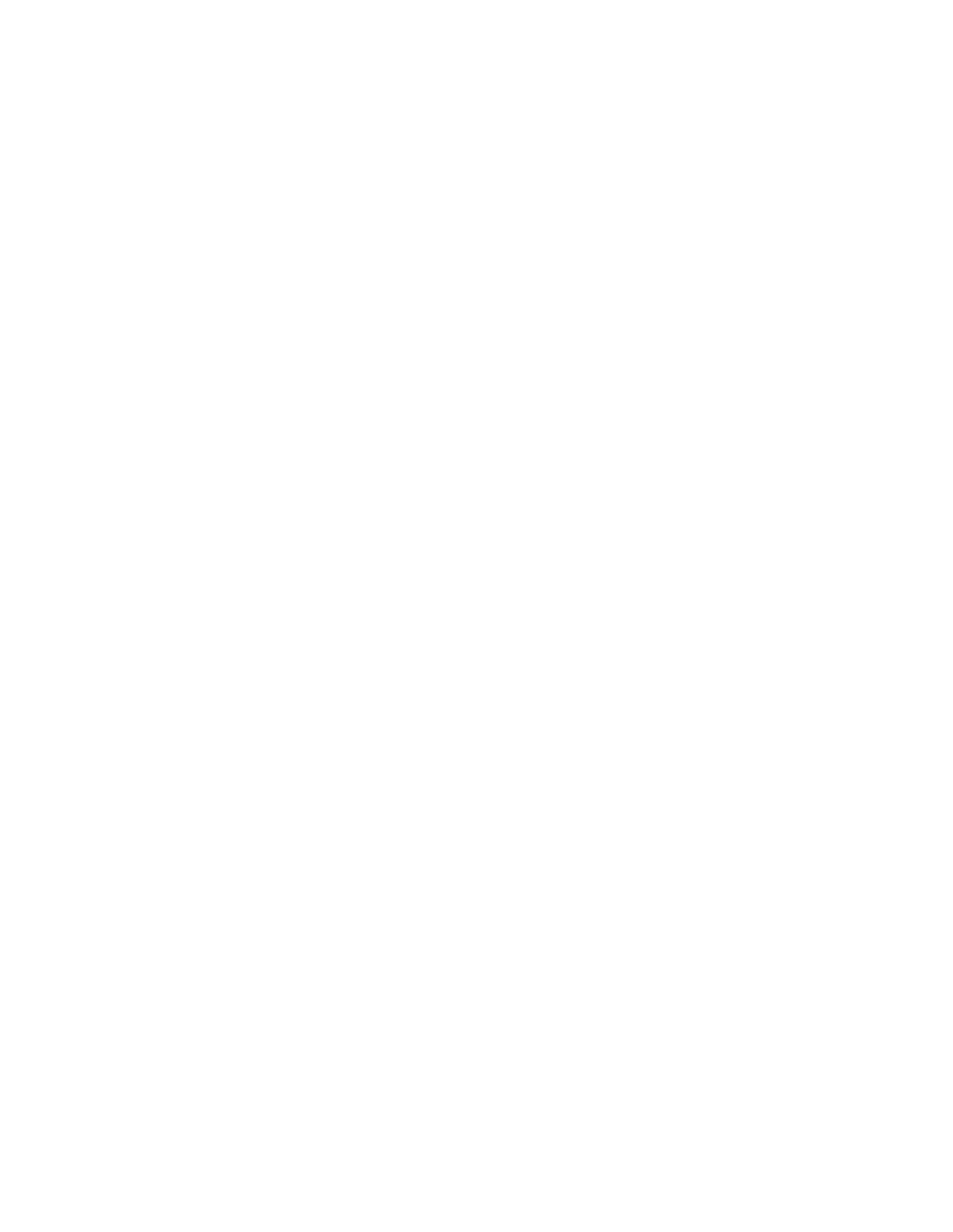i

# **Table of Contents**

| 1.1. CIRCUIT NUMBER IDENTIFICATION AND LOCATION CHART, P. 11                 |  |
|------------------------------------------------------------------------------|--|
|                                                                              |  |
| 1.3. CIRCUIT NUMBER IDENTIFICATION AND LOCATION CHART, P. 33                 |  |
| 1.4. CIRCUIT NUMBER IDENTIFICATION AND LOCATION CHART, P. 44                 |  |
| 1.5. CIRCUIT NUMBER IDENTIFICATION AND LOCATION CHART, P. 55                 |  |
| 1.6. NAVPAK/ECM I6 ENGINE CONTROLLER CONNECTOR PIN NUMBER IDENTIFICATION, P. |  |
|                                                                              |  |
|                                                                              |  |
|                                                                              |  |
|                                                                              |  |
|                                                                              |  |
|                                                                              |  |
| 1.12. NAVPAK/ECM V8-AVNT CONTROLLER CONNECTORS X3 AND X4 PIN NUMBER          |  |
|                                                                              |  |
|                                                                              |  |
|                                                                              |  |
|                                                                              |  |
|                                                                              |  |
|                                                                              |  |
|                                                                              |  |
|                                                                              |  |
|                                                                              |  |
|                                                                              |  |
|                                                                              |  |
|                                                                              |  |
|                                                                              |  |
|                                                                              |  |
|                                                                              |  |
|                                                                              |  |
|                                                                              |  |
|                                                                              |  |
|                                                                              |  |
|                                                                              |  |
|                                                                              |  |
|                                                                              |  |
|                                                                              |  |
|                                                                              |  |
|                                                                              |  |
|                                                                              |  |
|                                                                              |  |
|                                                                              |  |
|                                                                              |  |
|                                                                              |  |
|                                                                              |  |
|                                                                              |  |
|                                                                              |  |
|                                                                              |  |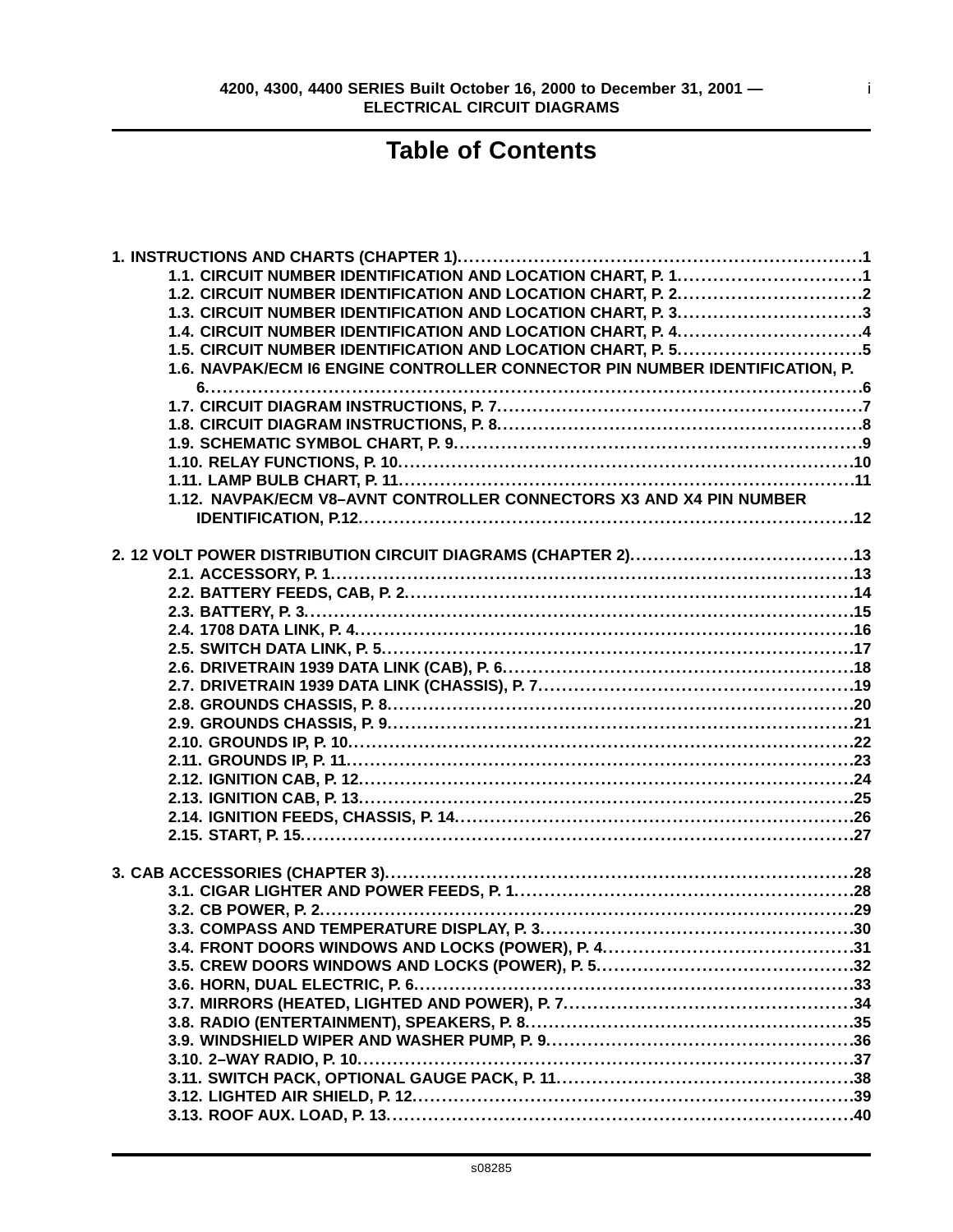| 3.14. SATELLITE COMMUNICATION QUALCOMM-MCT AND IMCT SYSTEMS, P. 1441                                                                                                                                             |
|------------------------------------------------------------------------------------------------------------------------------------------------------------------------------------------------------------------|
|                                                                                                                                                                                                                  |
|                                                                                                                                                                                                                  |
|                                                                                                                                                                                                                  |
|                                                                                                                                                                                                                  |
| 6.2. ELECTRONIC ENGINE CONTROLS, I6-HEUI ENGINE CRUISE CONTROL AND BODY<br>6.3. ELECTRONIC ENGINE CONTROLS, (V8-AVNT) ENGINES, P. 349<br>6.4. ELECTRONIC ENGINE CONTROLS, V8-AVNT ENGINE CRUISE CONTROL AND BODY |
| 7. GAUGES WITH AND WITHOUT INTEGRAL WARNING LIGHT (CHAPTER 7)51<br>7.3. WARNING LIGHTS CONTROLLED BY ENGINE, TRANSMISSION, ABS CONTROLLER, P.                                                                    |
|                                                                                                                                                                                                                  |
| 7.8. FUEL GAUGE INPUT CIRCUIT (SINGLE TANK) DIFFERENTIAL LOCK WARNING LAMPS, P.                                                                                                                                  |
|                                                                                                                                                                                                                  |
|                                                                                                                                                                                                                  |
| 8.2. LIGHT SYSTEMS - CLEARANCE, MARKER, PARK, TAIL, TURN AND STOP LAMPS, P.<br>2                                                                                                                                 |
| 8.3. LIGHT SYSTEMS - CLEARANCE, MARKER, PARK, TAIL, TURN AND STOP LAMPS                                                                                                                                          |
|                                                                                                                                                                                                                  |
|                                                                                                                                                                                                                  |
|                                                                                                                                                                                                                  |
|                                                                                                                                                                                                                  |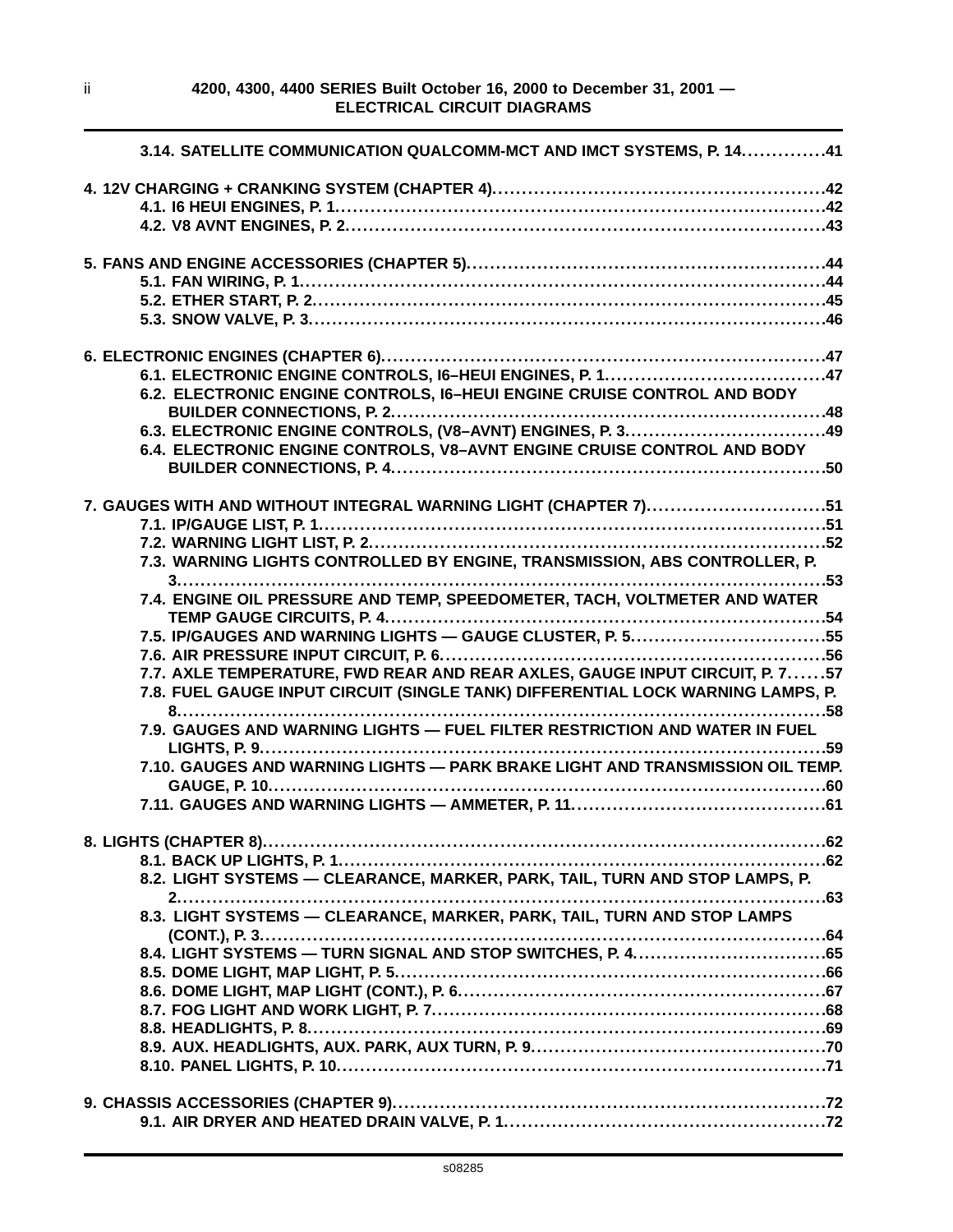| 9.3. ANTILOCK BRAKE SYSTEM (ABS), AIR, TRACTION CONTROL, P. 374                             |  |
|---------------------------------------------------------------------------------------------|--|
|                                                                                             |  |
|                                                                                             |  |
|                                                                                             |  |
| 9.7. TWO SPEED AXLE SWITCH W/MANUAL TRANSMISSION FUEL HEATER N/WARN LIGHTS,                 |  |
|                                                                                             |  |
|                                                                                             |  |
|                                                                                             |  |
| 9.10. BACK OF CAB BODY BUILDER AND TRAILER STOP, TAIL, MARKER, P. 1081                      |  |
| 9.11. BODY BUILDER AND TRAILER TURNS, CENTER PIN ABS, CENTER PIN AUX, P. 1182               |  |
| 9.12. BODY BUILDER AND TRAILER SOCKET BACK OF CAB SOCKETS, P. 1283                          |  |
| 9.13. BODY BUILDER AND TRAILER SOCKET END OF FRAME (EOF) SOCKET AND BODY                    |  |
|                                                                                             |  |
|                                                                                             |  |
| 9.15. REMOTE POWER UNITS, SOLENOID PACKS, REMOTE ENGINE SPEED CONTROLLER, P.                |  |
|                                                                                             |  |
|                                                                                             |  |
|                                                                                             |  |
|                                                                                             |  |
|                                                                                             |  |
|                                                                                             |  |
| 10. TRANSMISSIONS (CHAPTER 10)…………………………………………………………………………91                                |  |
|                                                                                             |  |
|                                                                                             |  |
|                                                                                             |  |
|                                                                                             |  |
|                                                                                             |  |
|                                                                                             |  |
|                                                                                             |  |
|                                                                                             |  |
|                                                                                             |  |
|                                                                                             |  |
|                                                                                             |  |
|                                                                                             |  |
|                                                                                             |  |
|                                                                                             |  |
| 12.2. CONNECTOR COMPOSITES (420A), (420B), (520), (521), (522), (523), (524), P. 2101       |  |
|                                                                                             |  |
|                                                                                             |  |
|                                                                                             |  |
|                                                                                             |  |
|                                                                                             |  |
| 12.8. CONNECTOR COMPOSITES (1018), (1100), (1101A), (1101), (1102), P. 8107                 |  |
|                                                                                             |  |
|                                                                                             |  |
| 12.11. CONNECTOR COMPOSITES (1350), (1400), (1402), (1500), (1510), (1553), P. 11110        |  |
| 12.12. CONNECTOR COMPOSITES (1554F), (1555), (1600), (1601), (1650), (1652), P. 12111       |  |
| 12.13. CONNECTOR COMPOSITES (1657M), (1658), (1659), (1800), (1804), P. 13112               |  |
| 12.14. CONNECTOR COMPOSITES (1807), (1808), (1809), (1810), (1811), (1812), (1813), (1814), |  |
| (1815), (1820), (1822), (1823), (1824), (1860), (1861), (1901M), P. 14113                   |  |
| 12.15. CONNECTOR COMPOSITES (2000), (2002M), (2003M), (2004M), (2005M), (2006M),            |  |
| (2007F), (2111M), (2112M), (2113M), (2114M), (2115M), (2116M), (2117M), (2301M), P. 15114   |  |
|                                                                                             |  |

s08285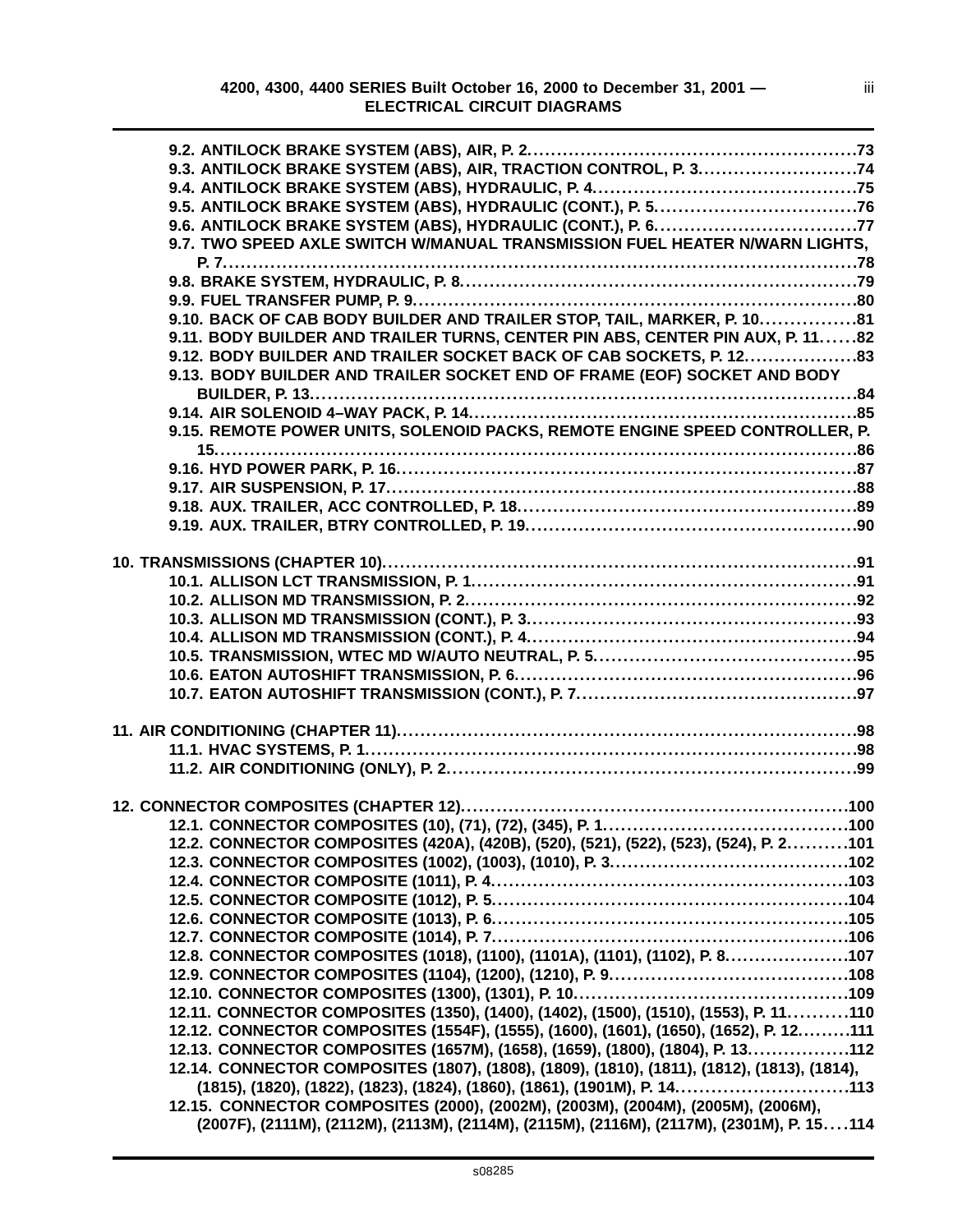| 12.16. CONNECTOR COMPOSITES (2302M), (2303M), (2304M), (2305M), (2306M), (2307F),              |
|------------------------------------------------------------------------------------------------|
| (2308F), (2502F, M) (2503F, M), (2600F, M), (2601M, F), (2602M, F), P. 16<br>.115              |
| 12.17. CONNECTOR COMPOSITES (3000M), (3000F), (3002M), (3003), (3100M), (3200F, M),            |
| . 116                                                                                          |
| 12.18. CONNECTOR COMPOSITES (3209), (3210M), (3211M), (4000), (4001), P. 18117                 |
|                                                                                                |
|                                                                                                |
| 12.21. CONNECTOR COMPOSITES (4007), (4008), (4009), (4010), P. 21120                           |
| 12.22. CONNECTOR COMPOSITE (4014), P. 22.<br>. 121                                             |
| 12.23. CONNECTOR COMPOSITES (4015), (4017), (4018), (4019), (4020), (4021), (4022), (4023), P. |
| 23.<br>.122                                                                                    |
| 12.24. CONNECTOR COMPOSITES (4024), (4030), (4031), (4032), (4033), (4040), (4041), (4050),    |
| (4051), (4052), P. 24.<br>123                                                                  |
| 12.25. CONNECTOR COMPOSITES (4054), (4056), (4058), (4060), (4061), (4062), (4087), (4098),    |
| $(4103)$ , P. 25<br>. 124                                                                      |
| 12.26. CONNECTOR COMPOSITES (4103 CONT.), (4105), (4111), (4120), (4301), P. 26125             |
| 12.27. CONNECTOR COMPOSITES (4301 CONT.), (4305), (4410), (4410B), (4410C), P. 27126           |
| 12.28. CONNECTOR COMPOSITES (4410D), (4410E), (4410H), (4410M), (4411), (4411A), (4411B),      |
| (4412), P. 28<br>.                                                                             |
|                                                                                                |
| 12.30. CONNECTOR COMPOSITES (4450A), (4460A), (4460), (4705), P. 30129                         |
| 12.31. CONNECTOR COMPOSITES (4705), (4810), (4820), (4830), (4840), P. 31130                   |
| 12.32. CONNECTOR COMPOSITES (4850), (4910), (4950), (6001), (6002), P. 32131                   |
| 12.33. CONNECTOR COMPOSITES (6007), (6008), (6009), (6011), (6012), P. 33132                   |
| 12.34. CONNECTOR COMPOSITES (6200), (6316), (6323), (6332), (6333), (6334), (6400), (6401),    |
| (6406), (6500), (6550), (6703), (6704), P. 34                                                  |
| 12.35. CONNECTOR COMPOSITES (7103), (7104), (7104A), (7200), P. 35134                          |
|                                                                                                |
|                                                                                                |
| 12.38. CONNECTOR COMPOSITES (7207), (7208), (7211), (7212), (7213), (7300), (7301), P.         |
| 38.<br>137                                                                                     |
| 12.39. CONNECTOR COMPOSITES (7302), (7304), (7305), (7306), P. 39<br>138                       |
| 12.40. CONNECTOR COMPOSITES (7307), (7309), (7500), (7502), (7600), (7601), (7603), (7604),    |
| (7605), (7606), P. 40<br>. 139<br>.                                                            |
| 12.41. CONNECTOR COMPOSITES (7607), (7608), (7609), (7610), (7611), (7700), P. 41140           |
| 12.42. CONNECTOR COMPOSITES (7800), (7801), (7803), P. 42.                                     |
| 12.43. CONNECTOR COMPOSITES (7900), (7901), (7905), (7906), P. 43142                           |
| 12.44. CONNECTOR COMPOSITES (8000), (8001), (8102), (8150), (8151), (8200), P. 44143           |
| 12.45. CONNECTOR COMPOSITES (8201), (8301), (8310), (8311), (8312), (8400), (8500), (8501), P. |
|                                                                                                |
| 12.46. CONNECTOR COMPOSITES (8502), (8502A), (8503), (8503A), (8505), (8600), (8601),          |
|                                                                                                |
|                                                                                                |
| 12.48. CONNECTOR COMPOSITES (9001), (9002), (9100), (9101), (9102), (9254), (9255), P.         |
|                                                                                                |
| 12.49. CONNECTOR COMPOSITES (9260), (9261), (9262), (9263), (9264), (9265), (9303A), P.        |
|                                                                                                |
| 12.50. CONNECTOR COMPOSITES (9404), (9405), (9501), (9502), (9503), (9504), (9505), (9506), P. |
|                                                                                                |
|                                                                                                |
|                                                                                                |
|                                                                                                |
| 12.54. CONNECTOR COMPOSITES (9716), (9716A), (9716B), P. 54153                                 |
|                                                                                                |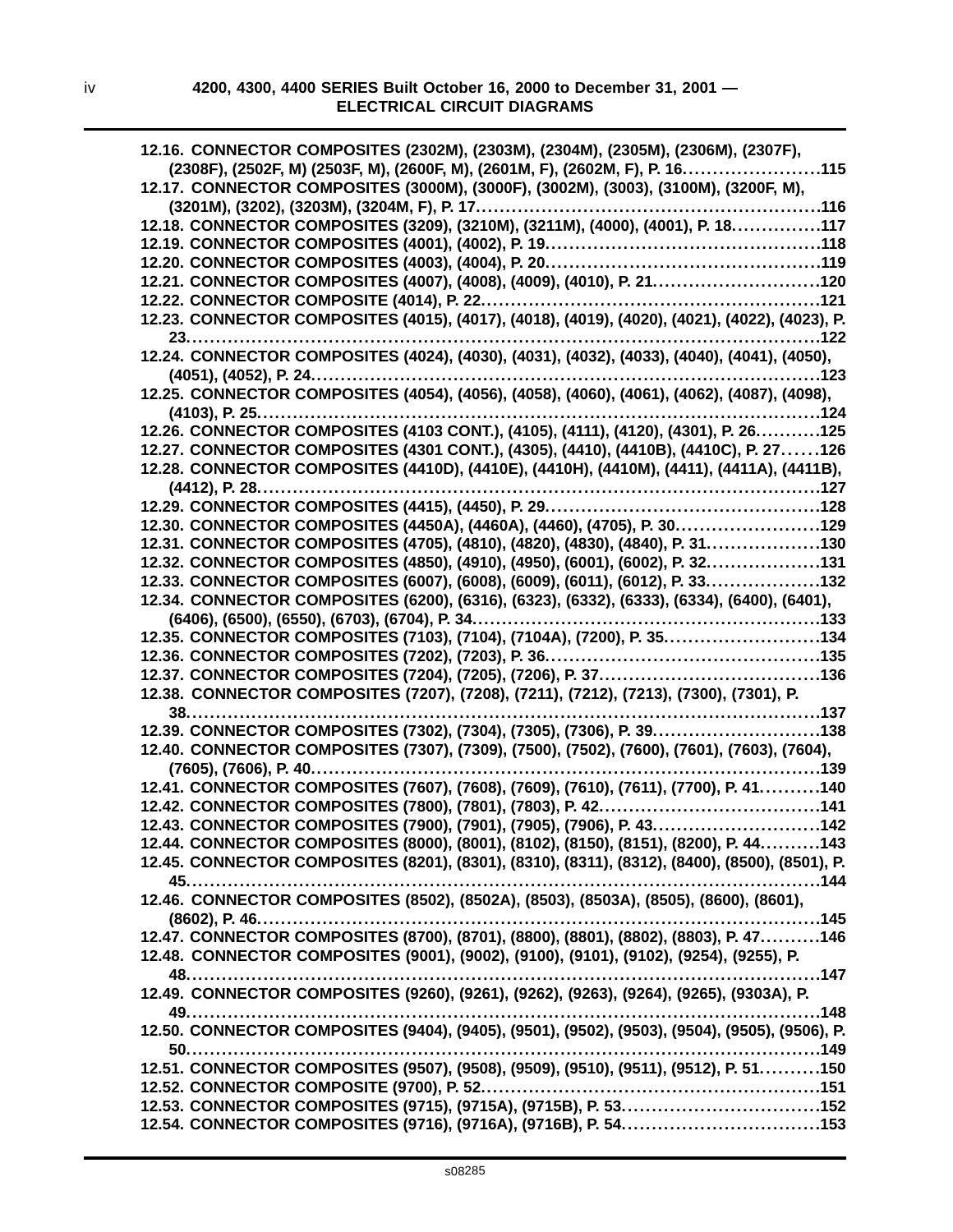| 12.55. CONNECTOR COMPOSITES (9717), (9717A), (9717B), P. 55154                               |  |
|----------------------------------------------------------------------------------------------|--|
| 12.56. CONNECTOR COMPOSITES (9718), (9719), (9720), (9733), (9734), (9736), P. 56155         |  |
| 12.57. CONNECTOR COMPOSITES (9800), (9811), (9812), (9814), (9815), (9850), (9900), (9900A), |  |
|                                                                                              |  |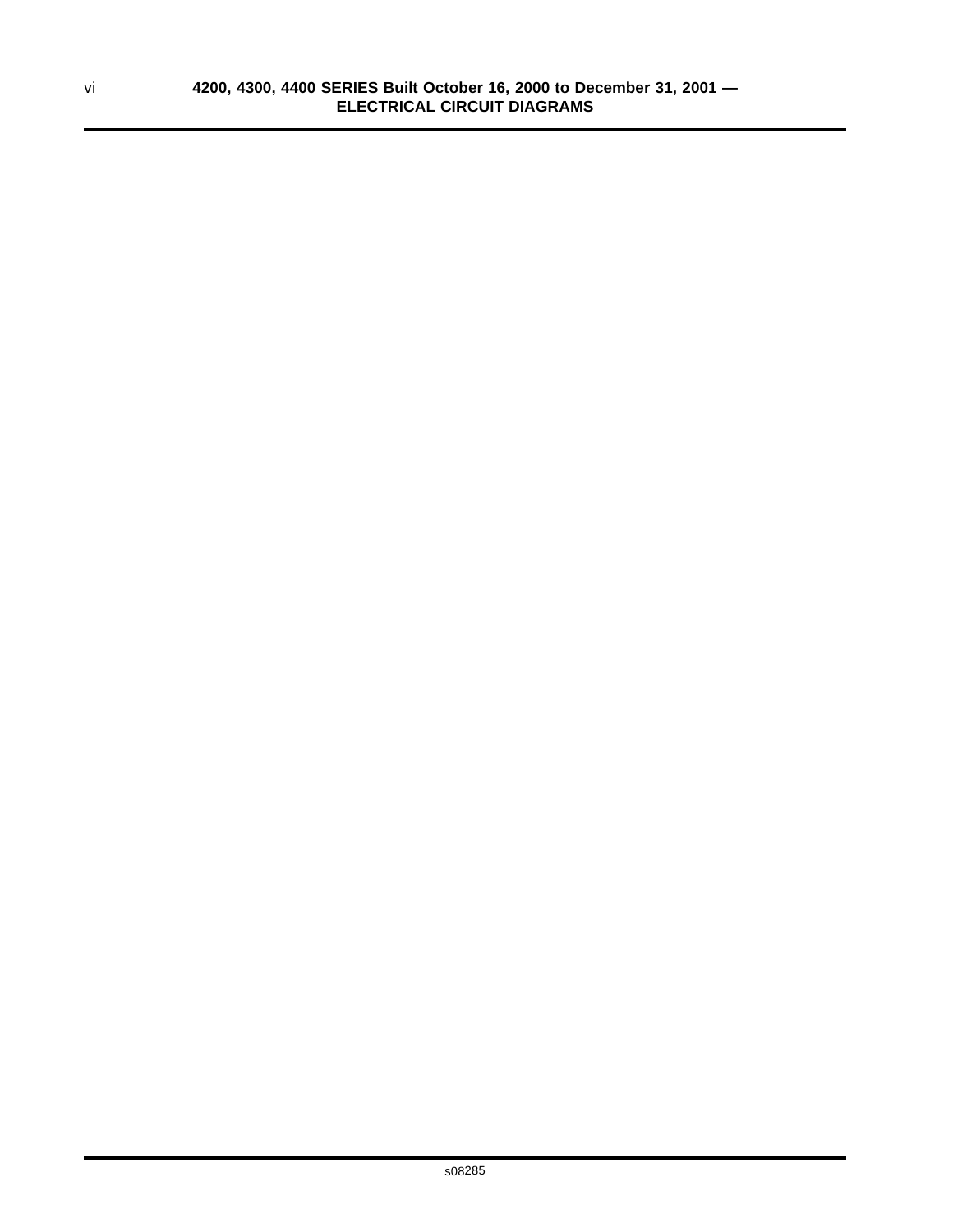# **1. INSTRUCTIONS AND CHARTS (CHAPTER 1)**

# <span id="page-8-0"></span>**1.1. CIRCUIT NUMBER IDENTIFICATION AND LOCATION CHART, P. 1**

|            |             |                                 | INTERNATIONAL TRUCK AND ENGINE CORPORATION                                                                                                                     |            |                                                                              | CHAPTER 1                      |                                                              |                        |                                             |             |  |  |
|------------|-------------|---------------------------------|----------------------------------------------------------------------------------------------------------------------------------------------------------------|------------|------------------------------------------------------------------------------|--------------------------------|--------------------------------------------------------------|------------------------|---------------------------------------------|-------------|--|--|
|            |             |                                 | THIS PRINT IS PROVIDED ON A RESTRICTED BASIS AND IS NOT<br>TO BE USED IN ANY WAY DETRIMENTAL TO THE INTEREST OF<br>INTERNATIONAL TRUCK AND ENGINE CORPORATION. |            |                                                                              |                                | INTERNATIONAL CIRCUIT NUMBER<br>IDENTIFICATIOIN AND LOCATION |                        |                                             |             |  |  |
|            |             |                                 |                                                                                                                                                                |            |                                                                              | PREFIX DESIGNATIONS            |                                                              |                        |                                             |             |  |  |
|            |             |                                 | <b>PREFIX</b>                                                                                                                                                  |            |                                                                              | <b>LOCATION</b>                |                                                              |                        |                                             |             |  |  |
|            |             |                                 | Α                                                                                                                                                              |            | Cab-instrument Panel Module                                                  |                                |                                                              |                        |                                             |             |  |  |
|            |             |                                 | В                                                                                                                                                              |            | Cab-Driver Control Module                                                    |                                |                                                              |                        |                                             |             |  |  |
|            |             |                                 | С                                                                                                                                                              |            | Cab-Header/Clearance Lights                                                  |                                |                                                              |                        |                                             |             |  |  |
|            |             |                                 | D                                                                                                                                                              |            | Cab-Roof/Rear Panel                                                          |                                |                                                              |                        |                                             |             |  |  |
|            |             |                                 | E                                                                                                                                                              |            | Cab-Left Door/Doors                                                          |                                |                                                              |                        |                                             |             |  |  |
|            |             |                                 | F                                                                                                                                                              |            | Cab-Right Door/Doors                                                         |                                |                                                              |                        |                                             |             |  |  |
|            |             |                                 | н                                                                                                                                                              |            | Cab-Sleeper                                                                  |                                |                                                              |                        |                                             |             |  |  |
|            |             |                                 | J                                                                                                                                                              |            | Cab-Dash(outside)                                                            |                                |                                                              |                        |                                             |             |  |  |
|            |             |                                 | Κ                                                                                                                                                              |            | Engine/Radiator                                                              |                                |                                                              |                        |                                             |             |  |  |
|            |             |                                 | L                                                                                                                                                              |            | Transmission                                                                 |                                |                                                              |                        |                                             |             |  |  |
|            |             |                                 | М                                                                                                                                                              |            | Chassis/Front End (Cab Dash Panel Forward)                                   |                                |                                                              |                        |                                             |             |  |  |
|            |             |                                 | Ν                                                                                                                                                              |            | Chassis/Center Section (Cab Dash Panel to Cab RR Xmbr)                       |                                |                                                              |                        |                                             |             |  |  |
|            |             |                                 | P                                                                                                                                                              |            | Chassis/Wheel Base Section                                                   |                                |                                                              |                        |                                             |             |  |  |
|            |             |                                 | R                                                                                                                                                              |            | Chassis/Suspension/Rear Axle/Axles                                           |                                |                                                              |                        |                                             |             |  |  |
|            |             |                                 | s                                                                                                                                                              |            | Chassis/AF Section/Stop/Tail/Turn Lights                                     |                                |                                                              |                        |                                             |             |  |  |
|            |             |                                 |                                                                                                                                                                |            |                                                                              |                                | CIRCUIT NUMBER AND IDENTIFICATIONS                           |                        |                                             |             |  |  |
|            |             | <b>CIRCUIT</b><br><b>NUMBER</b> | <b>COLOR</b>                                                                                                                                                   |            | <b>DESCRIPTION</b>                                                           |                                |                                                              |                        |                                             |             |  |  |
|            |             | $\mathbf{1}$                    | LTBL                                                                                                                                                           |            | ALTERNATOR - FIELD                                                           |                                |                                                              |                        |                                             |             |  |  |
|            |             | $\overline{2}$                  | <b>RD</b>                                                                                                                                                      |            | ALTERNATOR - CHARGE                                                          |                                |                                                              |                        |                                             |             |  |  |
|            |             | 3                               | <b>DKBL</b><br>GY                                                                                                                                              |            | 1708 DATA LINK, SWITCH DATA LINK (+)<br>1708 DATA LINK, SWITCH DATA LINK (-) |                                |                                                              |                        |                                             |             |  |  |
|            |             | 4                               |                                                                                                                                                                |            | SERIAL/DATA COMMUNICATION J1922                                              |                                |                                                              |                        |                                             |             |  |  |
|            |             | 5                               | YL<br>GN                                                                                                                                                       |            | DRIVE TRAIN J1939 DATA LINK (+)<br>DRIVE TRAIN J1939 DATA LINK (-)           |                                |                                                              |                        |                                             |             |  |  |
|            |             | 6                               | GY                                                                                                                                                             |            | LOW VOLTAGE ELECTRONIC FEED (< 9 VOLTS)                                      |                                |                                                              |                        |                                             |             |  |  |
|            |             | $\overline{7}$                  | <b>RD</b>                                                                                                                                                      |            | ALTERNATOR - RESISTANCE                                                      |                                |                                                              |                        |                                             |             |  |  |
|            |             | 8                               |                                                                                                                                                                |            |                                                                              |                                |                                                              |                        |                                             |             |  |  |
|            |             |                                 |                                                                                                                                                                |            |                                                                              |                                |                                                              |                        |                                             |             |  |  |
| <b>CHK</b> | <b>DATE</b> |                                 | CHANGE                                                                                                                                                         | <b>REV</b> | <b>REFERENCE</b>                                                             | <b>DRAWN</b><br><b>U00DLCK</b> | <b>NAME</b>                                                  |                        | 42/43/44/85/8600 & 73/74/7500 CIRC DIAGRAMS |             |  |  |
| PEC        | 16JAN01     |                                 | PRODUCTION RELEASE.                                                                                                                                            | A          | P54304U                                                                      | RELEASE NO.<br>P52778H         | DATE<br>09AUG00                                              | PART NO.<br>AE08-52365 |                                             | SHEET<br>01 |  |  |

**Figure 1 Circuit Number Identification and Location Chart**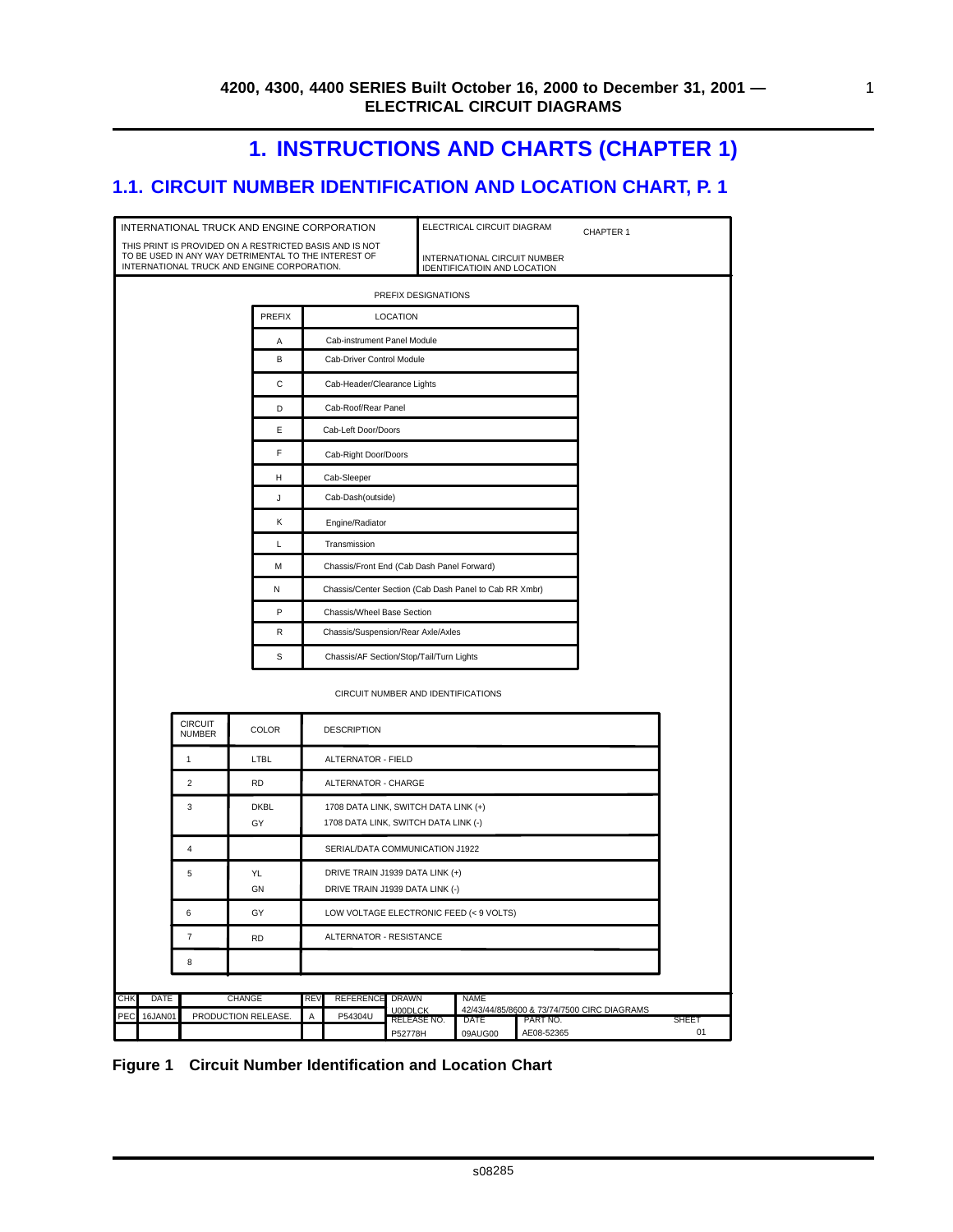### <span id="page-9-0"></span>**1.2. CIRCUIT NUMBER IDENTIFICATION AND LOCATION CHART, P. 2**

|            |         |                                 | INTERNATIONAL TRUCK AND ENGINE CORPORATION                                                                                                                     |                                                                |                                            | ELECTRICAL CIRCUIT DIAGRAM<br>CHAPTER 1 |                                                     |                                                                     |                        |  |                    |  |  |  |
|------------|---------|---------------------------------|----------------------------------------------------------------------------------------------------------------------------------------------------------------|----------------------------------------------------------------|--------------------------------------------|-----------------------------------------|-----------------------------------------------------|---------------------------------------------------------------------|------------------------|--|--------------------|--|--|--|
|            |         |                                 | THIS PRINT IS PROVIDED ON A RESTRICTED BASIS AND IS NOT<br>TO BE USED IN ANY WAY DETRIMENTAL TO THE INTEREST OF<br>INTERNATIONAL TRUCK AND ENGINE CORPORATION. |                                                                |                                            |                                         |                                                     | INTERNATIONAL CIRCUIT NUMBER<br>IDENTIFICATION AND LOCATION (CONT.) |                        |  |                    |  |  |  |
|            |         |                                 |                                                                                                                                                                |                                                                | CIRCUIT NUMBER AND IDENTIFICATIONS (CONT.) |                                         |                                                     |                                                                     |                        |  |                    |  |  |  |
|            |         | <b>CIRCUIT</b><br><b>NUMBER</b> | COLOR                                                                                                                                                          |                                                                | <b>DESCRIPTION</b>                         |                                         |                                                     |                                                                     |                        |  |                    |  |  |  |
|            |         | 9                               | GY                                                                                                                                                             |                                                                | ZERO VOLT REFERENCE (ZVR)                  |                                         |                                                     |                                                                     |                        |  |                    |  |  |  |
|            |         | 10                              | WH                                                                                                                                                             |                                                                | CHASSIS/ENGINE GROUND                      |                                         |                                                     |                                                                     |                        |  |                    |  |  |  |
|            |         | 11                              | WH                                                                                                                                                             |                                                                | CAB/SLEEPER GROUND                         |                                         |                                                     |                                                                     |                        |  |                    |  |  |  |
|            |         | 12                              | LTBL                                                                                                                                                           |                                                                | ACCESSORY FEED                             |                                         |                                                     |                                                                     |                        |  |                    |  |  |  |
|            |         | 13                              | <b>PK</b><br>BK                                                                                                                                                | <b>IGNITION FEED</b><br>IGNITION FEED (BODY BUILDER CONNECTOR) |                                            |                                         |                                                     |                                                                     |                        |  |                    |  |  |  |
|            |         | 14                              | <b>RD</b>                                                                                                                                                      |                                                                | BATTERY FEED                               |                                         |                                                     |                                                                     |                        |  |                    |  |  |  |
|            |         | 15                              | <b>RD</b>                                                                                                                                                      |                                                                | <b>KEY SWITCH FEED</b>                     |                                         |                                                     |                                                                     |                        |  |                    |  |  |  |
|            |         | 16                              |                                                                                                                                                                |                                                                |                                            |                                         |                                                     |                                                                     |                        |  |                    |  |  |  |
|            |         | 17                              | <b>PK</b>                                                                                                                                                      |                                                                | <b>STARTER CONTROL</b>                     |                                         |                                                     |                                                                     |                        |  |                    |  |  |  |
|            |         | 18                              | PK                                                                                                                                                             | <b>GLOW PLUG/PRE-HEATER</b>                                    |                                            |                                         |                                                     |                                                                     |                        |  |                    |  |  |  |
|            |         | 19                              | GY                                                                                                                                                             | <b>ENGINE SHUTDOWN</b>                                         |                                            |                                         |                                                     |                                                                     |                        |  |                    |  |  |  |
|            |         | 20                              | LTGN                                                                                                                                                           | REMOTE POWER MODULE                                            |                                            |                                         |                                                     |                                                                     |                        |  |                    |  |  |  |
|            |         | 21                              | TN                                                                                                                                                             | COLD START CONTROLS (ETHER)                                    |                                            |                                         |                                                     |                                                                     |                        |  |                    |  |  |  |
|            |         | 22                              |                                                                                                                                                                |                                                                |                                            |                                         |                                                     |                                                                     |                        |  |                    |  |  |  |
|            |         | 23                              | TN                                                                                                                                                             | <b>ENGINE FAN/SHUTTERS</b>                                     |                                            |                                         |                                                     |                                                                     |                        |  |                    |  |  |  |
|            |         | 24                              | GY                                                                                                                                                             |                                                                | ENGINE EXHAUST BRAKE                       |                                         |                                                     |                                                                     |                        |  |                    |  |  |  |
|            |         | 25                              | TN                                                                                                                                                             |                                                                | <b>PYROMETER</b>                           |                                         |                                                     |                                                                     |                        |  |                    |  |  |  |
|            |         | 26                              | TN                                                                                                                                                             |                                                                | AMMETER                                    |                                         |                                                     |                                                                     |                        |  |                    |  |  |  |
|            |         | 27                              | TN                                                                                                                                                             |                                                                | <b>VOLTMETER</b>                           |                                         |                                                     |                                                                     |                        |  |                    |  |  |  |
|            |         | 28                              | TN                                                                                                                                                             |                                                                | <b>INSTRUMENTS AND GAUGES</b>              |                                         |                                                     |                                                                     |                        |  |                    |  |  |  |
|            |         | 29                              | <b>TN</b>                                                                                                                                                      |                                                                | <b>ENGINE WATER TEMPERATURE</b>            |                                         |                                                     |                                                                     |                        |  |                    |  |  |  |
|            |         | 30                              | TN                                                                                                                                                             |                                                                | ENGINE OIL TEMPERATURE                     |                                         |                                                     |                                                                     |                        |  |                    |  |  |  |
|            |         | 31                              | TN                                                                                                                                                             |                                                                |                                            | TRANSMISSION OIL TEMPERATURE            |                                                     |                                                                     |                        |  |                    |  |  |  |
|            |         | 32                              | TN                                                                                                                                                             |                                                                |                                            | AXLE OIL TEMPERATURE                    |                                                     |                                                                     |                        |  |                    |  |  |  |
|            |         |                                 |                                                                                                                                                                |                                                                |                                            |                                         |                                                     |                                                                     |                        |  |                    |  |  |  |
| <b>CHK</b> | DATE    |                                 | CHANGE                                                                                                                                                         | REV                                                            | <b>REFERENCE</b>                           | DRAWN<br>U00JXP9                        | NAME<br>42/43/44/85/8600 & 73/74/7500 CIRC DIAGRAMS |                                                                     |                        |  |                    |  |  |  |
| PEC        | 16JAN01 |                                 | PRODUCTION RELEASE.                                                                                                                                            | Α                                                              | P54304U                                    | RELEASE NO.<br>P52778H                  |                                                     | DATE<br>09AUG00                                                     | PART NO.<br>AE08-52365 |  | <b>SHEET</b><br>02 |  |  |  |

**Figure 2 Circuit Number Identification and Location Chart (Cont.)**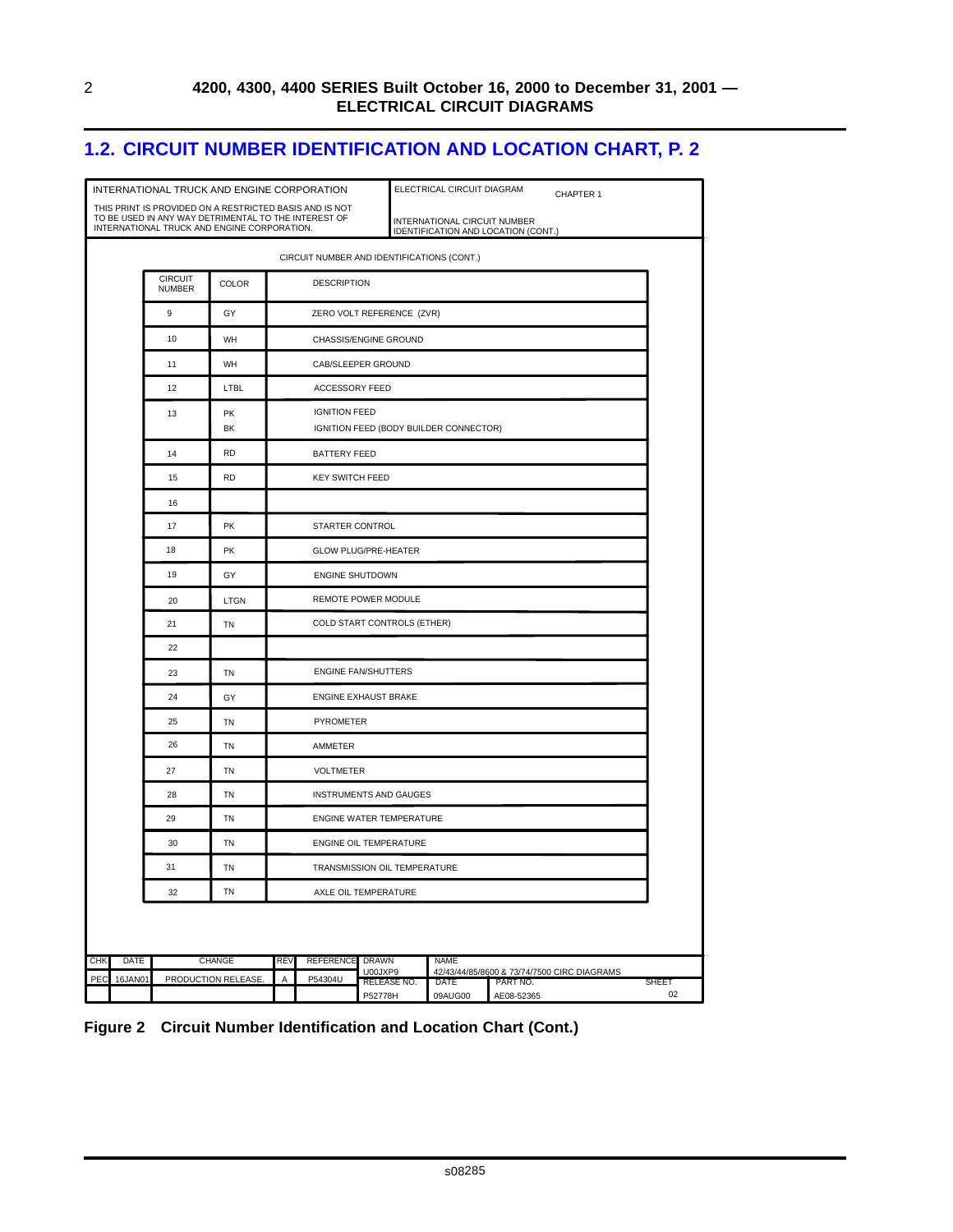### <span id="page-10-0"></span>**1.3. CIRCUIT NUMBER IDENTIFICATION AND LOCATION CHART, P. 3**

|     |             |                                 | INTERNATIONAL TRUCK AND ENGINE CORPORATION                                                                                                                     |            |                                  |                            | ELECTRICAL CIRCUIT DIAGRAM<br>CHAPTER 1                             |                                             |              |  |  |  |  |
|-----|-------------|---------------------------------|----------------------------------------------------------------------------------------------------------------------------------------------------------------|------------|----------------------------------|----------------------------|---------------------------------------------------------------------|---------------------------------------------|--------------|--|--|--|--|
|     |             |                                 | THIS PRINT IS PROVIDED ON A RESTRICTED BASIS AND IS NOT<br>TO BE USED IN ANY WAY DETRIMENTAL TO THE INTEREST OF<br>INTERNATIONAL TRUCK AND ENGINE CORPORATION. |            |                                  |                            | INTERNATIONAL CIRCUIT NUMBER<br>IDENTIFICATION AND LOCATION (CONT.) |                                             |              |  |  |  |  |
|     |             |                                 |                                                                                                                                                                |            |                                  |                            | CIRCUIT NUMBER AND IDENTIFICATIONS (CONT.)                          |                                             |              |  |  |  |  |
|     |             | <b>CIRCUIT</b><br><b>NUMBER</b> | <b>COLOR</b>                                                                                                                                                   |            | <b>DESCRIPTION</b>               |                            |                                                                     |                                             |              |  |  |  |  |
|     |             | 33                              | TN                                                                                                                                                             |            | ENGINE OIL LEVEL                 |                            |                                                                     |                                             |              |  |  |  |  |
|     |             | 34                              | TN                                                                                                                                                             |            | <b>COOLANT LEVEL</b>             |                            |                                                                     |                                             |              |  |  |  |  |
|     |             | 35                              | TN<br><b>ENGINE OIL PRESSURE</b>                                                                                                                               |            |                                  |                            |                                                                     |                                             |              |  |  |  |  |
|     |             | 36                              | <b>TN</b>                                                                                                                                                      |            | <b>FUEL LEVEL</b>                |                            |                                                                     |                                             |              |  |  |  |  |
|     |             | 37                              | TN                                                                                                                                                             |            | <b>FUEL PUMP</b>                 |                            |                                                                     |                                             |              |  |  |  |  |
|     |             | 38                              |                                                                                                                                                                |            |                                  |                            |                                                                     |                                             |              |  |  |  |  |
|     |             | 39                              | GY                                                                                                                                                             |            | AIR DRYER HEATER                 |                            |                                                                     |                                             |              |  |  |  |  |
|     |             | 40                              | GY                                                                                                                                                             |            |                                  | LOW AIR PRESSURE WARNING   |                                                                     |                                             |              |  |  |  |  |
|     |             | 41                              | TN                                                                                                                                                             |            | AIR TEMPERATURE                  |                            |                                                                     |                                             |              |  |  |  |  |
|     |             | 42                              | GY                                                                                                                                                             |            | FRONT AXLE ENGAGED               |                            |                                                                     |                                             |              |  |  |  |  |
|     |             | 43                              | GY                                                                                                                                                             |            | POWER DIVIDER LOCK (PDL) WARNING |                            |                                                                     |                                             |              |  |  |  |  |
|     |             | 44                              | GY                                                                                                                                                             |            | PARK BRAKE WARNING               |                            |                                                                     |                                             |              |  |  |  |  |
|     |             | 45                              | <b>LTGN</b>                                                                                                                                                    |            |                                  | ANTI - THEFT WARNING       |                                                                     |                                             |              |  |  |  |  |
|     |             | 46                              | GY                                                                                                                                                             |            |                                  | POWER TAKE - OFF WARNING   |                                                                     |                                             |              |  |  |  |  |
|     |             | 47                              | GY                                                                                                                                                             |            | SPEEDOMETER                      |                            |                                                                     |                                             |              |  |  |  |  |
|     |             | 48                              | GY                                                                                                                                                             |            | <b>TACHOMETER</b>                |                            |                                                                     |                                             |              |  |  |  |  |
|     |             | 49                              | GY                                                                                                                                                             |            |                                  | DIFFERENTIAL LOCK WARNING  |                                                                     |                                             |              |  |  |  |  |
|     |             | 50                              | YL                                                                                                                                                             |            | <b>LIGHT SWITCH FEED</b>         |                            |                                                                     |                                             |              |  |  |  |  |
|     |             | 51                              | <b>YL</b>                                                                                                                                                      |            |                                  | DIMMER SWITCH FEED         |                                                                     |                                             |              |  |  |  |  |
|     |             | 52                              | YL                                                                                                                                                             |            |                                  | <b>HEADLIGHT HI - BEAM</b> |                                                                     |                                             |              |  |  |  |  |
|     |             | 53                              | YL                                                                                                                                                             |            |                                  | <b>HEADLIGHT LO - BEAM</b> |                                                                     |                                             |              |  |  |  |  |
|     |             | 54                              | <b>BN</b>                                                                                                                                                      |            |                                  | PARKING/MARKER LIGHTS      |                                                                     |                                             |              |  |  |  |  |
|     |             | 55                              | <b>OR</b>                                                                                                                                                      |            | TURN SIGNAL - FEED               |                            |                                                                     |                                             |              |  |  |  |  |
|     |             | 56                              | OR                                                                                                                                                             |            |                                  | TURN SIGNAL LIGHTS - LEFT  |                                                                     |                                             |              |  |  |  |  |
|     |             |                                 | YL                                                                                                                                                             |            |                                  |                            | TURN SIGNAL LIGHTS - LEFT (BODY BUILDER CONNECTION)                 |                                             |              |  |  |  |  |
|     |             | 57                              | OR<br>LT GN                                                                                                                                                    |            |                                  | TURN SIGNAL LIGHTS - RIGHT | TURN SIGNAL LIGHTS - RIGHT (BODY BUILDER CONNECTION)                |                                             |              |  |  |  |  |
| CHK | <b>DATE</b> |                                 | CHANGE                                                                                                                                                         | <b>REV</b> | <b>REFERENCE</b>                 | DRAWN                      | <b>NAME</b>                                                         |                                             |              |  |  |  |  |
| PEC | 16JAN01     |                                 | PRODUCTION RELEASE.                                                                                                                                            | Α          | P54304U                          | U00DLCK<br>RELEASE NO.     | <b>DATE</b><br>PART NO.                                             | 42/43/44/85/8600 & 73/74/7500 CIRC DIAGRAMS | <b>SHEET</b> |  |  |  |  |
|     |             |                                 |                                                                                                                                                                |            |                                  | P52778H                    | 15 MAY 00                                                           | AE08-52365                                  | 03           |  |  |  |  |

**Figure 3 Circuit Number Identification and Location Chart (Cont.)**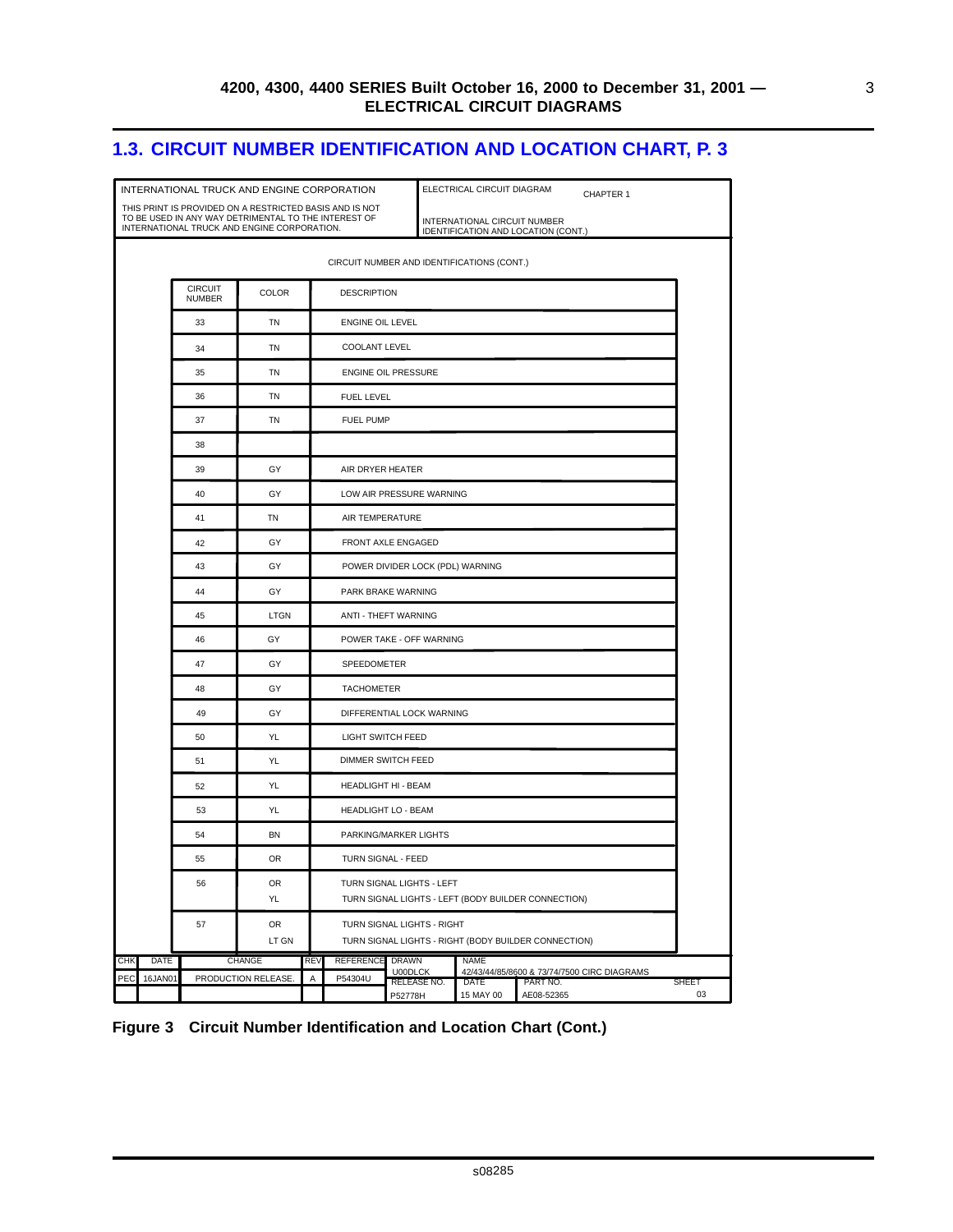### <span id="page-11-0"></span>**1.4. CIRCUIT NUMBER IDENTIFICATION AND LOCATION CHART, P. 4**

|                | INTERNATIONAL TRUCK AND ENGINE CORPORATION                                                                                                                     |                    |                                |                                                                       |                          | ELECTRICAL CIRCUIT DIAGRAM                                          |                        | CHAPTER 1                                   |             |  |  |  |
|----------------|----------------------------------------------------------------------------------------------------------------------------------------------------------------|--------------------|--------------------------------|-----------------------------------------------------------------------|--------------------------|---------------------------------------------------------------------|------------------------|---------------------------------------------|-------------|--|--|--|
|                | THIS PRINT IS PROVIDED ON A RESTRICTED BASIS AND IS NOT<br>TO BE USED IN ANY WAY DETRIMENTAL TO THE INTEREST OF<br>INTERNATIONAL TRUCK AND ENGINE CORPORATION. |                    |                                |                                                                       |                          | INTERNATIONAL CIRCUIT NUMBER<br>IDENTIFICATION AND LOCATION (CONT.) |                        |                                             |             |  |  |  |
|                |                                                                                                                                                                |                    |                                |                                                                       |                          | CIRCUIT NUMBER AND IDENTIFICATIONS (CONT.)                          |                        |                                             |             |  |  |  |
|                | <b>CIRCUIT</b><br><b>NUMBER</b>                                                                                                                                | <b>COLOR</b>       |                                | <b>DESCRIPTION</b>                                                    |                          |                                                                     |                        |                                             |             |  |  |  |
|                | 58                                                                                                                                                             | <b>BN</b>          |                                | CLEARANCE/IDENTIFICATION LIGHTS                                       |                          |                                                                     |                        |                                             |             |  |  |  |
|                | 59                                                                                                                                                             | GY                 |                                | SOLENOID                                                              |                          |                                                                     |                        |                                             |             |  |  |  |
|                | 60                                                                                                                                                             | 0R                 |                                | <b>HAZARD LIGHTS</b>                                                  |                          |                                                                     |                        |                                             |             |  |  |  |
|                | 61                                                                                                                                                             | GY                 |                                | AIR SUSPENSION                                                        |                          |                                                                     |                        |                                             |             |  |  |  |
|                | 62                                                                                                                                                             | <b>DKBL</b>        |                                | PANEL LIGHTS                                                          |                          |                                                                     |                        |                                             |             |  |  |  |
|                | 63                                                                                                                                                             | <b>DKBL</b>        |                                | <b>COURTESY/DOME LIGHTS</b>                                           |                          |                                                                     |                        |                                             |             |  |  |  |
|                | 64                                                                                                                                                             | YL                 |                                | <b>FOG/DRIVING LIGHTS</b>                                             |                          |                                                                     |                        |                                             |             |  |  |  |
|                | 65                                                                                                                                                             | <b>OR</b>          |                                | CAB REAR FLOOD LIGHT                                                  |                          |                                                                     |                        |                                             |             |  |  |  |
|                | 66                                                                                                                                                             | YL                 |                                | DAYTIME RUNNING LIGHTS                                                |                          |                                                                     |                        |                                             |             |  |  |  |
|                | 67                                                                                                                                                             |                    |                                |                                                                       |                          |                                                                     |                        |                                             |             |  |  |  |
|                | 68                                                                                                                                                             | <b>BN</b>          |                                | <b>TAIL LIGHTS</b>                                                    |                          |                                                                     |                        |                                             |             |  |  |  |
|                | 69                                                                                                                                                             | <b>BN</b>          |                                | LICENSE PLATE LIGHT                                                   |                          |                                                                     |                        |                                             |             |  |  |  |
|                | 70                                                                                                                                                             | 0R<br><b>RD</b>    |                                | <b>STOP LIGHTS</b><br>STOP LIGHTS (BODY BUILDER CONNECTION)           |                          |                                                                     |                        |                                             |             |  |  |  |
|                | 71                                                                                                                                                             | OR<br>LTBL         |                                | <b>BACK - UP LIGHTS</b><br>BACK - UP LIGHTS (BODY BUILDER CONNECTION) |                          |                                                                     |                        |                                             |             |  |  |  |
|                | 72                                                                                                                                                             | <b>OR</b>          |                                | TRAILER AUXILIARY FEED - BATTERY                                      |                          |                                                                     |                        |                                             |             |  |  |  |
|                | 73                                                                                                                                                             | LTGN               | <b>PWM</b>                     |                                                                       |                          |                                                                     |                        |                                             |             |  |  |  |
|                | 74                                                                                                                                                             | <b>LTGN</b>        |                                | <b>HEATER RECIRC MOTOR</b>                                            |                          |                                                                     |                        |                                             |             |  |  |  |
|                | 75                                                                                                                                                             | LTGN               |                                | HEATER BLOWER MOTOR                                                   |                          |                                                                     |                        |                                             |             |  |  |  |
|                | 76                                                                                                                                                             | LTGN               |                                | <b>AUXILIARY FAN</b>                                                  |                          |                                                                     |                        |                                             |             |  |  |  |
|                | 77                                                                                                                                                             | LTGN               |                                | AIR CONDITIONER                                                       |                          |                                                                     |                        |                                             |             |  |  |  |
|                | 78                                                                                                                                                             | LTGN               |                                | MIRRORS - HEATED; MOTORIZED                                           |                          |                                                                     |                        |                                             |             |  |  |  |
|                | 79                                                                                                                                                             | GY                 |                                | <b>SEAT BELTS</b>                                                     |                          |                                                                     |                        |                                             |             |  |  |  |
|                | 80                                                                                                                                                             | BK                 |                                |                                                                       | SLEEPER BOX RELAY - FEED |                                                                     |                        |                                             |             |  |  |  |
|                | 81                                                                                                                                                             | LTGN               |                                | POWER DOOR LOCKS                                                      |                          |                                                                     |                        |                                             |             |  |  |  |
|                |                                                                                                                                                                |                    |                                |                                                                       |                          |                                                                     |                        |                                             |             |  |  |  |
| CHK<br>DATE    |                                                                                                                                                                | <b>CHANGE</b>      | <b>REV</b><br><b>REFERENCE</b> | <b>DRAWN</b>                                                          | U00DLCK                  | <b>NAME</b>                                                         |                        | 42/43/44/85/8600 & 73/74/7500 CIRC DIAGRAMS |             |  |  |  |
| 16JAN01<br>PEC |                                                                                                                                                                | PRODUCTION RELEASE | P54304U<br>Α                   |                                                                       | RELEASE NO.<br>P52778H   | DATE<br>15MAY00                                                     | PART NO.<br>AE08-52365 |                                             | SHEET<br>04 |  |  |  |

#### **Figure 4 Circuit Number Identification and Location Chart (Cont.)**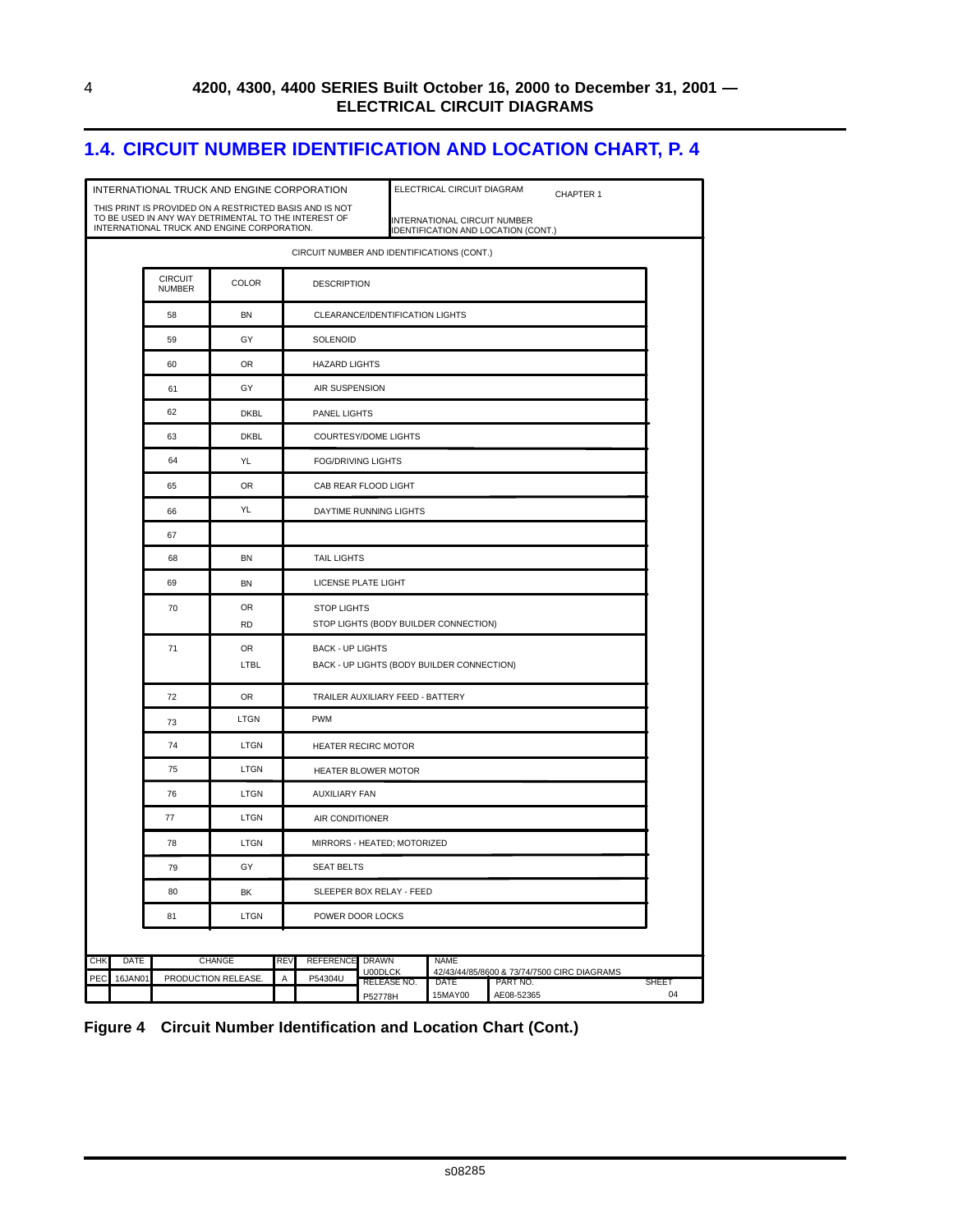5

### <span id="page-12-0"></span>**1.5. CIRCUIT NUMBER IDENTIFICATION AND LOCATION CHART, P. 5**

|            |             |                                 | INTERNATIONAL TRUCK AND ENGINE CORPORATION<br>THIS PRINT IS PROVIDED ON A RESTRICTED BASIS AND IS NOT<br>TO BE USED IN ANY WAY DETRIMENTAL TO THE INTEREST OF<br>INTERNATIONAL TRUCK AND ENGINE CORPORATION. |     |                                    |                                            | ELECTRICAL CIRCUIT DIAGRAM<br>INTERNATIONAL CIRCUIT NUMBER<br>IDENTIFICATION AND LOCTION (CONT.) |          | CHAPTER 1                                   |       |  |  |  |
|------------|-------------|---------------------------------|--------------------------------------------------------------------------------------------------------------------------------------------------------------------------------------------------------------|-----|------------------------------------|--------------------------------------------|--------------------------------------------------------------------------------------------------|----------|---------------------------------------------|-------|--|--|--|
|            |             |                                 |                                                                                                                                                                                                              |     |                                    | CIRCUIT NUMBER AND IDENTIFICATIONS (CONT.) |                                                                                                  |          |                                             |       |  |  |  |
|            |             | <b>CIRCUIT</b><br><b>NUMBER</b> | COLOR                                                                                                                                                                                                        |     | <b>DESCRIPTION</b>                 |                                            |                                                                                                  |          |                                             |       |  |  |  |
|            |             | 82                              | GY                                                                                                                                                                                                           |     | WINDSHIELD WIPER                   |                                            |                                                                                                  |          |                                             |       |  |  |  |
|            |             | 83                              | LTGN                                                                                                                                                                                                         |     | POWER WINDOWS                      |                                            |                                                                                                  |          |                                             |       |  |  |  |
|            |             | 84                              | LTGN                                                                                                                                                                                                         |     | <b>CIGAR LIGHTER</b>               |                                            |                                                                                                  |          |                                             |       |  |  |  |
|            |             | 85                              | GY                                                                                                                                                                                                           |     | <b>HORN</b>                        |                                            |                                                                                                  |          |                                             |       |  |  |  |
|            |             | 86                              | LTGN                                                                                                                                                                                                         |     | RADIO - ENTERTAINMENT              |                                            |                                                                                                  |          |                                             |       |  |  |  |
|            |             | 87                              | GY                                                                                                                                                                                                           |     | WINDSHIELD WASHER                  |                                            |                                                                                                  |          |                                             |       |  |  |  |
|            |             | 88                              | LTGN                                                                                                                                                                                                         |     | CLOCK/HOURMETER                    |                                            |                                                                                                  |          |                                             |       |  |  |  |
|            |             | 89                              | VT                                                                                                                                                                                                           |     | AIR BAG                            |                                            |                                                                                                  |          |                                             |       |  |  |  |
|            |             | 90                              | GY                                                                                                                                                                                                           |     | HYDRAULIC BRAKE PUMP               |                                            |                                                                                                  |          |                                             |       |  |  |  |
|            |             | 91                              | <b>VT</b>                                                                                                                                                                                                    |     | <b>INTERCOMMUNICATIONS</b>         |                                            |                                                                                                  |          |                                             |       |  |  |  |
|            |             | 92                              | TN                                                                                                                                                                                                           |     | TRANSMISSION CONTROLS - ELECTRONIC |                                            |                                                                                                  |          |                                             |       |  |  |  |
|            |             | 93                              | TN                                                                                                                                                                                                           |     | AXLE SHIFT CONTROL                 |                                            |                                                                                                  |          |                                             |       |  |  |  |
|            |             | 94                              | GY                                                                                                                                                                                                           |     | ANTILOCK BRAKE SYSTEM              |                                            |                                                                                                  |          |                                             |       |  |  |  |
|            |             | 95                              | TN                                                                                                                                                                                                           |     | <b>EXHAUST EMISSION</b>            |                                            |                                                                                                  |          |                                             |       |  |  |  |
|            |             | 96                              | YL                                                                                                                                                                                                           |     | SNOW PLOW LIGHTS                   |                                            |                                                                                                  |          |                                             |       |  |  |  |
|            |             | 97                              | VT                                                                                                                                                                                                           |     |                                    | ENGINE CONTROLS - ELECTRONIC               |                                                                                                  |          |                                             |       |  |  |  |
|            |             | 98                              | BK                                                                                                                                                                                                           |     | DATALINK AND DIAGNOSTICS           |                                            |                                                                                                  |          |                                             |       |  |  |  |
|            |             | 99                              | VT                                                                                                                                                                                                           |     |                                    | ACCELERATOR POSITION SENSOR (APS)          |                                                                                                  |          |                                             |       |  |  |  |
|            |             | 100                             |                                                                                                                                                                                                              |     |                                    | AIR HORN (ELECTRIC SOLENOID ACTUATED)      |                                                                                                  |          |                                             |       |  |  |  |
|            |             | 101                             |                                                                                                                                                                                                              |     |                                    | BRAKE APPLICATION AIR                      |                                                                                                  |          |                                             |       |  |  |  |
|            |             | 102                             |                                                                                                                                                                                                              |     | <b>FLASH TO PASS</b>               |                                            |                                                                                                  |          |                                             |       |  |  |  |
|            |             |                                 |                                                                                                                                                                                                              |     |                                    |                                            |                                                                                                  |          |                                             |       |  |  |  |
| <b>CHK</b> | <b>DATE</b> |                                 | <b>CHANGE</b>                                                                                                                                                                                                | REV | <b>REFERENCE</b>                   | <b>DRAWN</b><br><b>NAME</b>                |                                                                                                  |          |                                             |       |  |  |  |
| PEC        | 16JAN01     |                                 | PRODUCTION RELEASE.                                                                                                                                                                                          | Α   | P54304U                            | U00DLCK<br>RELEASE NO.                     | DATE                                                                                             | PART NO. | 42/43/44/85/8600 & 73/74/7500 CIRC DIAGRAMS | SHEET |  |  |  |

#### **Figure 5 Circuit Number Identification and Location Chart (Cont.)**

s08285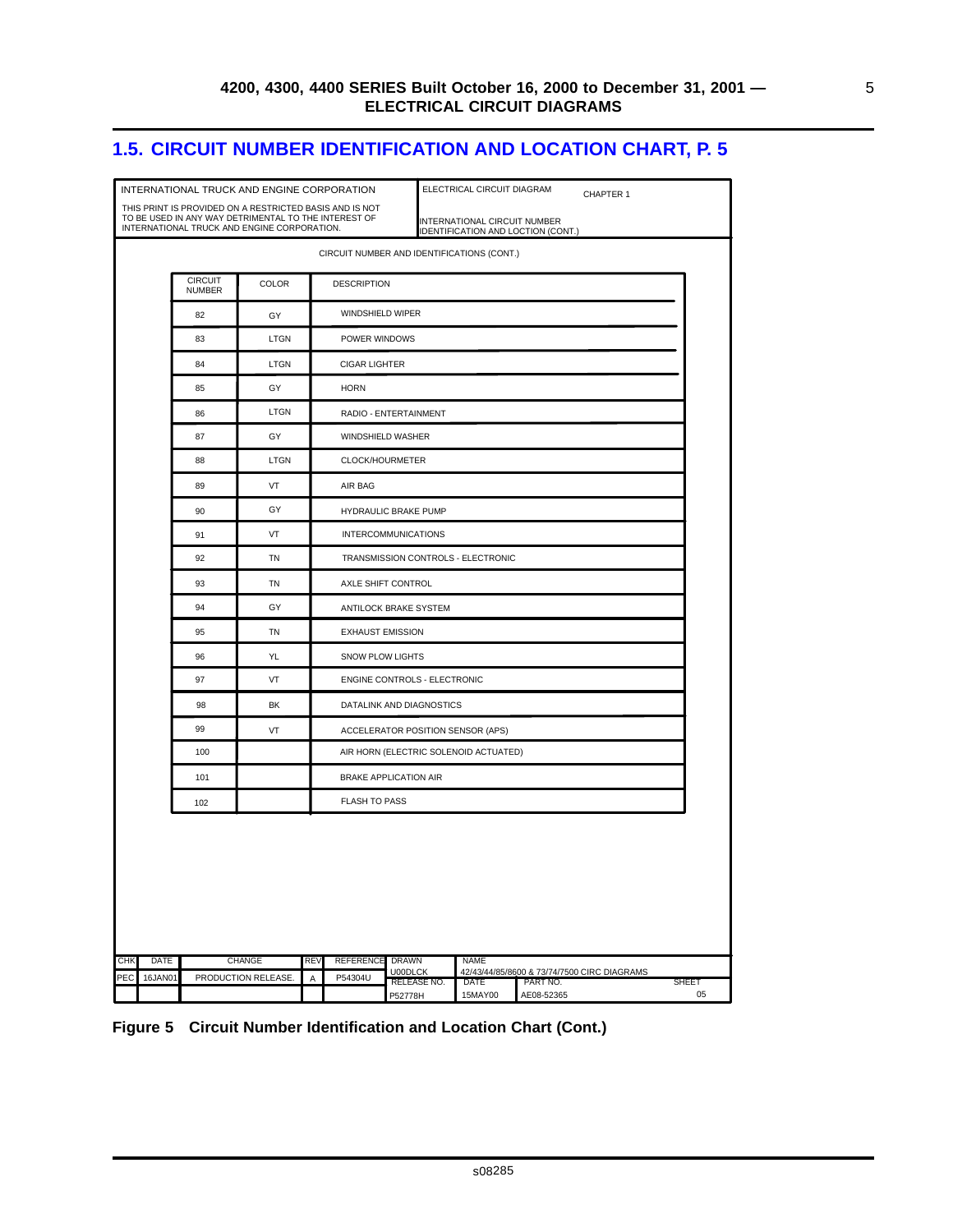### <span id="page-13-0"></span>**1.6. NAVPAK/ECM I6 ENGINE CONTROLLER CONNECTOR PIN NUMBER IDENTIFICATION, P. 6**

|                | INTERNATIONAL TRUCK AND ENGINE CORPORATION |                    |                                         |                                                                                                                                                                |            |                  |                               |    |                | ELECTRICAL CIRCUIT DIAGRAM  | CHAPTER 1                                                               |
|----------------|--------------------------------------------|--------------------|-----------------------------------------|----------------------------------------------------------------------------------------------------------------------------------------------------------------|------------|------------------|-------------------------------|----|----------------|-----------------------------|-------------------------------------------------------------------------|
|                |                                            |                    |                                         | THIS PRINT IS PROVIDED ON A RESTRICTED BASIS AND IS NOT<br>TO BE USED IN ANY WAY DETRIMENTAL TO THE INTEREST OF<br>INTERNATIONAL TRUCK AND ENGINE CORPORATION. |            |                  |                               |    |                | <b>IDENTIFICATION</b>       | INTERNATIONAL NAVPAK/ECM I6 ENGINE<br>CONTROLLER CONNECTOR PIN NUMBER   |
|                | ECM<br>PIN#                                |                    | <b>TERM</b>                             | <b>DESCRIPTION</b>                                                                                                                                             |            |                  |                               |    | ECM<br>PIN#    | TERM                        | <b>DESCRIPTION</b>                                                      |
| 12             |                                            | AAT                |                                         | AMBIENT AIR TEMP, SENSOR                                                                                                                                       |            |                  |                               |    | 27             | <b>IVS</b>                  | <b>IDLE VALIDATION SWITCH</b>                                           |
| 33             |                                            | ACD                |                                         | A/C DEMAND                                                                                                                                                     |            |                  |                               |    | 54             | OWL                         | OIL/WATER WARNING LIGHT                                                 |
| 8              |                                            | <b>APS</b>         |                                         | ACCELERATOR POS. SENSOR                                                                                                                                        |            |                  |                               |    | 25             | <b>PWR RLY</b>              | CEC MAIN POWER RELAY SIGNAL                                             |
| 16             |                                            | $ATA(+)$           |                                         | J1708 DATALINK (+)                                                                                                                                             |            |                  |                               |    | 31             | RAS                         | RESUME/ACCELERATE                                                       |
| 17             |                                            | $ATA(-)$           |                                         | J1708 DATALINK (-)                                                                                                                                             |            |                  |                               |    | 37             | <b>RPRF</b>                 | PRESET SPEED                                                            |
| 29             |                                            | BAP                |                                         | BAROMETRIC AIR PRESS. SENSOR                                                                                                                                   |            |                  |                               |    | 30             | <b>RPS</b>                  | REMOTE ACCELERATOR POS. SENS. SIG.                                      |
| 43             |                                            | <b>BN01</b>        |                                         | <b>BRAKE STATUS #1</b>                                                                                                                                         |            |                  |                               |    | 6              | <b>RPS RTN</b>              | REMOTE ACCELERATOR POS. SENS RTN.                                       |
| 44             |                                            | <b>BN02</b>        |                                         | <b>BRAKE STATUS #2</b>                                                                                                                                         |            |                  |                               |    | 36             | <b>RVAR</b>                 | VARIBLE SPEED SWITCH                                                    |
| 18             |                                            | CAN SHLD           |                                         | DRIVETRAIN J1939 DATALINK SHLD                                                                                                                                 |            |                  |                               |    | 32             | SCS                         | SET/COAST                                                               |
| 19             |                                            | $CAN(+)$           |                                         | DRIVETRAIN J1939 DATALINK (+)                                                                                                                                  |            |                  |                               |    | 45             | SIL                         | SERVICE INTERVAL LIGHT                                                  |
| 20             |                                            | $CAN(-)$           |                                         | DRIVETRAIN J1939 DATALINK (-)                                                                                                                                  |            |                  |                               |    | 34             | STI                         | <b>SELF TEST INPUT</b>                                                  |
| 15             |                                            | CBE_SEL1           |                                         | RETARDER/EXHAUST BRAKE REQUEST                                                                                                                                 |            |                  |                               |    | 48             | SUL                         | SHIFT UP LIGHT                                                          |
| 10             |                                            |                    | CLS                                     | COOLANT LEVEL SENSOR                                                                                                                                           |            |                  |                               |    | 59             | <b>TACA</b>                 | <b>TACHOMETER A</b>                                                     |
| 35             |                                            | COD                |                                         | <b>CRUISE ON/OFF</b>                                                                                                                                           |            |                  |                               |    | 60             | <b>TACB</b>                 | <b>TACHOMETER B</b>                                                     |
| 21             |                                            | $DC (+)$           |                                         | <b>POWER</b>                                                                                                                                                   |            |                  |                               |    | 38             | <b>TCSS</b>                 | TORQUE CURVE SELECTION INPUT                                            |
| 22             |                                            | $DC (+)$           |                                         | <b>POWER</b>                                                                                                                                                   |            |                  |                               |    | 28             | <b>TSA</b>                  | TWO SPEED AXLE                                                          |
| $\mathbf{1}$   |                                            | $DC$ (-)           |                                         | <b>GROUND</b>                                                                                                                                                  |            |                  |                               |    | 3              | ACCELERATOR SENSOR SUPPLY   |                                                                         |
| $\overline{c}$ |                                            | $DC$ (-)           |                                         | <b>GROUND</b>                                                                                                                                                  |            |                  |                               |    | 11             | <b>VBREF GND</b>            | ACCELERATOR SENSOR GROUND                                               |
| 26             |                                            | <b>DDS</b>         |                                         | DRIVELINE DISENGAUGED INPUT                                                                                                                                    |            |                  |                               |    | 5              | VCREF(5V)                   | REMOTE ACCELERATOR SENS. SUPPLY                                         |
| 42             |                                            | <b>DPS</b>         |                                         | <b>GROUND</b>                                                                                                                                                  |            |                  |                               |    | $\overline{7}$ | <b>VCREF GND</b>            | REMOTE ACCELERATOR SENSOR GND                                           |
| 46             |                                            | ECI                |                                         | <b>ENGINE CRANK INHIBIT</b>                                                                                                                                    |            |                  |                               |    | 24             | <b>VIGN</b>                 | <b>IGNITION FEED</b>                                                    |
| 56             |                                            | EDL                |                                         | <b>TRANSMISSION KICKDOWN</b>                                                                                                                                   |            |                  |                               |    | 47             | <b>VRE</b>                  | RETARDER/EXHAUST BRAKE ENABLE                                           |
| 53             |                                            | GPL                |                                         | <b>GLOW PLUG LIGHT</b>                                                                                                                                         |            |                  |                               |    | 39             | $VSS(+)$                    | VEHICLE SPEED SENSOR (+)                                                |
| $\overline{4}$ |                                            | HGE                |                                         | HYD. PRESS GOVERNOR ENABLE                                                                                                                                     |            |                  |                               |    | 40             | $VSS(-)$                    | VEHICLE SPEED SENSOR (-)                                                |
| 49             |                                            | <b>HMI</b>         |                                         | HYDRAULIC PRESS GOVERNOR IND. LT                                                                                                                               |            |                  |                               |    |                | <b>VSSCALA</b>              | SPEEDOMETER SIGNAL A                                                    |
| 13             |                                            |                    | <b>HPS</b><br>HYDRAULIC PRESSURE SENSOR |                                                                                                                                                                |            |                  |                               |    | 57             | <b>VSSCALB</b>              | SPEEDOMETER SIGNAL B                                                    |
| 41             |                                            | $HSO (+)$<br>POWER |                                         |                                                                                                                                                                |            |                  |                               | 55 | WARN           | <b>ENGINE WARNING LIGHT</b> |                                                                         |
| 23             |                                            | $HSO(-)$           |                                         | <b>GROUND</b>                                                                                                                                                  |            |                  |                               |    |                |                             |                                                                         |
| <b>CHK</b>     |                                            | <b>DATE</b>        |                                         | CHANGE                                                                                                                                                         | <b>REV</b> | <b>REFERENCE</b> | <b>DRAWN</b>                  |    |                | <b>NAME</b>                 |                                                                         |
| PEC            |                                            | 16JAN01            |                                         | PRODUCTION RELEASE.                                                                                                                                            | А          | P54304U          | U00JXP9<br><b>RELEASE NO.</b> |    |                | DATE                        | 42/43/44/85/8600 & 73/74/7500 CIRC DIAGRAMS<br>PART NO.<br><b>SHEET</b> |
|                |                                            |                    |                                         |                                                                                                                                                                |            |                  | P52778H                       |    |                | 09AUG00                     | 06<br>AE08-52365                                                        |

#### **Figure 6 NAVPAK/ECM I6 Engine Controller Connector Pin Number Identification**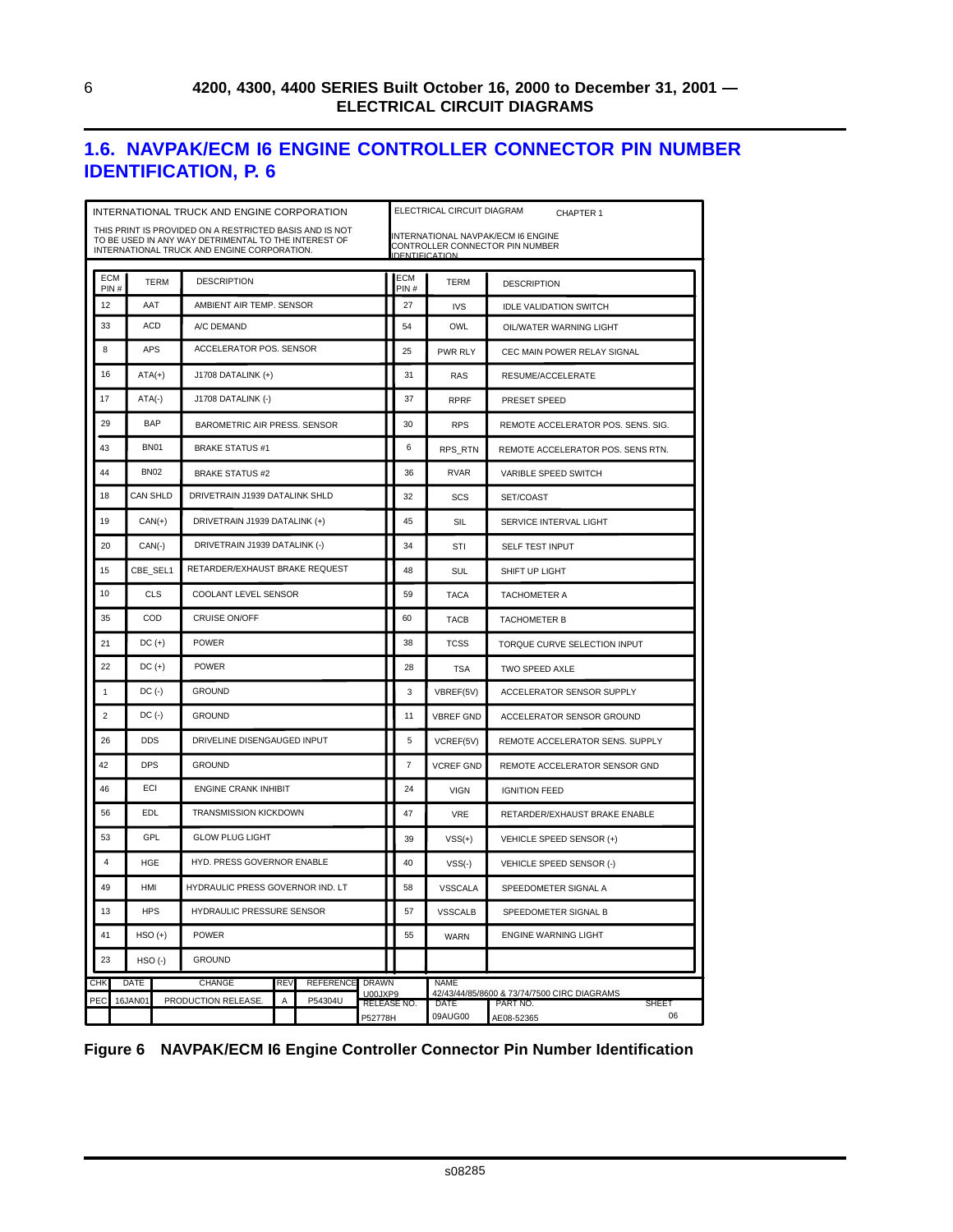### <span id="page-14-0"></span>**1.7. CIRCUIT DIAGRAM INSTRUCTIONS, P. 7**



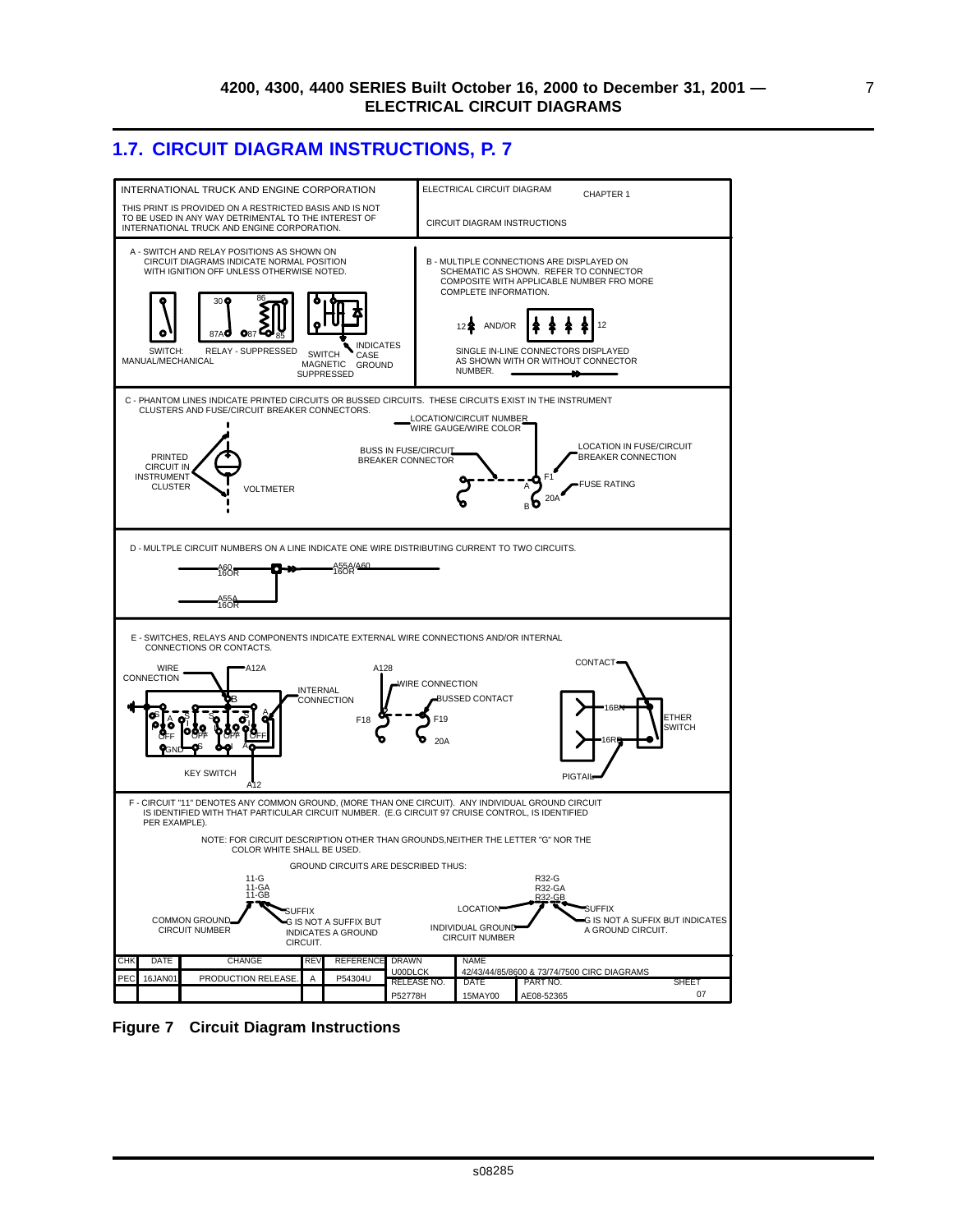### <span id="page-15-0"></span>**1.8. CIRCUIT DIAGRAM INSTRUCTIONS, P. 8**

|     |                                       | INTERNATIONAL TRUCK AND ENGINE CORPORATION                                                                                         |                            |     |                                                              |                         |                                 | ELECTRICAL CIRCUIT DIAGRAM                                              |                        |                                             |                    |
|-----|---------------------------------------|------------------------------------------------------------------------------------------------------------------------------------|----------------------------|-----|--------------------------------------------------------------|-------------------------|---------------------------------|-------------------------------------------------------------------------|------------------------|---------------------------------------------|--------------------|
|     |                                       | THIS PRINT IS PROVIDED ON A RESTRICTED BASIS AND IS NOT                                                                            |                            |     |                                                              |                         |                                 |                                                                         |                        | CHAPTER 1                                   |                    |
|     |                                       | TO BE USED IN ANY WAY DETRIMENTAL TO THE INTEREST OF<br>INTERNATIONAL TRUCK AND ENGINE CORPORATION.                                |                            |     |                                                              |                         |                                 | <b>CIRCUIT DIAGRAM INSTRUCTIONS</b>                                     |                        |                                             |                    |
|     |                                       | G - ABBREVIATIONS: COLOR, NOUN AND ENGINE                                                                                          |                            |     |                                                              |                         |                                 |                                                                         |                        |                                             |                    |
|     |                                       | <b>COLOR ABBREVIATION</b>                                                                                                          |                            |     |                                                              |                         |                                 | NOUN ABBREVIATION                                                       |                        |                                             |                    |
|     | AQ - AQUA                             |                                                                                                                                    | LT GN - LIGHT GREEN        |     |                                                              | A<br>$ACC-$             |                                 | - ACCESSORY                                                             |                        | G<br>GROUND<br>GND                          |                    |
|     | BK - BLACK<br>BL - BLUE               |                                                                                                                                    | OR - ORANGE<br>PK - PINK   |     |                                                              | AC<br>AUX -             |                                 | AIR CONDITIONER                                                         |                        | <b>IGNITION</b><br><b>IGN</b>               |                    |
|     | <b>BN - BROWN</b>                     | DK GN - DARK GREEN                                                                                                                 | PL - PURPLE<br>RD - RED    |     |                                                              | AWG -<br>$B -$          | <b>AUXILIARY</b>                | AMERICAN WIRE GAUGE                                                     |                        | <b>IND</b><br>- INDICATOR<br>- LEFT<br>L.   |                    |
|     | GD - GOLD<br>GY - GRAY                |                                                                                                                                    | SIL - SILVER<br>TN - TAN   |     |                                                              | <b>BAT</b><br>CONN-     | <b>BATTERY</b>                  |                                                                         |                        | LT<br>- LIGHT<br>W/O<br>- WITHOUT           |                    |
|     | <b>GN-GREEN</b><br>LT BL - LIGHT BLUE |                                                                                                                                    | VT - VIOLET<br>WH - WHITE  |     |                                                              | DRL -<br>$ENG -$        |                                 | CONNECTION OR CONNECTOR<br>DAYTIME RUNNING LIGHTS                       |                        | OPT<br>- OPTIONAL<br>R<br>- RIGHT           |                    |
|     |                                       |                                                                                                                                    | YL - YELLOW                |     |                                                              | FWD -                   | <b>ENGINE</b><br><b>FORWARD</b> |                                                                         |                        | s<br>THERMO - THERMOSTAT                    | - START OR SENDER  |
|     |                                       |                                                                                                                                    |                            |     |                                                              | GA -                    | GAUGE                           |                                                                         |                        | - WITH<br>W/                                |                    |
|     |                                       |                                                                                                                                    |                            |     |                                                              |                         |                                 |                                                                         |                        |                                             |                    |
|     |                                       |                                                                                                                                    | <b>ENGINE ABBREVIATION</b> |     |                                                              |                         |                                 |                                                                         |                        |                                             |                    |
|     | <b>ISM</b>                            |                                                                                                                                    |                            |     | - MFG (CUMMINS) 10.8 LITER ELECTRONIC ENGINE CONTROL         |                         |                                 |                                                                         |                        |                                             |                    |
|     |                                       | N14E PLUS - MFG (CUMMINS) 14 LITER ELECTRONIC ENGINE CONTROL<br>C-10,C-12 - MFG (CATERPILLAR) 10.3 LITER ELECTRONIC ENGINE CONTROL |                            |     |                                                              |                         |                                 |                                                                         |                        |                                             |                    |
|     | V8-AVNT                               |                                                                                                                                    |                            |     | - MFG (INTERNATIONAL) V8 6.0 LITER ELECTRONIC ENGINE CONTROL |                         |                                 |                                                                         |                        |                                             |                    |
|     | <b>I6-HEUI</b>                        |                                                                                                                                    |                            |     |                                                              |                         |                                 | - MFG (INTERNATIONAL) NGD I6 DT466 & DT/HT530 ELECTRONIC ENGINE CONTROL |                        |                                             |                    |
|     |                                       |                                                                                                                                    |                            |     |                                                              |                         |                                 |                                                                         |                        |                                             |                    |
|     |                                       |                                                                                                                                    |                            |     |                                                              |                         |                                 |                                                                         |                        |                                             |                    |
|     |                                       |                                                                                                                                    |                            |     |                                                              |                         |                                 |                                                                         |                        |                                             |                    |
|     |                                       |                                                                                                                                    |                            |     |                                                              |                         |                                 |                                                                         |                        |                                             |                    |
|     |                                       |                                                                                                                                    |                            |     |                                                              |                         |                                 |                                                                         |                        |                                             |                    |
|     |                                       |                                                                                                                                    |                            |     |                                                              |                         |                                 |                                                                         |                        |                                             |                    |
|     |                                       |                                                                                                                                    |                            |     |                                                              |                         |                                 |                                                                         |                        |                                             |                    |
|     |                                       |                                                                                                                                    |                            |     |                                                              |                         |                                 |                                                                         |                        |                                             |                    |
|     |                                       |                                                                                                                                    |                            |     |                                                              |                         |                                 |                                                                         |                        |                                             |                    |
|     |                                       |                                                                                                                                    |                            |     |                                                              |                         |                                 |                                                                         |                        |                                             |                    |
|     |                                       |                                                                                                                                    |                            |     |                                                              |                         |                                 |                                                                         |                        |                                             |                    |
|     |                                       |                                                                                                                                    |                            |     |                                                              |                         |                                 |                                                                         |                        |                                             |                    |
|     |                                       |                                                                                                                                    |                            |     |                                                              |                         |                                 |                                                                         |                        |                                             |                    |
|     |                                       |                                                                                                                                    |                            |     |                                                              |                         |                                 |                                                                         |                        |                                             |                    |
|     |                                       |                                                                                                                                    |                            |     |                                                              |                         |                                 |                                                                         |                        |                                             |                    |
|     |                                       |                                                                                                                                    |                            |     |                                                              |                         |                                 |                                                                         |                        |                                             |                    |
|     |                                       |                                                                                                                                    |                            |     |                                                              |                         |                                 |                                                                         |                        |                                             |                    |
|     |                                       |                                                                                                                                    |                            |     |                                                              |                         |                                 |                                                                         |                        |                                             |                    |
|     |                                       |                                                                                                                                    |                            |     |                                                              |                         |                                 |                                                                         |                        |                                             |                    |
|     |                                       |                                                                                                                                    |                            |     |                                                              |                         |                                 |                                                                         |                        |                                             |                    |
| CHK | DATE                                  | CHANGE                                                                                                                             |                            | REV | <b>REFERENCE</b>                                             | <b>DRAWN</b><br>U00JXP9 |                                 | <b>NAME</b>                                                             |                        | 42/43/44/85/8600 & 73/74/7500 CIRC DIAGRAMS |                    |
| PEC | 16JAN01                               | PRODUCTION RELEASE                                                                                                                 |                            | Α   | P54304U                                                      | RELEASE NO.<br>P52778H  |                                 | DATE<br>10AUG00                                                         | PART NO.<br>AE08-52365 |                                             | <b>SHEET</b><br>08 |

**Figure 8 Circuit Diagram Instructions (Cont.)**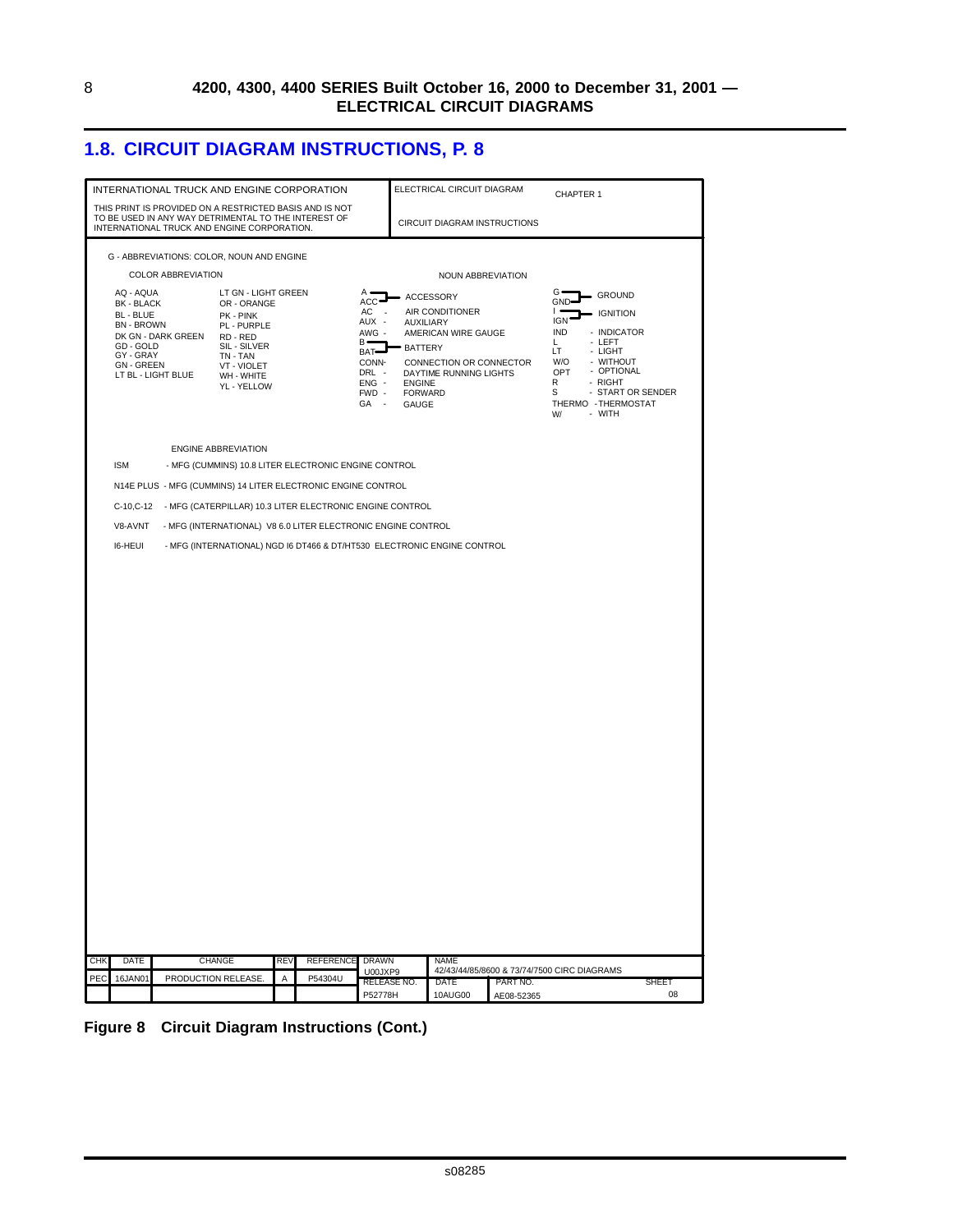### <span id="page-16-0"></span>**1.9. SCHEMATIC SYMBOL CHART, P. 9**



**Figure 9 Schematic Symbol Chart**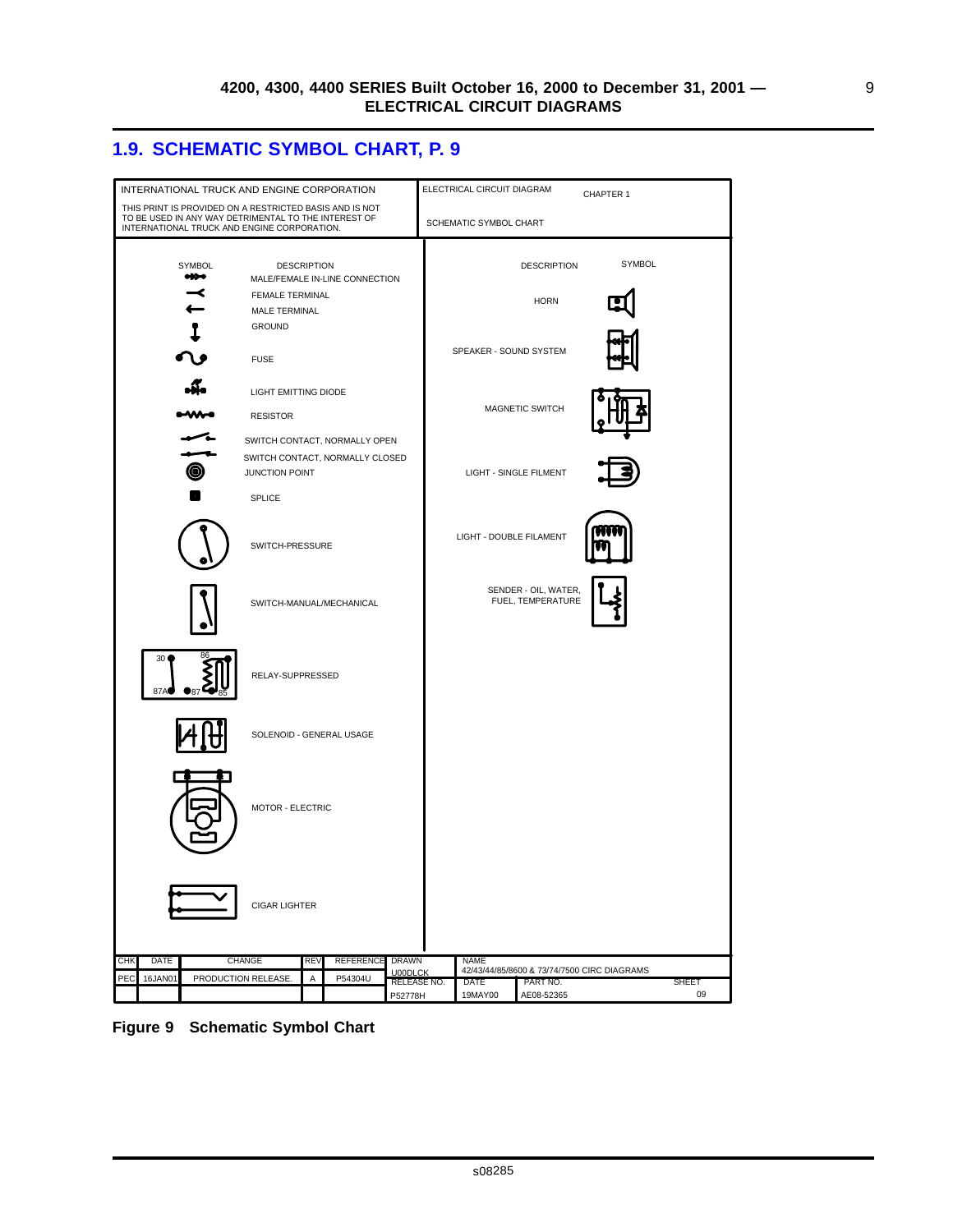<span id="page-17-0"></span>

**Figure 10 Relay Functions**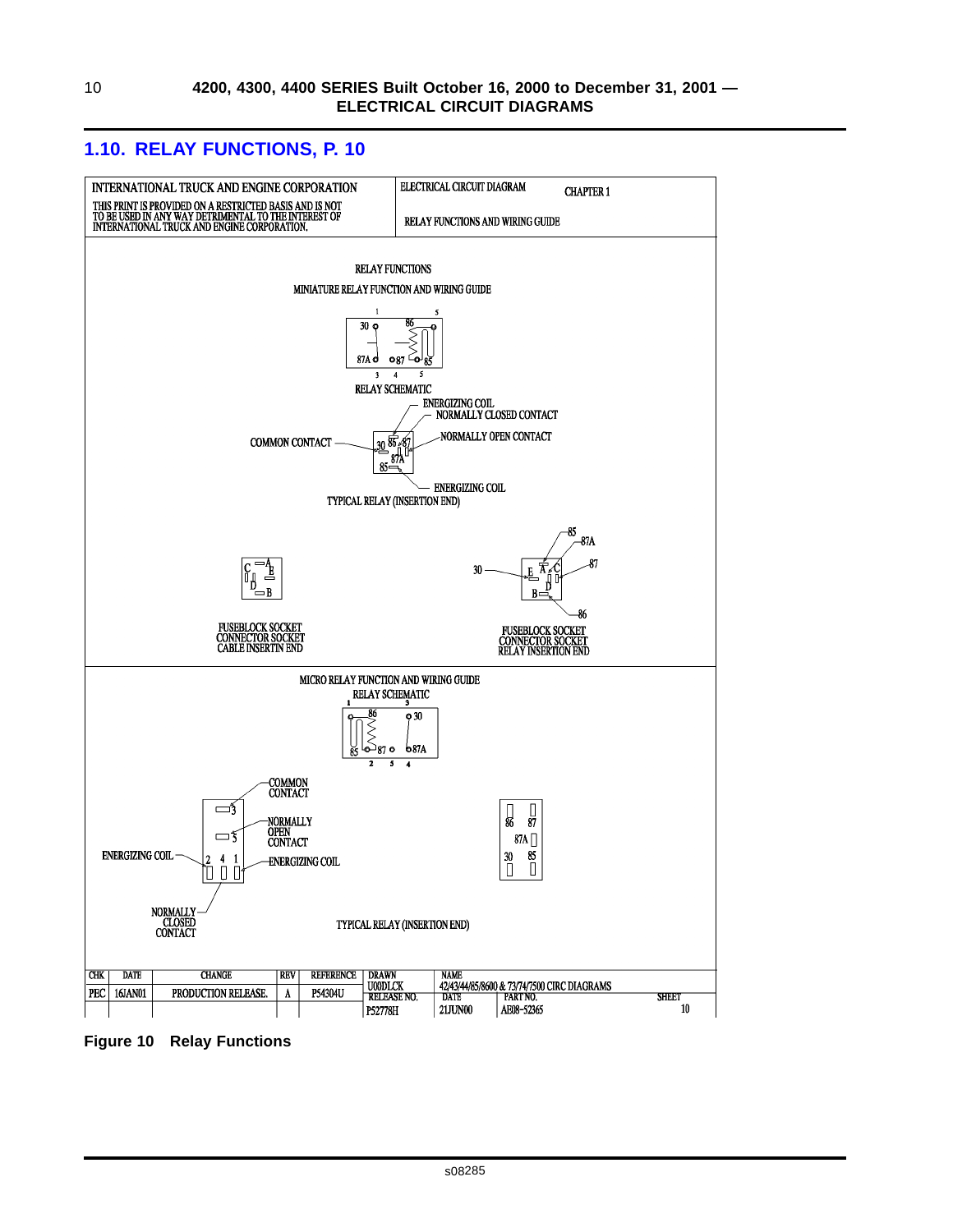### <span id="page-18-0"></span>1.11. LAMP BULB CHART, P. 11

| CHAPTER 1<br>THIS PRINT IS PROVIDED ON A RESTRICTED BASIS AND IS NOT<br>TO BE USED IN ANY WAY DETRIMENTAL TO THE INTEREST OF<br><b>LAMP BULB CHART</b><br>INTERNATIONAL TRUCK AND ENGINE CORPORATION.<br><b>BULB TRADE NUMBER</b><br>CANDLEPOWER OR WATTS<br><b>BULB APPLICATION</b><br><b>HEAD LIGHTS:</b><br><b>INSTRUMENT CLUSTER:</b> |  |  |  |  |  |  |  |  |
|-------------------------------------------------------------------------------------------------------------------------------------------------------------------------------------------------------------------------------------------------------------------------------------------------------------------------------------------|--|--|--|--|--|--|--|--|
|                                                                                                                                                                                                                                                                                                                                           |  |  |  |  |  |  |  |  |
|                                                                                                                                                                                                                                                                                                                                           |  |  |  |  |  |  |  |  |
|                                                                                                                                                                                                                                                                                                                                           |  |  |  |  |  |  |  |  |
|                                                                                                                                                                                                                                                                                                                                           |  |  |  |  |  |  |  |  |
|                                                                                                                                                                                                                                                                                                                                           |  |  |  |  |  |  |  |  |
|                                                                                                                                                                                                                                                                                                                                           |  |  |  |  |  |  |  |  |
|                                                                                                                                                                                                                                                                                                                                           |  |  |  |  |  |  |  |  |
|                                                                                                                                                                                                                                                                                                                                           |  |  |  |  |  |  |  |  |
|                                                                                                                                                                                                                                                                                                                                           |  |  |  |  |  |  |  |  |
|                                                                                                                                                                                                                                                                                                                                           |  |  |  |  |  |  |  |  |
|                                                                                                                                                                                                                                                                                                                                           |  |  |  |  |  |  |  |  |
|                                                                                                                                                                                                                                                                                                                                           |  |  |  |  |  |  |  |  |
|                                                                                                                                                                                                                                                                                                                                           |  |  |  |  |  |  |  |  |
|                                                                                                                                                                                                                                                                                                                                           |  |  |  |  |  |  |  |  |
|                                                                                                                                                                                                                                                                                                                                           |  |  |  |  |  |  |  |  |
|                                                                                                                                                                                                                                                                                                                                           |  |  |  |  |  |  |  |  |
|                                                                                                                                                                                                                                                                                                                                           |  |  |  |  |  |  |  |  |
|                                                                                                                                                                                                                                                                                                                                           |  |  |  |  |  |  |  |  |
|                                                                                                                                                                                                                                                                                                                                           |  |  |  |  |  |  |  |  |
|                                                                                                                                                                                                                                                                                                                                           |  |  |  |  |  |  |  |  |
|                                                                                                                                                                                                                                                                                                                                           |  |  |  |  |  |  |  |  |
|                                                                                                                                                                                                                                                                                                                                           |  |  |  |  |  |  |  |  |
|                                                                                                                                                                                                                                                                                                                                           |  |  |  |  |  |  |  |  |
|                                                                                                                                                                                                                                                                                                                                           |  |  |  |  |  |  |  |  |
|                                                                                                                                                                                                                                                                                                                                           |  |  |  |  |  |  |  |  |
|                                                                                                                                                                                                                                                                                                                                           |  |  |  |  |  |  |  |  |
|                                                                                                                                                                                                                                                                                                                                           |  |  |  |  |  |  |  |  |
|                                                                                                                                                                                                                                                                                                                                           |  |  |  |  |  |  |  |  |
|                                                                                                                                                                                                                                                                                                                                           |  |  |  |  |  |  |  |  |
|                                                                                                                                                                                                                                                                                                                                           |  |  |  |  |  |  |  |  |
|                                                                                                                                                                                                                                                                                                                                           |  |  |  |  |  |  |  |  |
|                                                                                                                                                                                                                                                                                                                                           |  |  |  |  |  |  |  |  |
|                                                                                                                                                                                                                                                                                                                                           |  |  |  |  |  |  |  |  |
|                                                                                                                                                                                                                                                                                                                                           |  |  |  |  |  |  |  |  |
|                                                                                                                                                                                                                                                                                                                                           |  |  |  |  |  |  |  |  |
|                                                                                                                                                                                                                                                                                                                                           |  |  |  |  |  |  |  |  |
|                                                                                                                                                                                                                                                                                                                                           |  |  |  |  |  |  |  |  |
|                                                                                                                                                                                                                                                                                                                                           |  |  |  |  |  |  |  |  |
|                                                                                                                                                                                                                                                                                                                                           |  |  |  |  |  |  |  |  |
| 2356<br>4411                                                                                                                                                                                                                                                                                                                              |  |  |  |  |  |  |  |  |
| <b>REFERENCE</b><br>CHK<br><b>DATE</b><br><b>CHANGE</b><br><b>REV</b><br><b>DRAWN</b><br><b>NAME</b>                                                                                                                                                                                                                                      |  |  |  |  |  |  |  |  |
| <b>U00DLCK</b><br>42/43/44/85/8600 & 73/74/7500 CIRC DIAGRAMS<br>P54304U<br>PEC<br>16JAN01<br>PRODUCTION RELEASE.<br>Α                                                                                                                                                                                                                    |  |  |  |  |  |  |  |  |
| RELEASE NO.<br><b>SHEET</b><br>DATE<br>PART NO.<br>20JUN00<br>11<br>P52778H<br>AE08-52365                                                                                                                                                                                                                                                 |  |  |  |  |  |  |  |  |

Figure 11 Lamp Bulb Chart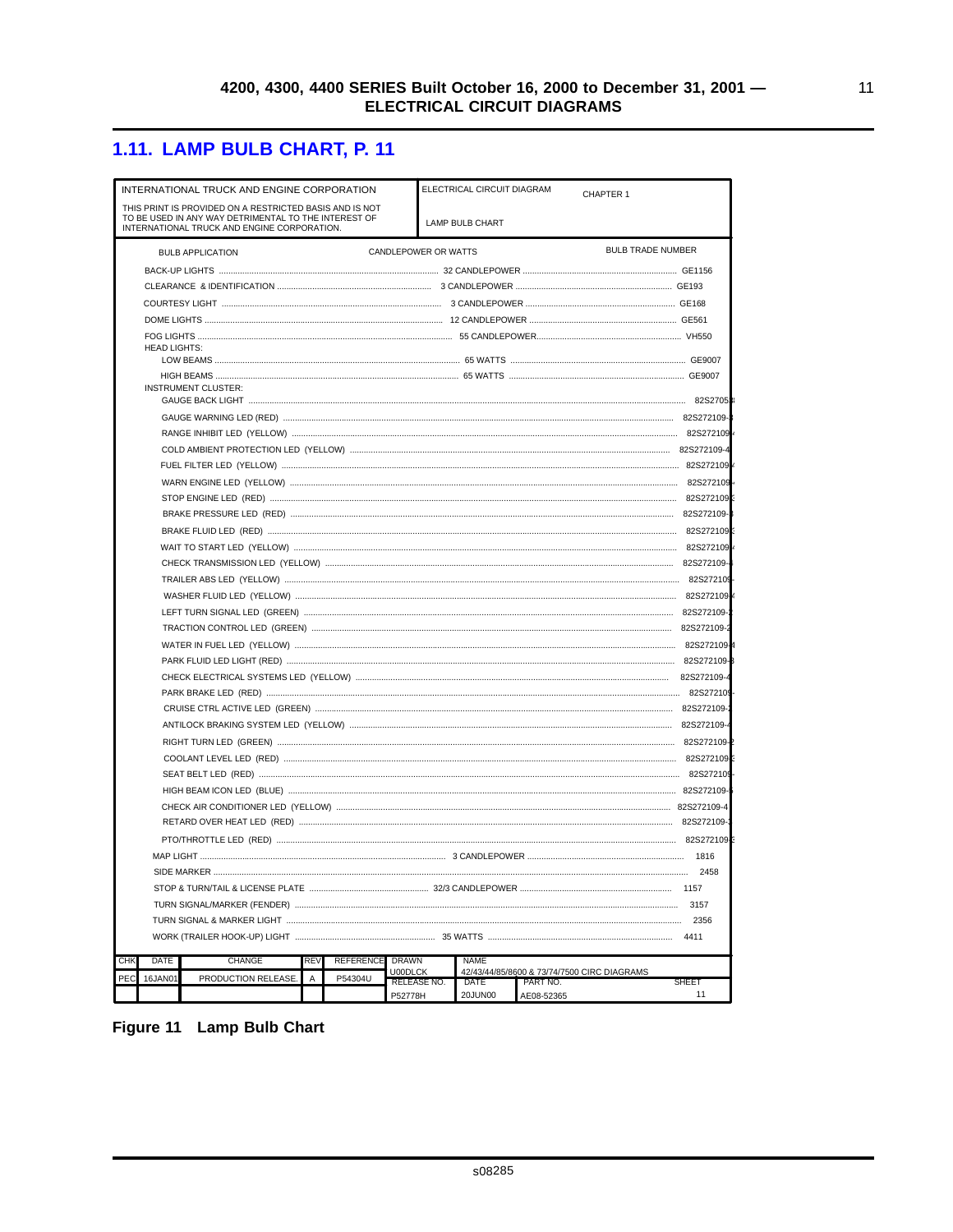### <span id="page-19-0"></span>**1.12. NAVPAK/ECM V8–AVNT CONTROLLER CONNECTORS X3 AND X4 PIN NUMBER IDENTIFICATION, P.12**

|                                  |              | INTERNATIONAL TRUCK AND ENGINE CORPORATION              |                        |  |                | ELECTRICAL CIRCUIT DIAGRAM | CHAPTER 1                                              |  |  |  |  |  |
|----------------------------------|--------------|---------------------------------------------------------|------------------------|--|----------------|----------------------------|--------------------------------------------------------|--|--|--|--|--|
|                                  |              | THIS PRINT IS PROVIDED ON A RESTRICTED BASIS AND IS NOT |                        |  |                |                            | INTERNATIONAL NAVPAK/ECM V8-AVNT                       |  |  |  |  |  |
|                                  |              | TO BE USED IN ANY WAY DETRIMENTAL TO THE INTEREST OF    |                        |  |                |                            | CONTROLLER CONNECTORS X3 & X4 PIN                      |  |  |  |  |  |
|                                  |              | INTERNATIONAL TRUCK AND ENGINE CORPORATION.             |                        |  |                | NUMBER IDENTIFICATION      |                                                        |  |  |  |  |  |
| CONNECTOR (X3)<br>CONNECTOR (X4) |              |                                                         |                        |  |                |                            |                                                        |  |  |  |  |  |
| ECM<br>PIN#                      | <b>TERM</b>  | <b>DESCRIPTION</b>                                      |                        |  | ECM<br>PIN#    | <b>TERM</b>                | <b>DESCRIPTION</b>                                     |  |  |  |  |  |
| 1                                | <b>FPM</b>   | FUEL PUMP MONITIOR                                      |                        |  | 1              | <b>KL.87</b>               | <b>BATTERY POWER</b>                                   |  |  |  |  |  |
| $\overline{2}$                   | FLI          | FUEL LEVEL INDICATOR                                    |                        |  | $\overline{2}$ | <b>KL.87</b>               | <b>BATTERY POWER</b>                                   |  |  |  |  |  |
| 3                                | <b>KL.15</b> | <b>IGNITION FEED</b>                                    |                        |  | 3              |                            | NOT POPULATED                                          |  |  |  |  |  |
| 4                                | ECL          | ENGINE COOLANT LEVEL                                    |                        |  | 4              | VBREF                      | SENSOR REFERENCE VOLTAGE                               |  |  |  |  |  |
| 5                                | <b>MPR</b>   | <b>MAIN POWER RELAY</b>                                 |                        |  | 5              |                            | NOT POPULATED                                          |  |  |  |  |  |
| 6                                | <b>KL.31</b> | <b>GROUND</b>                                           |                        |  | 6              | LSI_SPARE2                 | LOW SPEED INOUT 2                                      |  |  |  |  |  |
| $\overline{7}$                   | <b>KL.31</b> | <b>GROUND</b>                                           |                        |  | $\overline{7}$ |                            | <b>NOT POPULATED</b>                                   |  |  |  |  |  |
| 8                                | <b>DDS</b>   | DRIVELINE DISENAGE SWITCH                               |                        |  | 8              |                            | NOT POPULATED                                          |  |  |  |  |  |
| 9                                | <b>FPC</b>   | FUEL PUMP CONTROL                                       |                        |  | 9              | VSS-                       | VEHICLE SPEED SENSOR-                                  |  |  |  |  |  |
| 10                               | <b>TCSS</b>  | TORQUE CURVE SELECT SWITCH                              |                        |  | 10             | VSS+                       | VEHICLE SPEED SENSOR+                                  |  |  |  |  |  |
| 11                               | <b>TACH</b>  | TACHOMETER CONTROL                                      |                        |  | 11             |                            | NOT POPULATED                                          |  |  |  |  |  |
| 12                               | CAN1+        | DRIVETRAIN J1939 DATALINK +                             |                        |  | 12             | <b>IVS</b>                 | <b>IDLE VALIDATION SWITCH</b>                          |  |  |  |  |  |
| 13                               | CAN1-        | DRIVETRAIN J1939 DATALINK -                             |                        |  | 13             |                            | <b>NOT POPULATED</b>                                   |  |  |  |  |  |
| 14                               | RAS          | RESUME/ACCELERATE                                       |                        |  | 14             | <b>EFAN</b>                | ELECTRIC FAN CONTROL                                   |  |  |  |  |  |
| 15                               | CAN1-SHLD    | DRIVETRAIN 1939 DATALINK SHLD                           |                        |  | 15             | LSO SPARE                  | LOW SIDE OUTPUT 4                                      |  |  |  |  |  |
| 16                               |              | <b>NOT POPULATED</b>                                    |                        |  | 16             |                            | NOT POPULATED                                          |  |  |  |  |  |
| 17                               | VSS CAL      | VEHICLE SPEED SENSOR<br>CALIBRATION                     |                        |  | 17             |                            | NOT POPULATED                                          |  |  |  |  |  |
| 18                               | <b>VRE</b>   | VEHICLE RETARDER ENABLE                                 |                        |  | 18             | <b>APS</b>                 | ACCELERATION POSITION SENSO                            |  |  |  |  |  |
| 19                               | <b>RPRE</b>  | REMOTE PRESET PTO ENABLE                                |                        |  | 19             |                            | <b>NOT POPULATED</b>                                   |  |  |  |  |  |
| 20                               | <b>RVAR</b>  | REMOTE VARIABLE PTO ENABLE                              |                        |  | 20             | ATA+                       | J1708 DATALINK +                                       |  |  |  |  |  |
| 21                               | SCS          | SET/COAST                                               |                        |  | 21             | ATA-                       | J1708 DATALINK -                                       |  |  |  |  |  |
| 22                               | <b>ESHTR</b> | ELECTRONIC SHUTTER RELAY                                |                        |  | 22             |                            | NOT POPULATED                                          |  |  |  |  |  |
| 23                               | ECI          | ENGINE CRANK INHIBIT                                    |                        |  | 23             | GSC                        |                                                        |  |  |  |  |  |
| 24                               | <b>BAP</b>   | BAROMETRIC AIR PRESSURE                                 |                        |  | 24             | KL.31B                     | <b>GENSET SPEED CONTROL</b><br>SENSOR REFERENCE GROUND |  |  |  |  |  |
|                                  |              |                                                         |                        |  |                |                            |                                                        |  |  |  |  |  |
|                                  |              |                                                         |                        |  |                |                            |                                                        |  |  |  |  |  |
| <b>CHK</b>                       | <b>DATE</b>  | <b>CHANGE</b><br><b>REV</b><br><b>REFERENCE</b>         | <b>DRAWN</b>           |  |                | <b>NAME</b>                |                                                        |  |  |  |  |  |
|                                  |              |                                                         | U00DLCK                |  |                |                            | 42/43/44/85/8600 & 73/74/7500 CIRC DIAGRAMS            |  |  |  |  |  |
|                                  |              |                                                         | RELEASE NO.<br>P54304U |  |                | DATE<br>16JAN01            | SHEET<br>PART NO.<br>12<br>AE08-52365                  |  |  |  |  |  |

|  | Figure 12 NAVPAK/ECM V8-AVNT Controller Connectors X3 and X4 Pin Number Identification |  |  |  |  |  |  |  |
|--|----------------------------------------------------------------------------------------|--|--|--|--|--|--|--|
|--|----------------------------------------------------------------------------------------|--|--|--|--|--|--|--|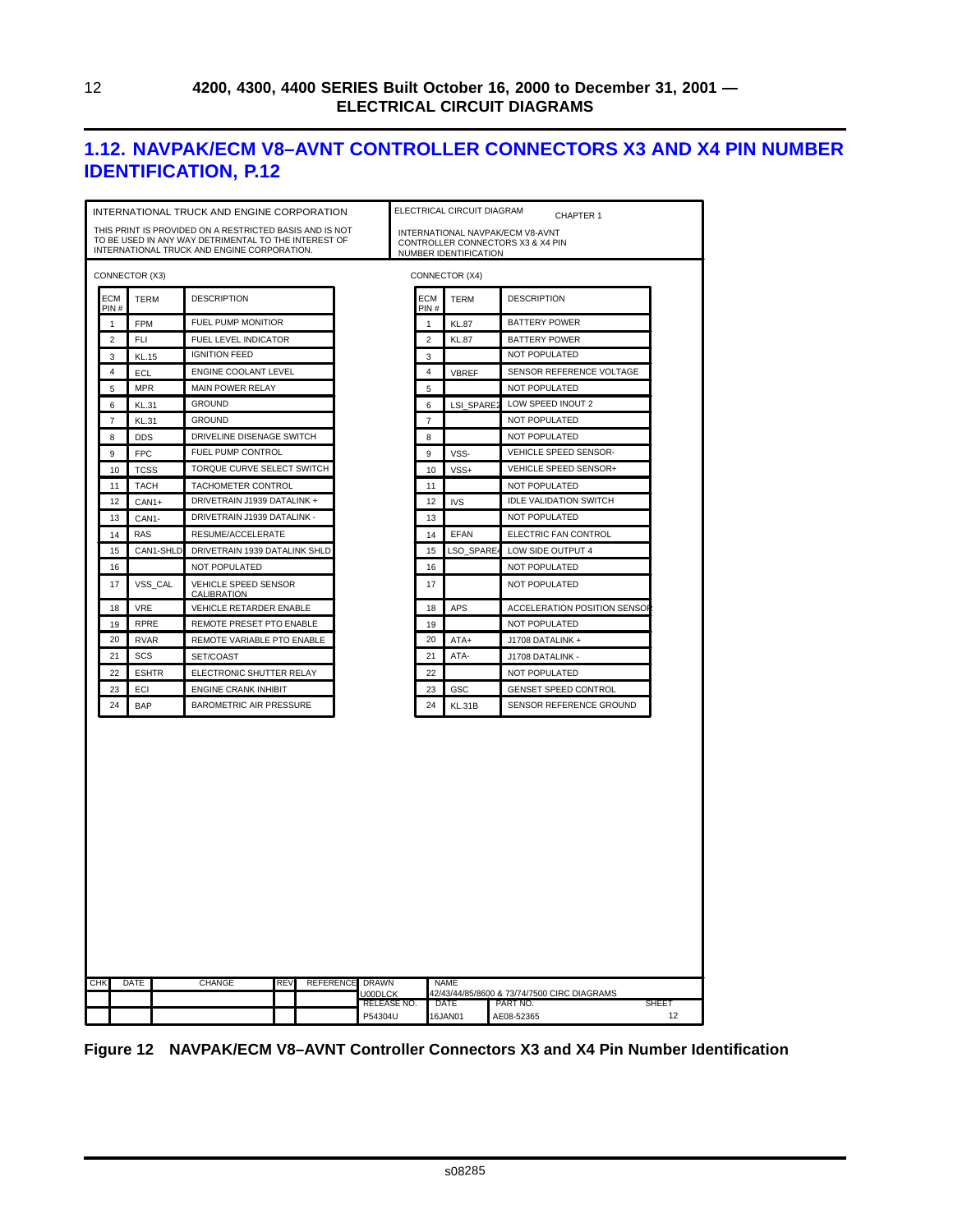### <span id="page-20-0"></span>**2. 12 VOLT POWER DISTRIBUTION CIRCUIT DIAGRAMS (CHAPTER 2)**

### **2.1. ACCESSORY, P. 1**



**Figure 13 Accessory**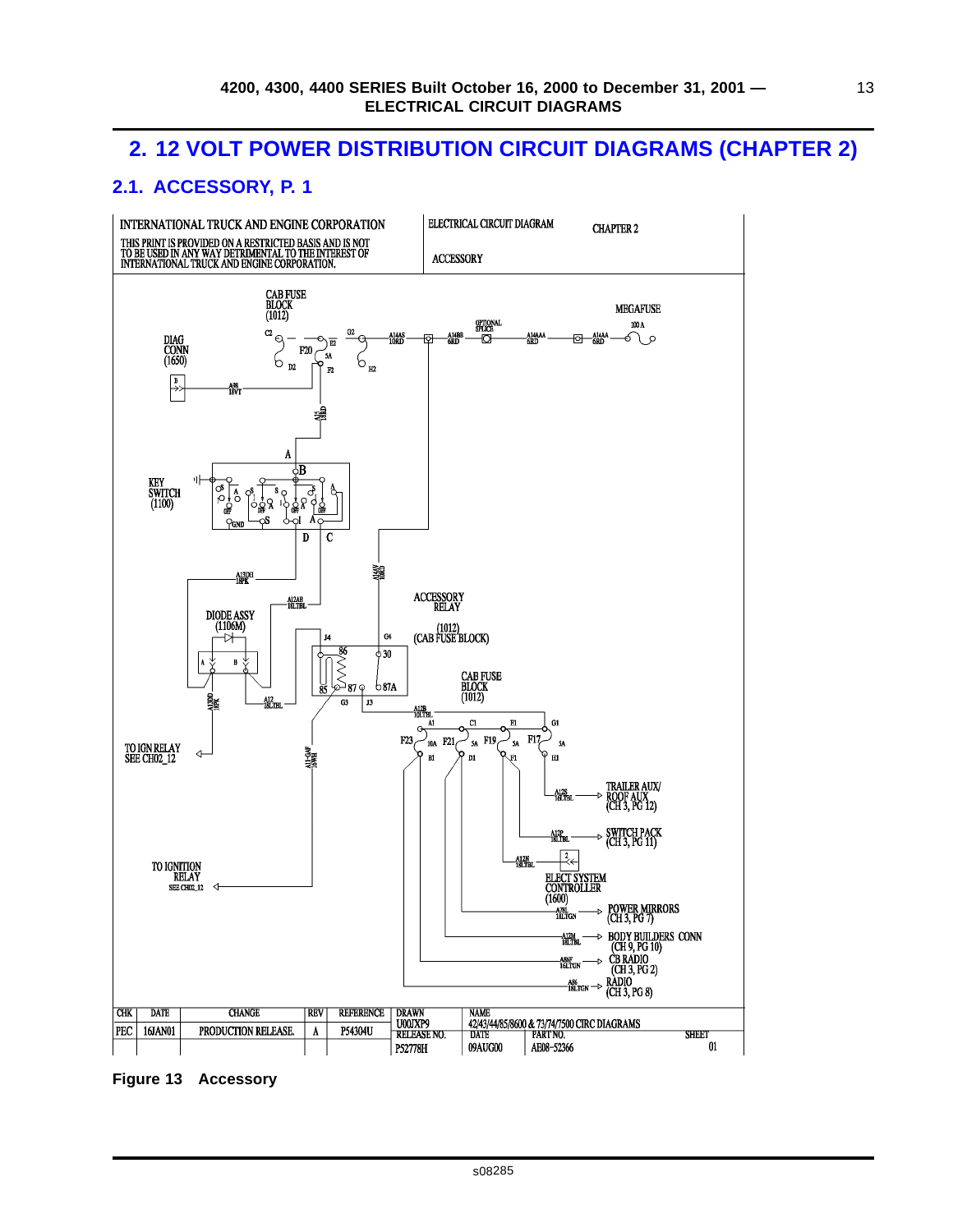### <span id="page-21-0"></span>**2.2. BATTERY FEEDS, CAB, P. 2**



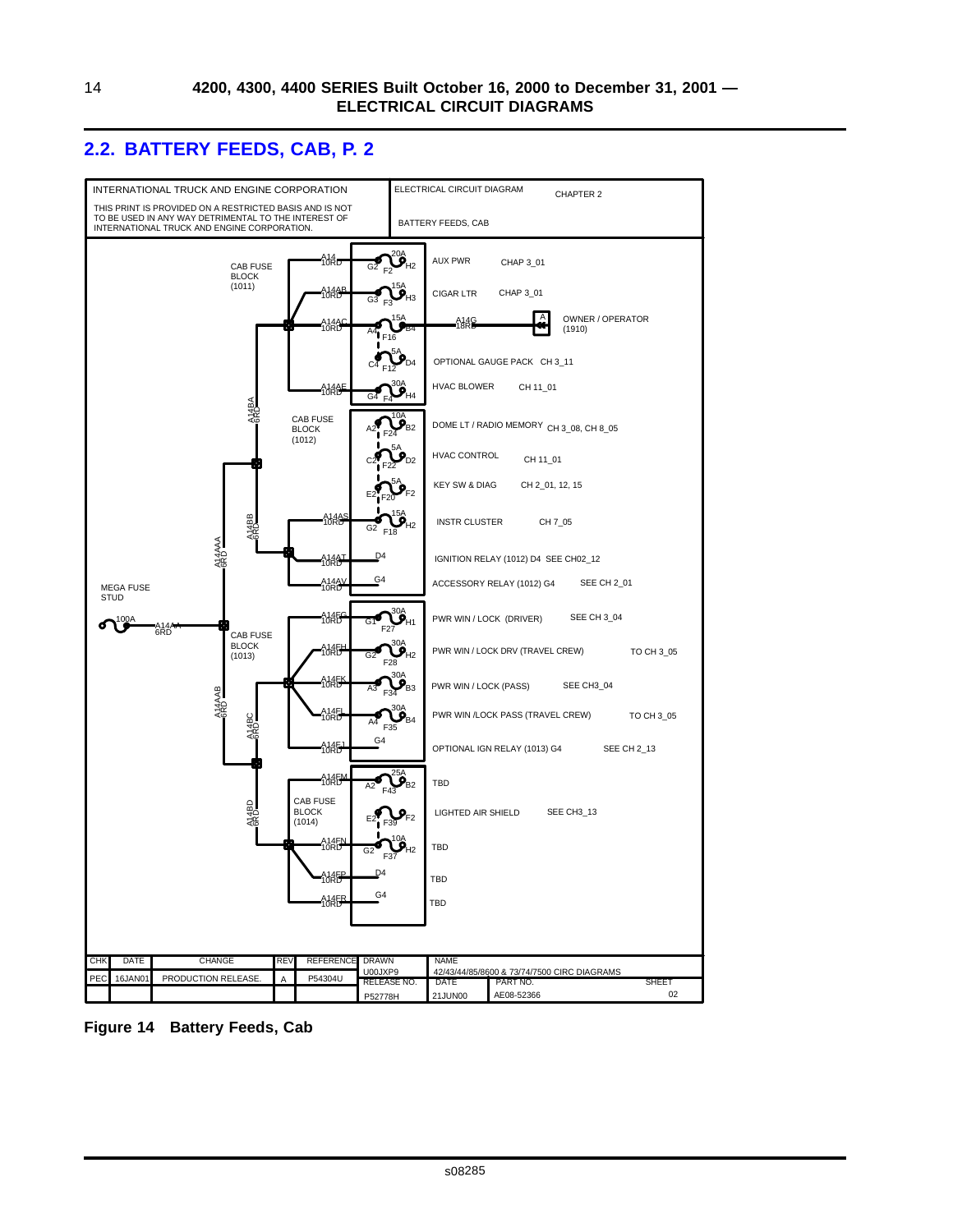### <span id="page-22-0"></span>**2.3. BATTERY, P. 3**



**Figure 15 Battery**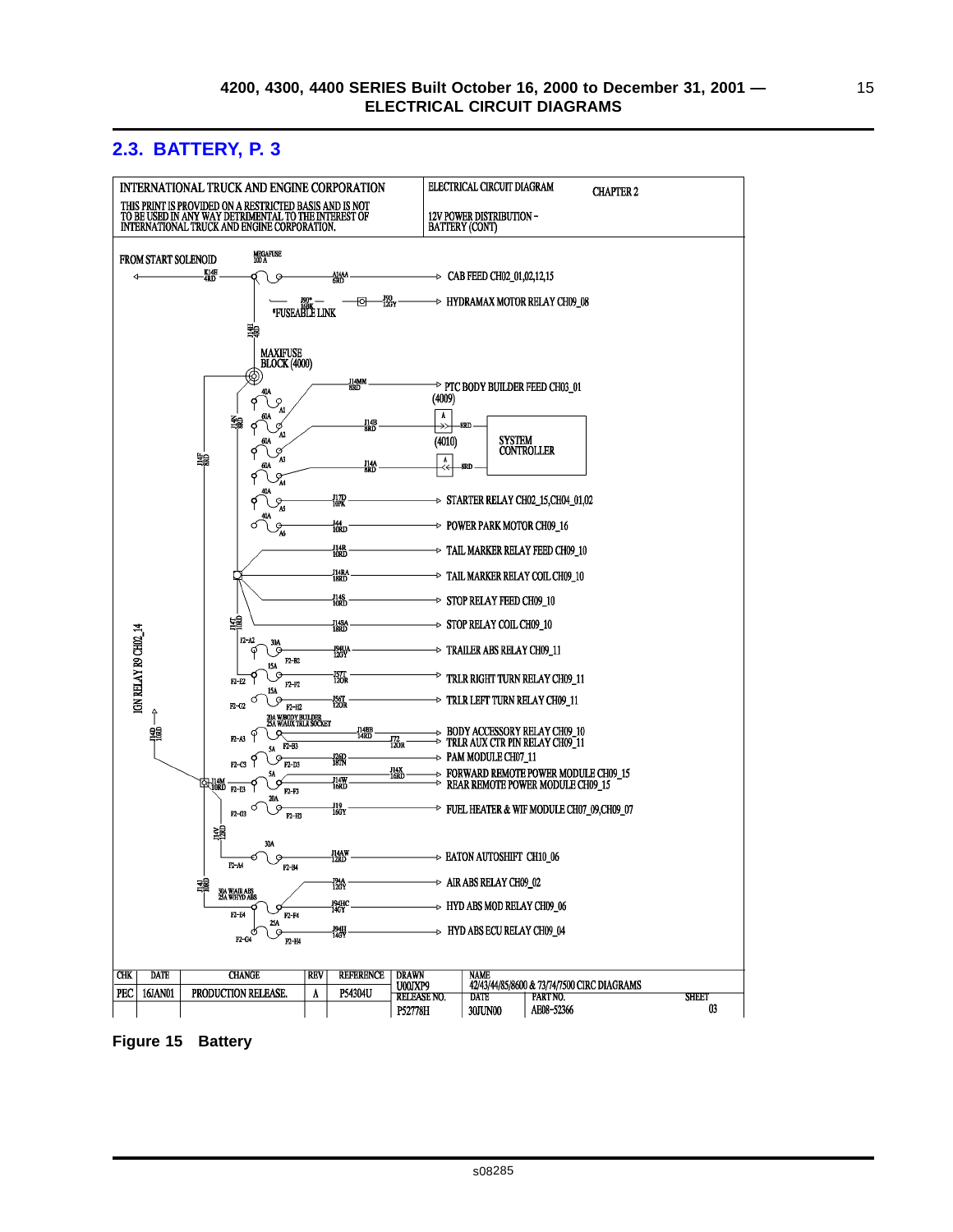### <span id="page-23-0"></span>**2.4. 1708 DATA LINK, P. 4**



**Figure 16 1708 Data Link**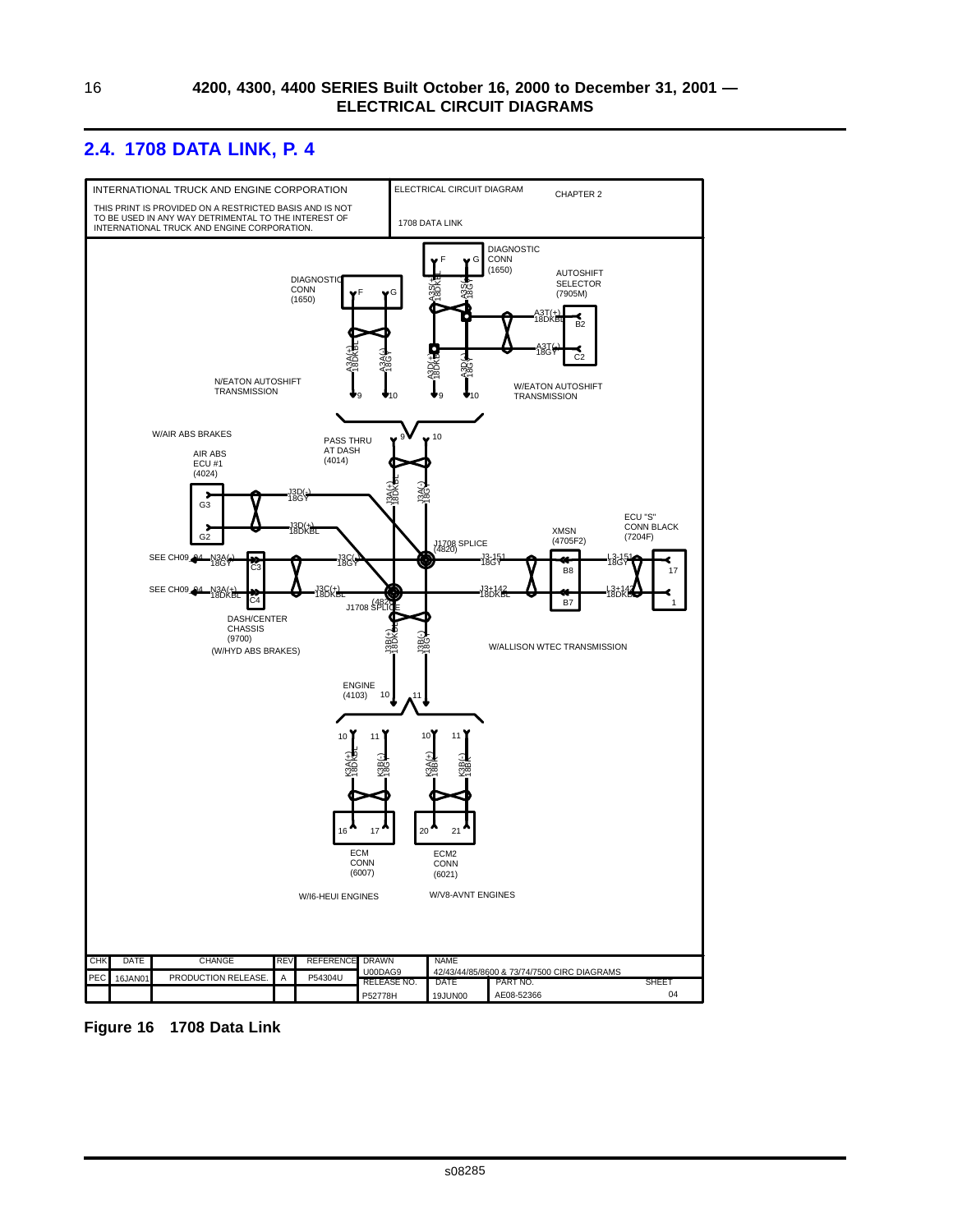### <span id="page-24-0"></span>**2.5. SWITCH DATA LINK, P. 5**



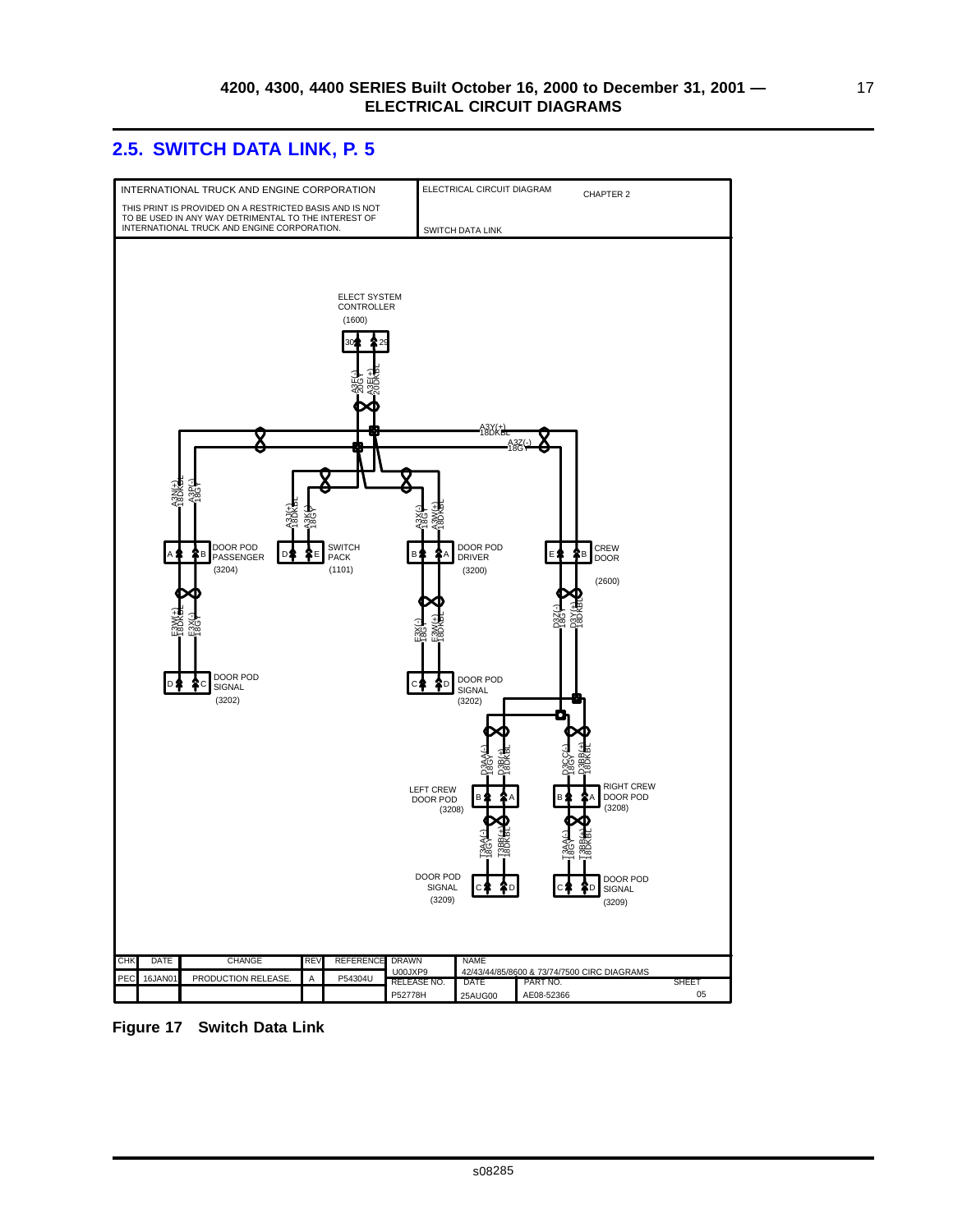### <span id="page-25-0"></span>**2.6. DRIVETRAIN 1939 DATA LINK (CAB), P. 6**



**Figure 18 Drivetrain 1939 Data Link (Cab)**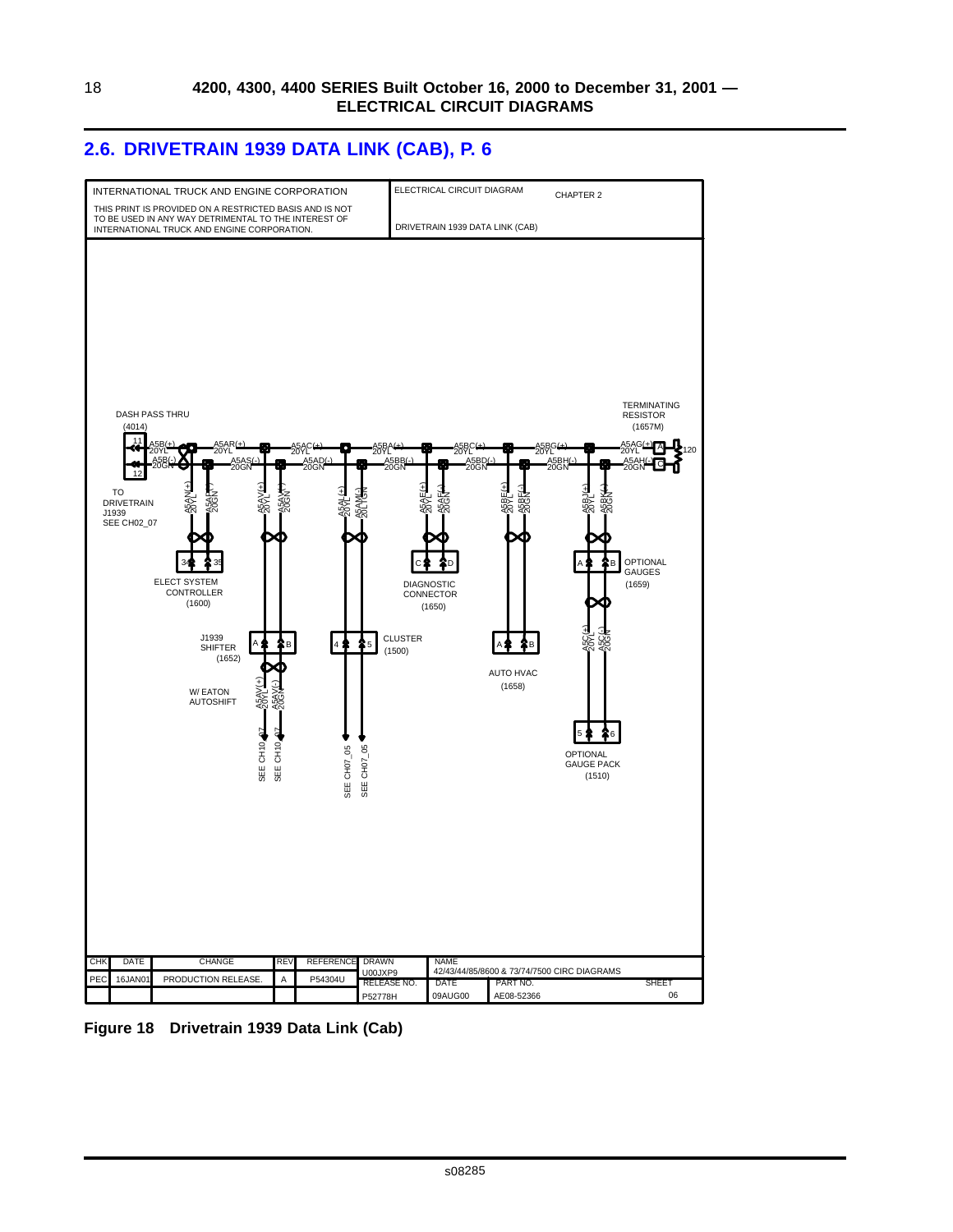19

### <span id="page-26-0"></span>**2.7. DRIVETRAIN 1939 DATA LINK (CHASSIS), P. 7**



**Figure 19 Drivetrain 1939 Data Link (Chassis)**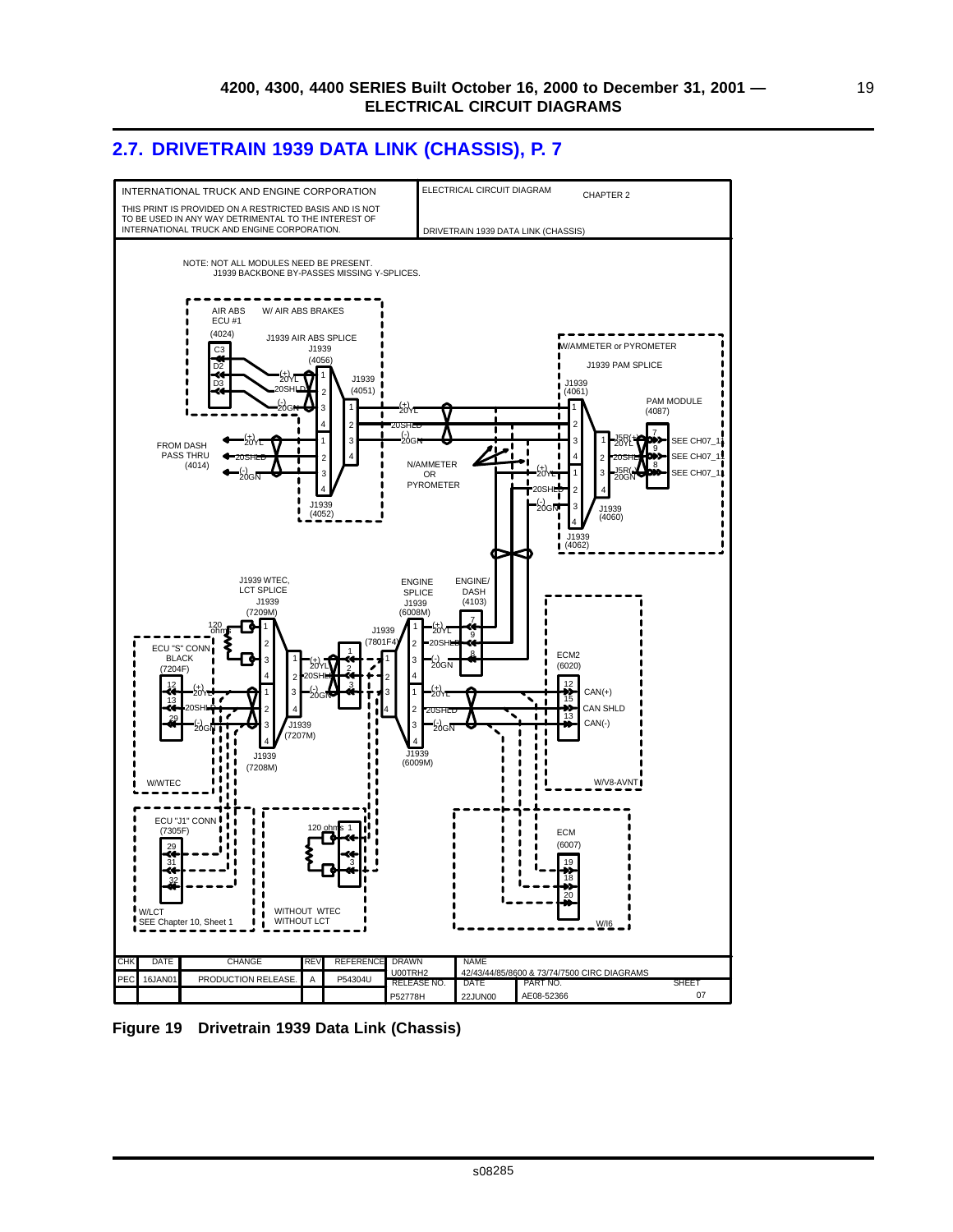#### <span id="page-27-0"></span>**2.8. GROUNDS CHASSIS, P. 8**



**Figure 20 Grounds Chassis**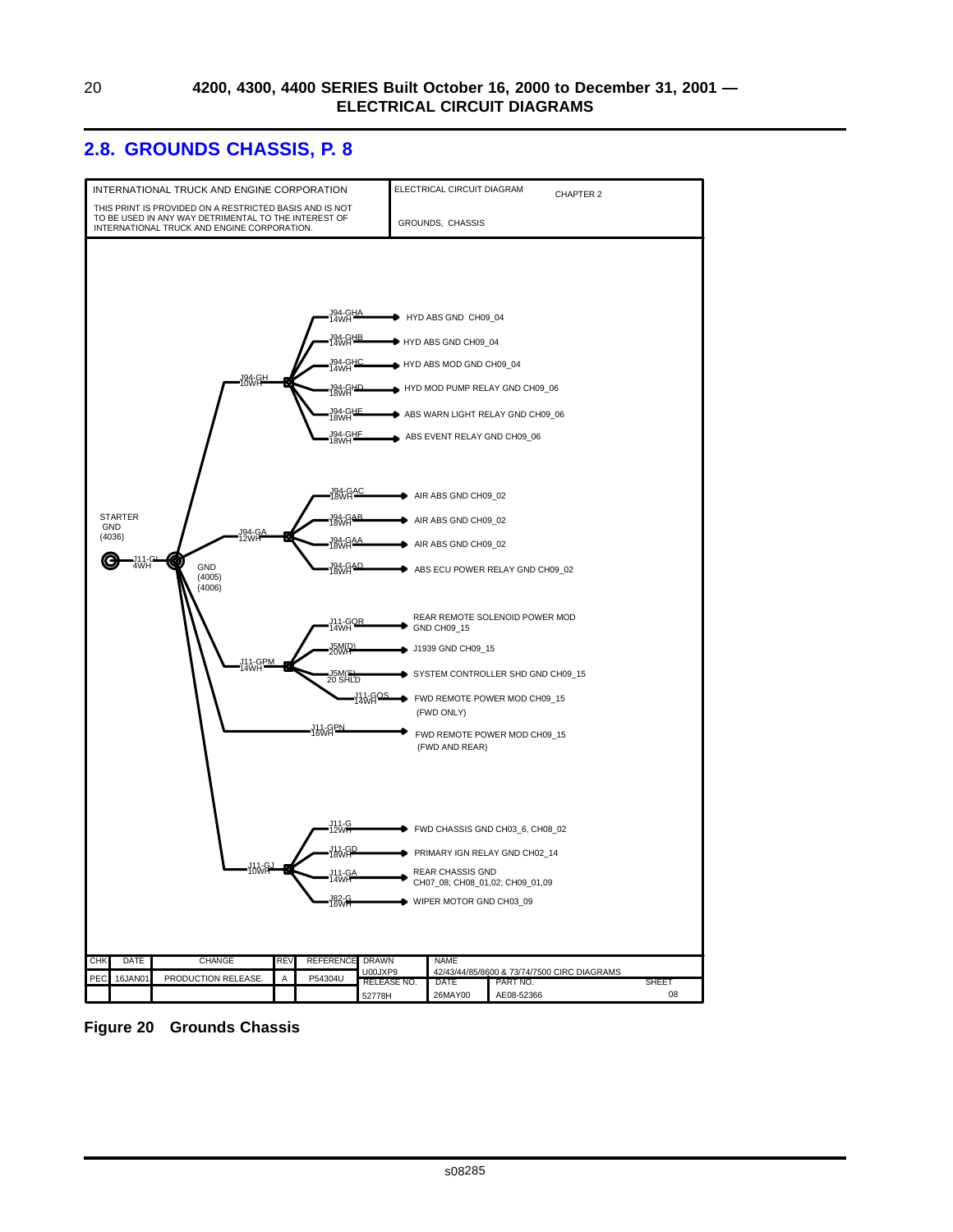21

### <span id="page-28-0"></span>**2.9. GROUNDS CHASSIS, P. 9**



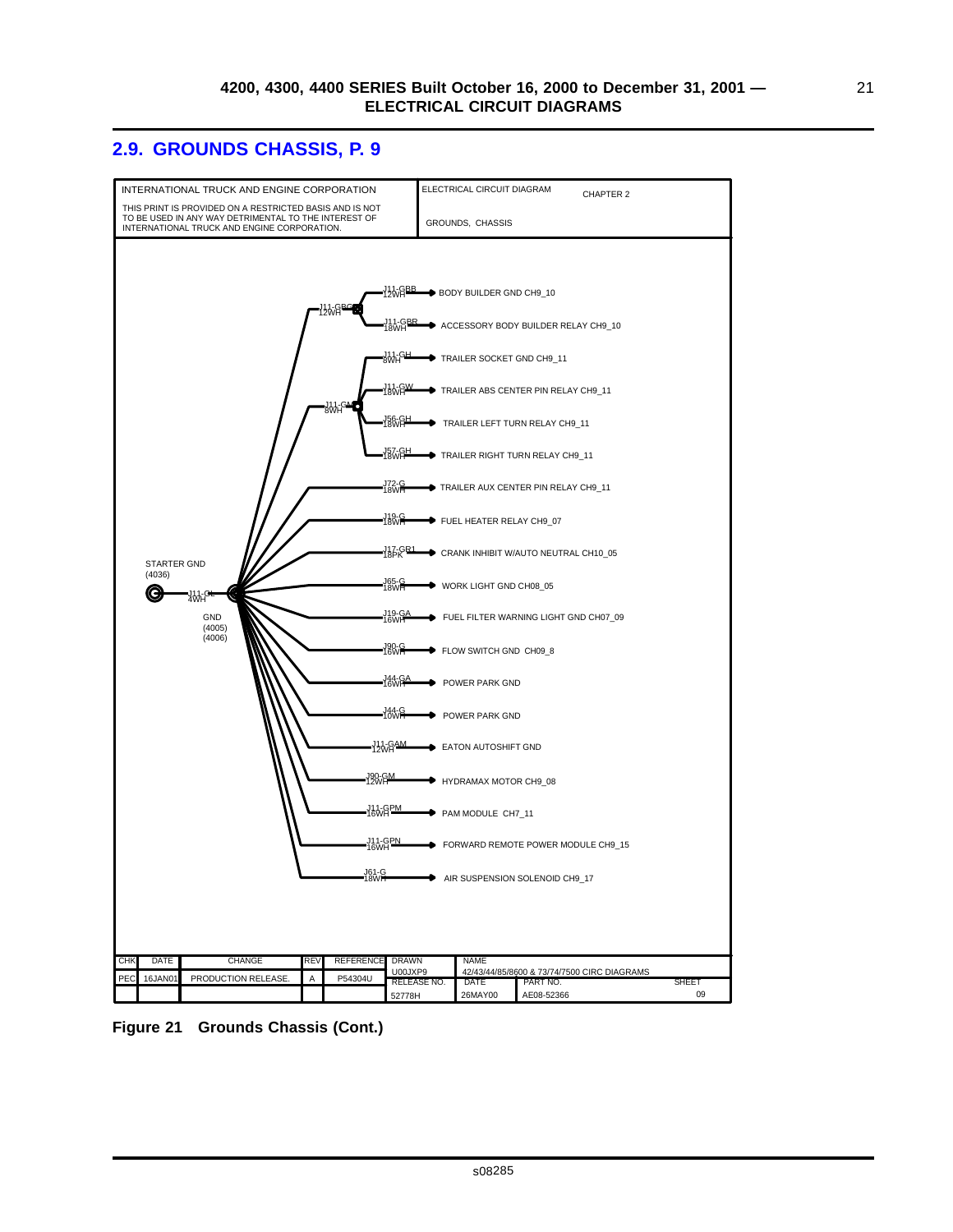

### <span id="page-29-0"></span>**2.10. GROUNDS IP, P. 10**

**Figure 22 Grounds IP**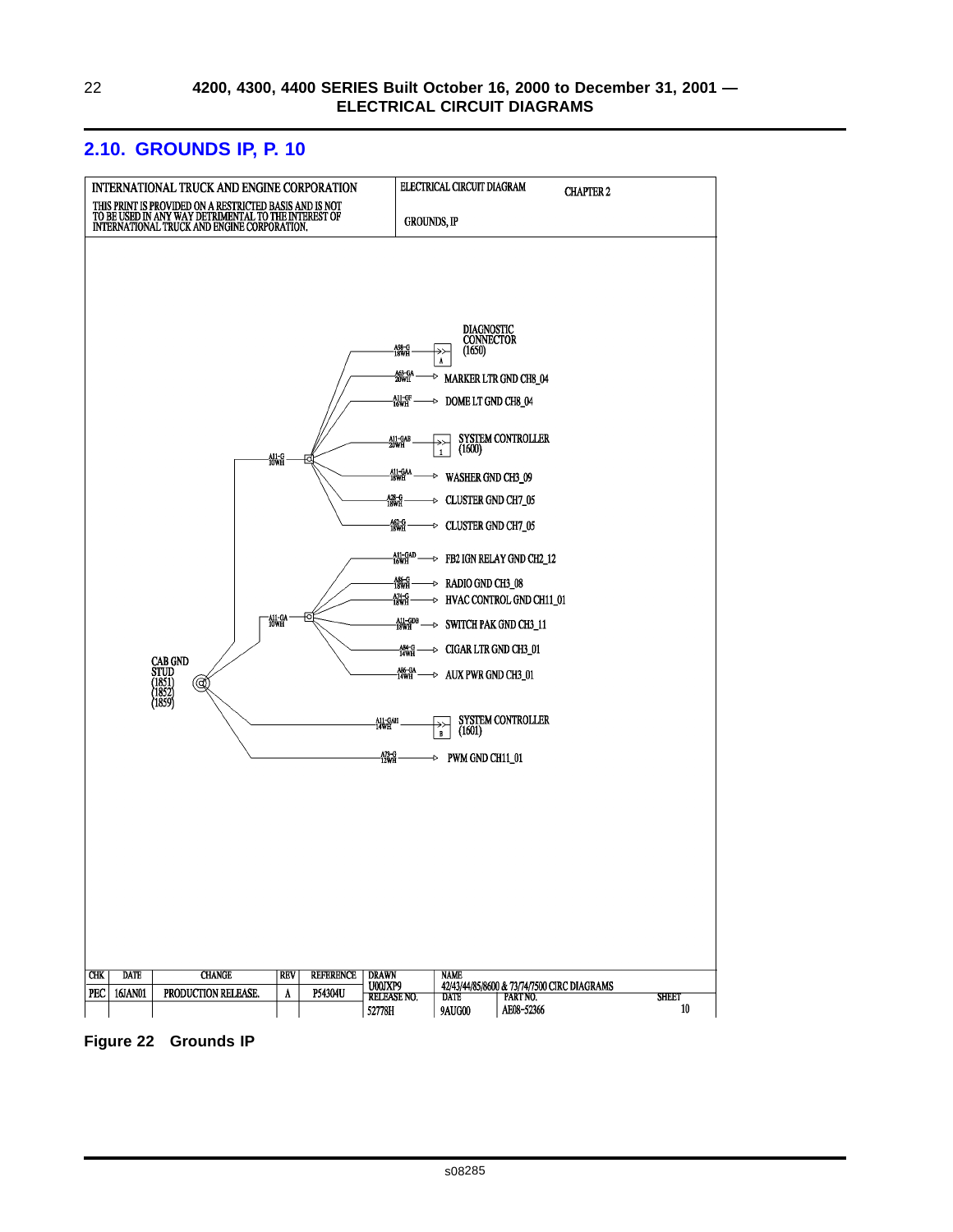### <span id="page-30-0"></span>**2.11. GROUNDS IP, P. 11**



**Figure 23 Grounds IP**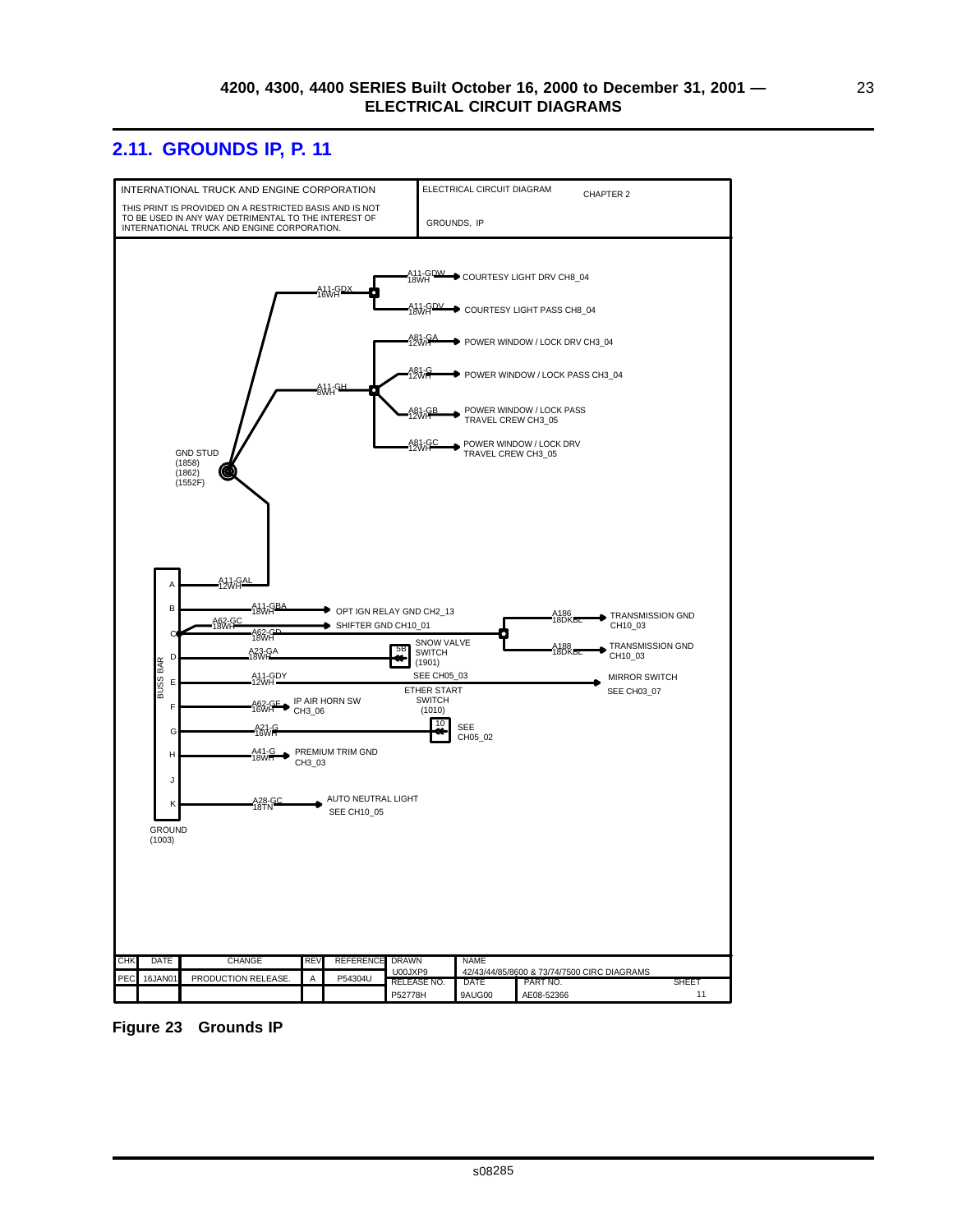### <span id="page-31-0"></span>**2.12. IGNITION CAB, P. 12**



**Figure 24 Ignition Cab**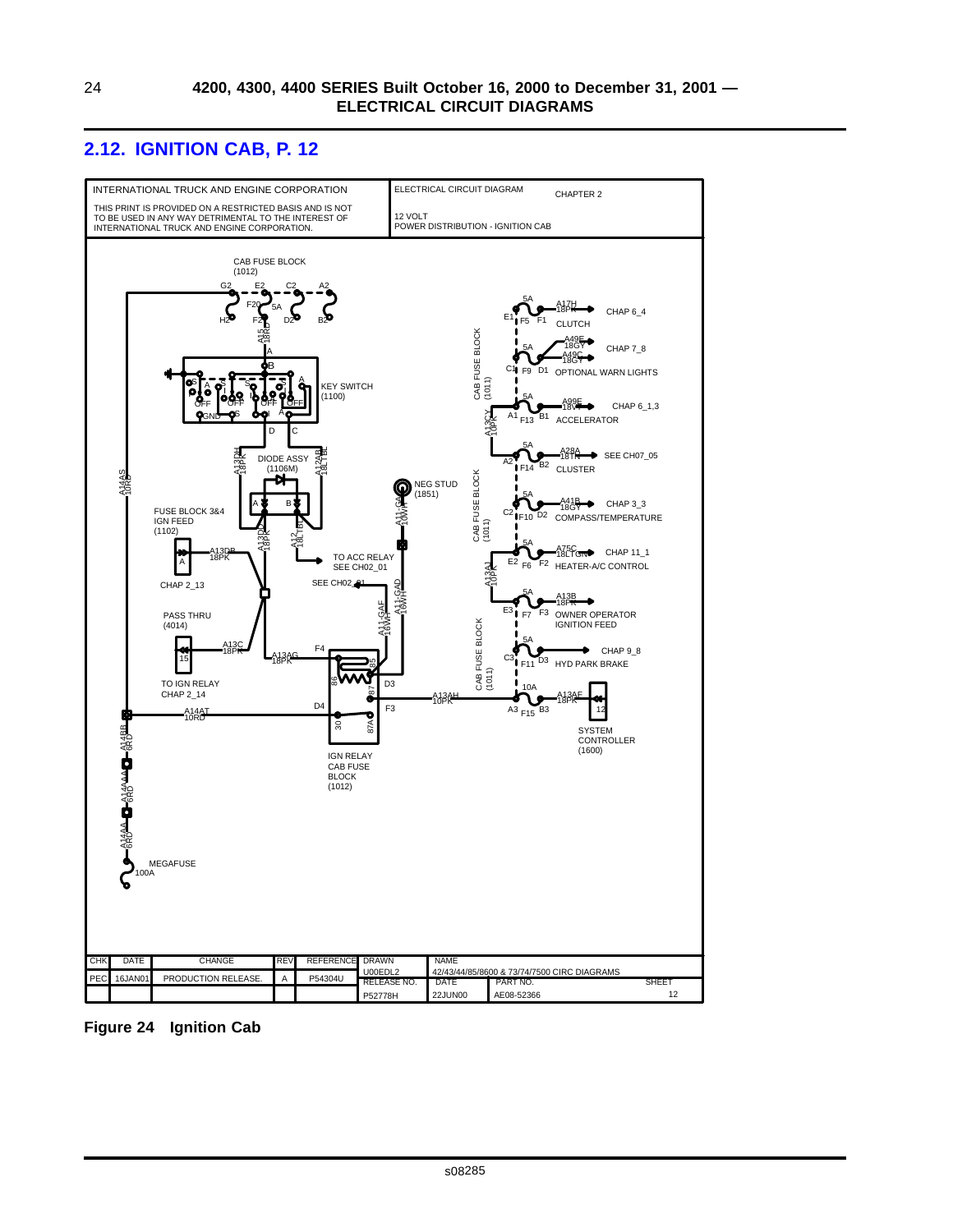### <span id="page-32-0"></span>**2.13. IGNITION CAB, P. 13**



**Figure 25 Ignition Cab (Cont.)**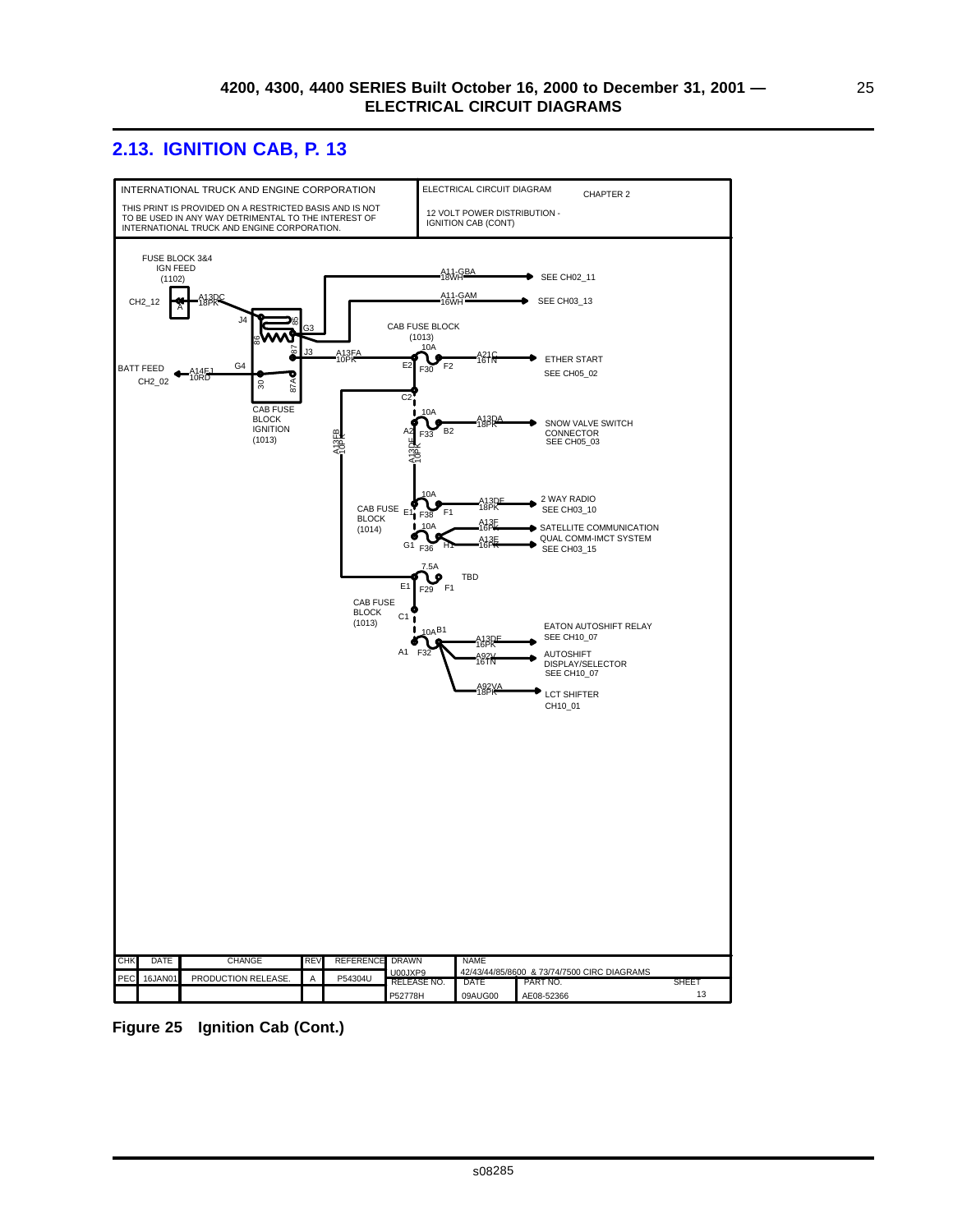### <span id="page-33-0"></span>**2.14. IGNITION FEEDS, CHASSIS, P. 14**



**Figure 26 Ignition Feeds, Chassis**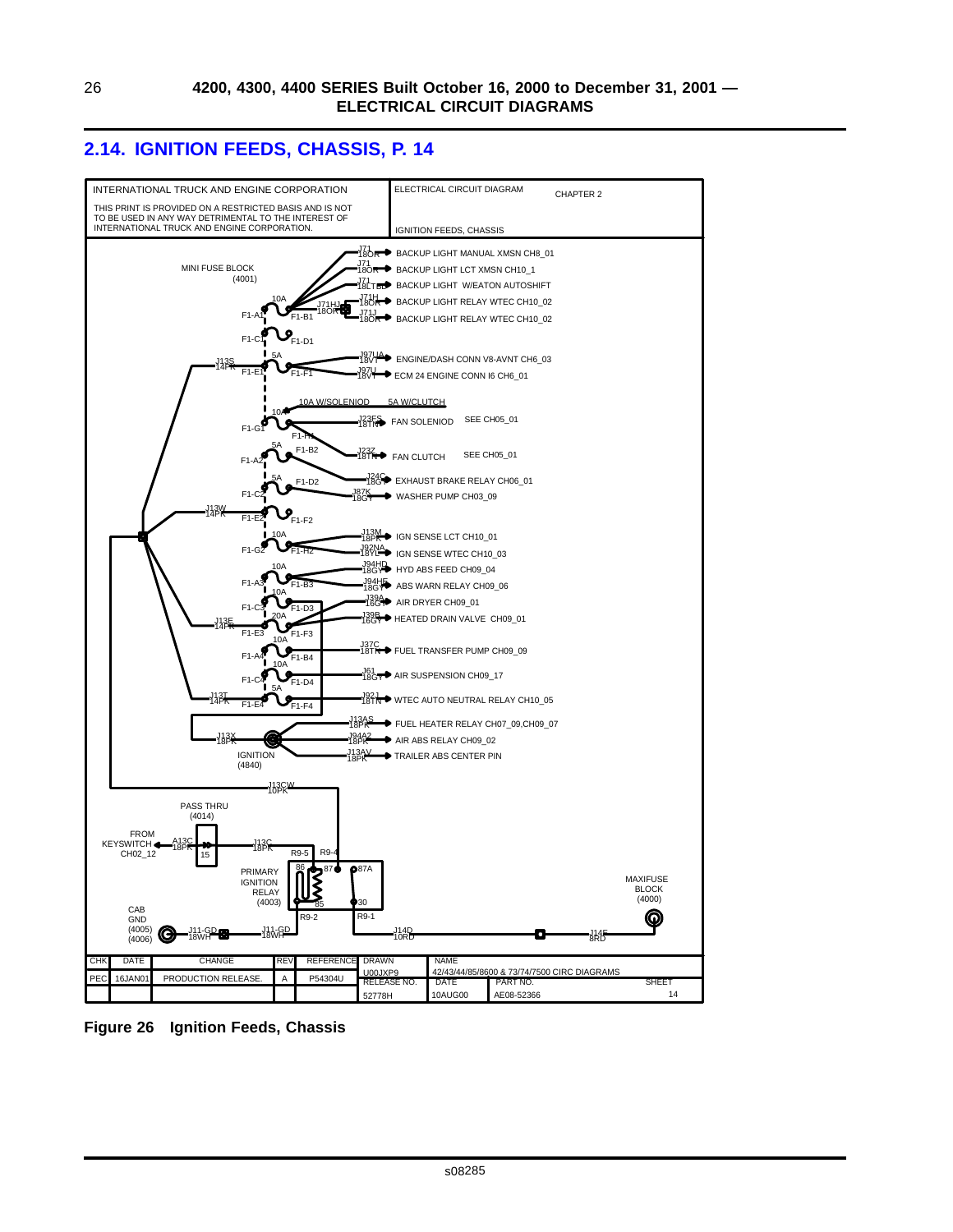### <span id="page-34-0"></span>**2.15. START, P. 15**



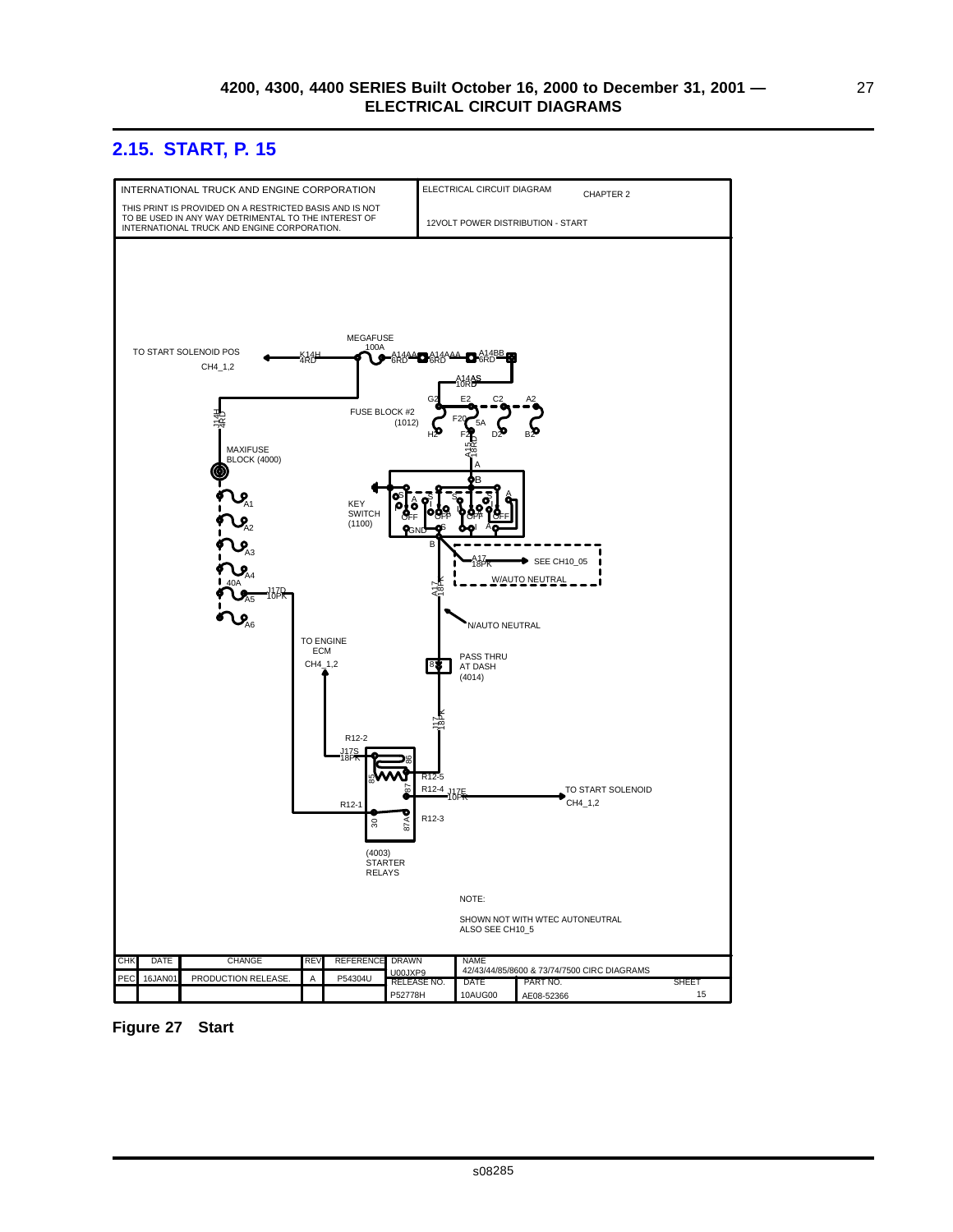# **3. CAB ACCESSORIES (CHAPTER 3)**

### <span id="page-35-0"></span>**3.1. CIGAR LIGHTER AND POWER FEEDS, P. 1**



**Figure 28 Cigar Lighter and Power Feeds**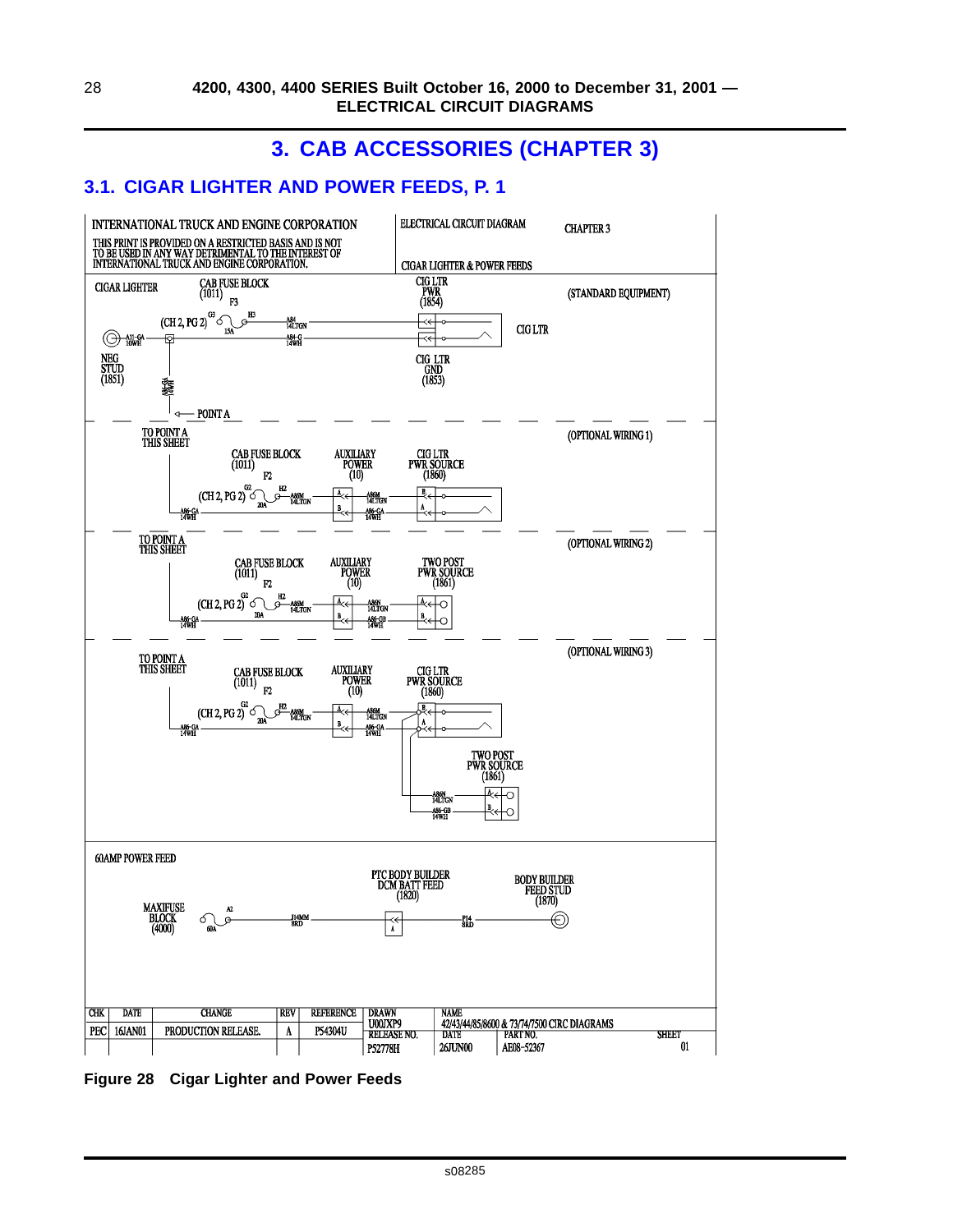<span id="page-36-0"></span>

#### **Figure 29 CB Power**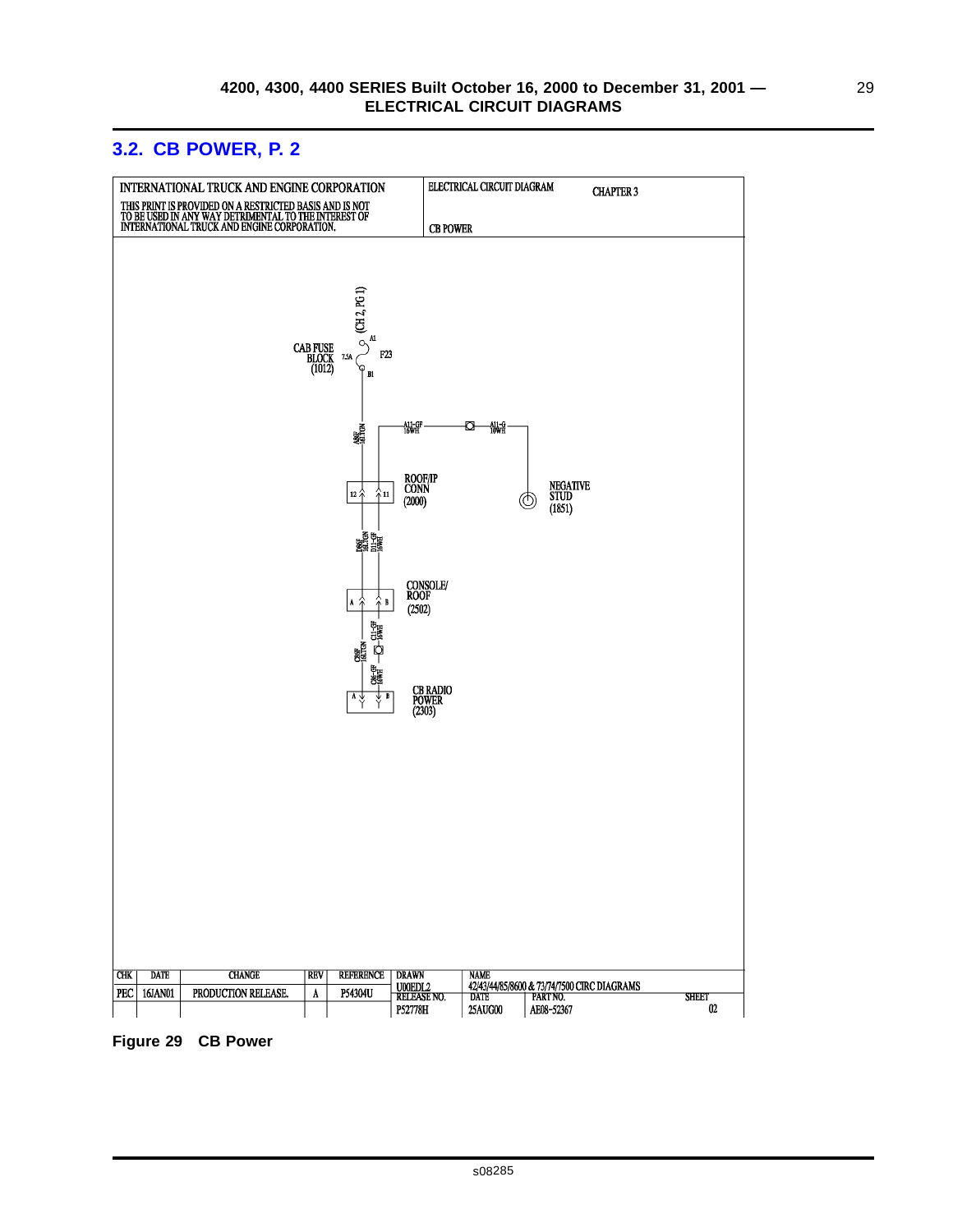

#### <span id="page-37-0"></span>**3.3. COMPASS AND TEMPERATURE DISPLAY, P. 3**

**Figure 30 Compass and Temperature Display**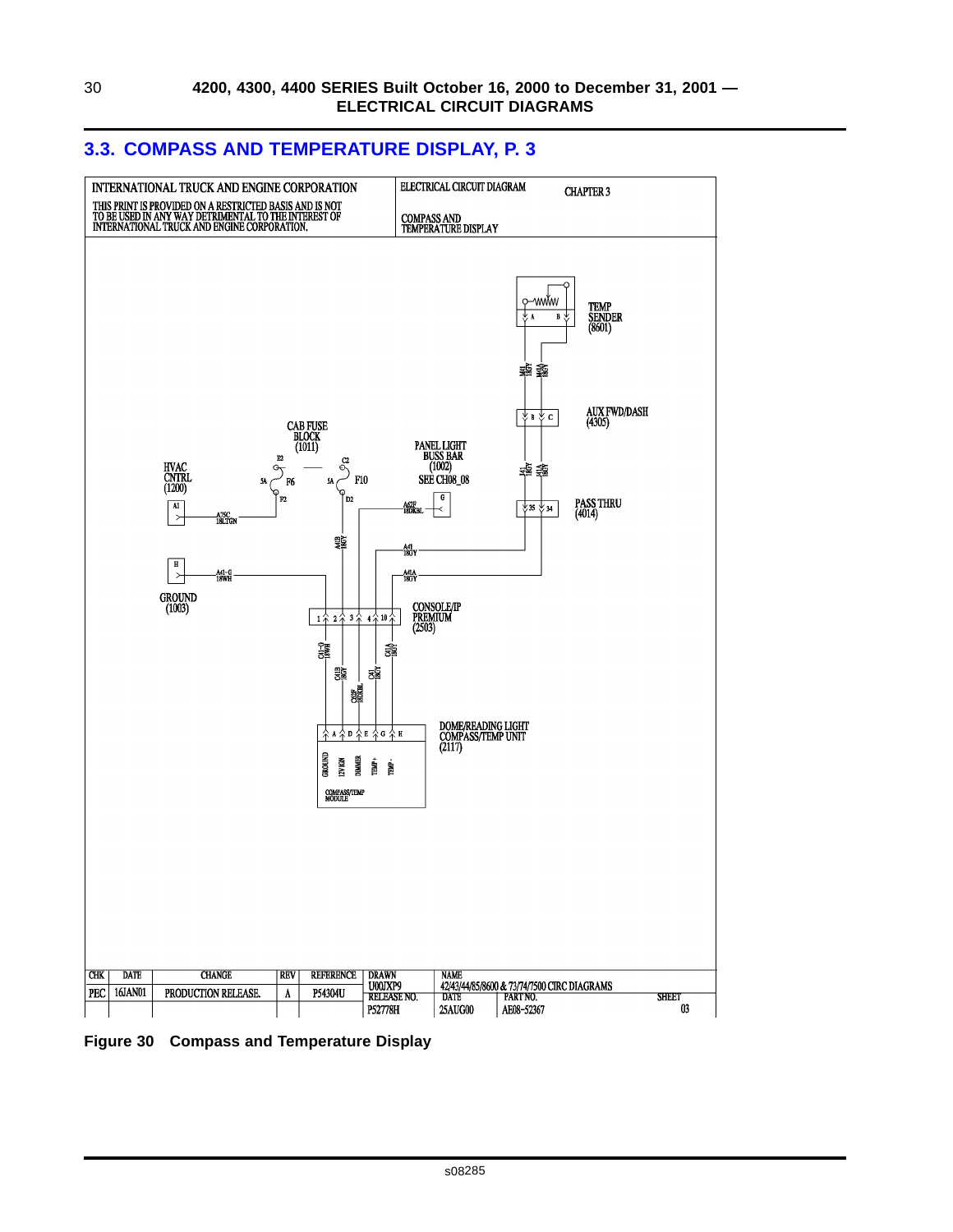

#### <span id="page-38-0"></span>**3.4. FRONT DOORS WINDOWS AND LOCKS (POWER), P. 4**

**Figure 31 Front Doors Windows and Locks (Power)**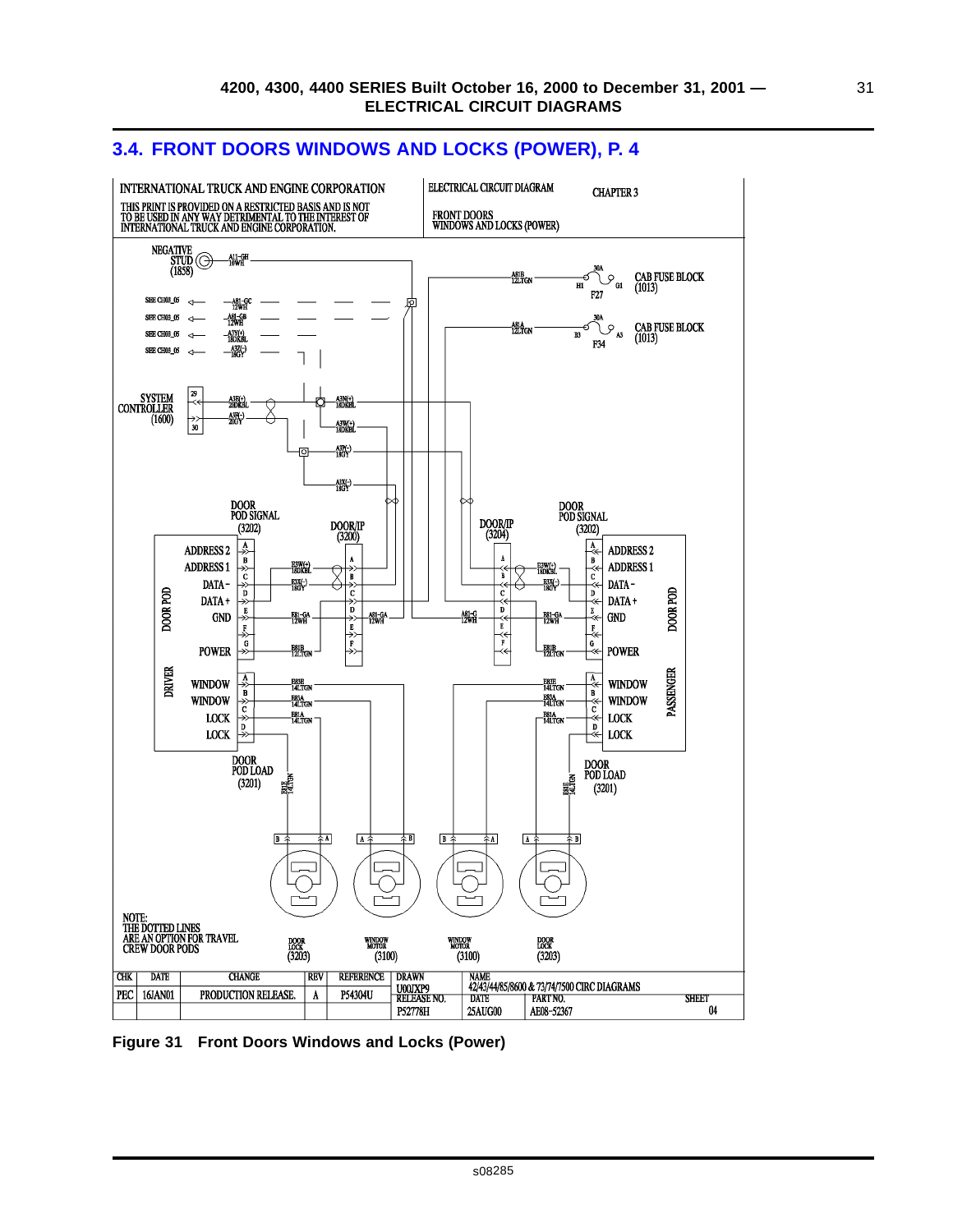### <span id="page-39-0"></span>**3.5. CREW DOORS WINDOWS AND LOCKS (POWER), P. 5**



**Figure 32 Crew Doors Windows and Locks (Power)**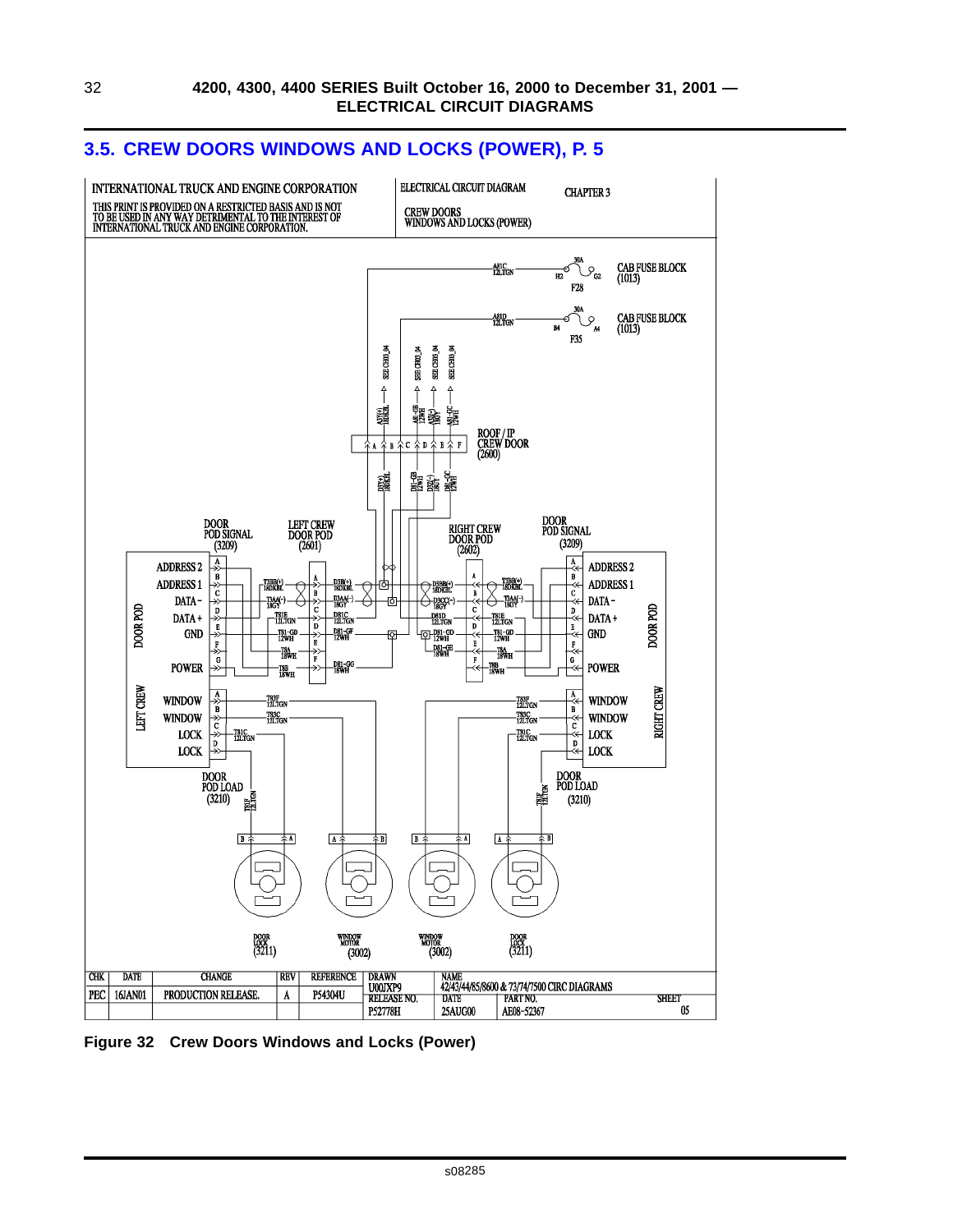### <span id="page-40-0"></span>**3.6. HORN, DUAL ELECTRIC, P. 6**



**Figure 33 Horn, Dual Electric**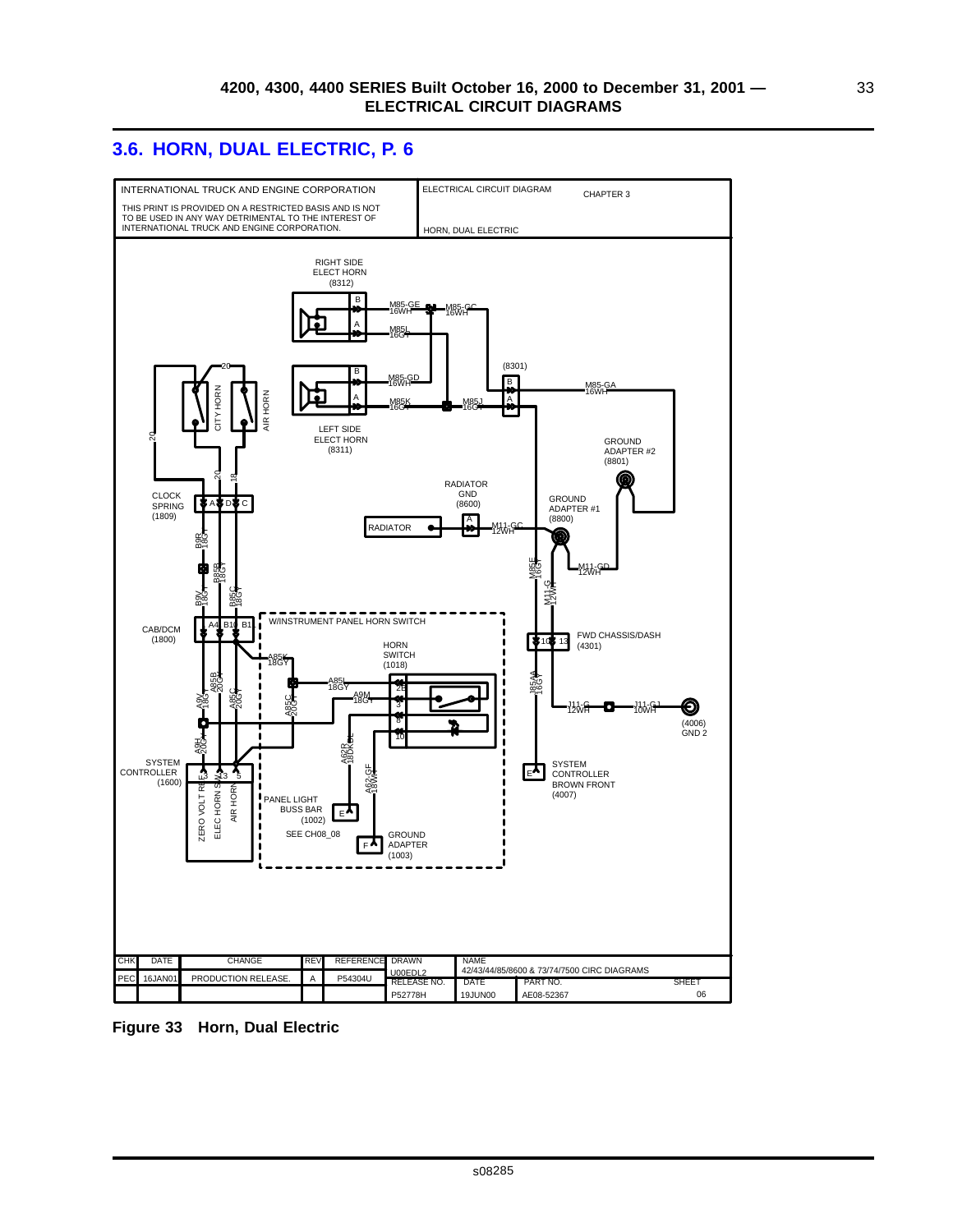

#### <span id="page-41-0"></span>**3.7. MIRRORS (HEATED, LIGHTED AND POWER), P. 7**

**Figure 34 Mirrors (Heated, Lighted and Power)**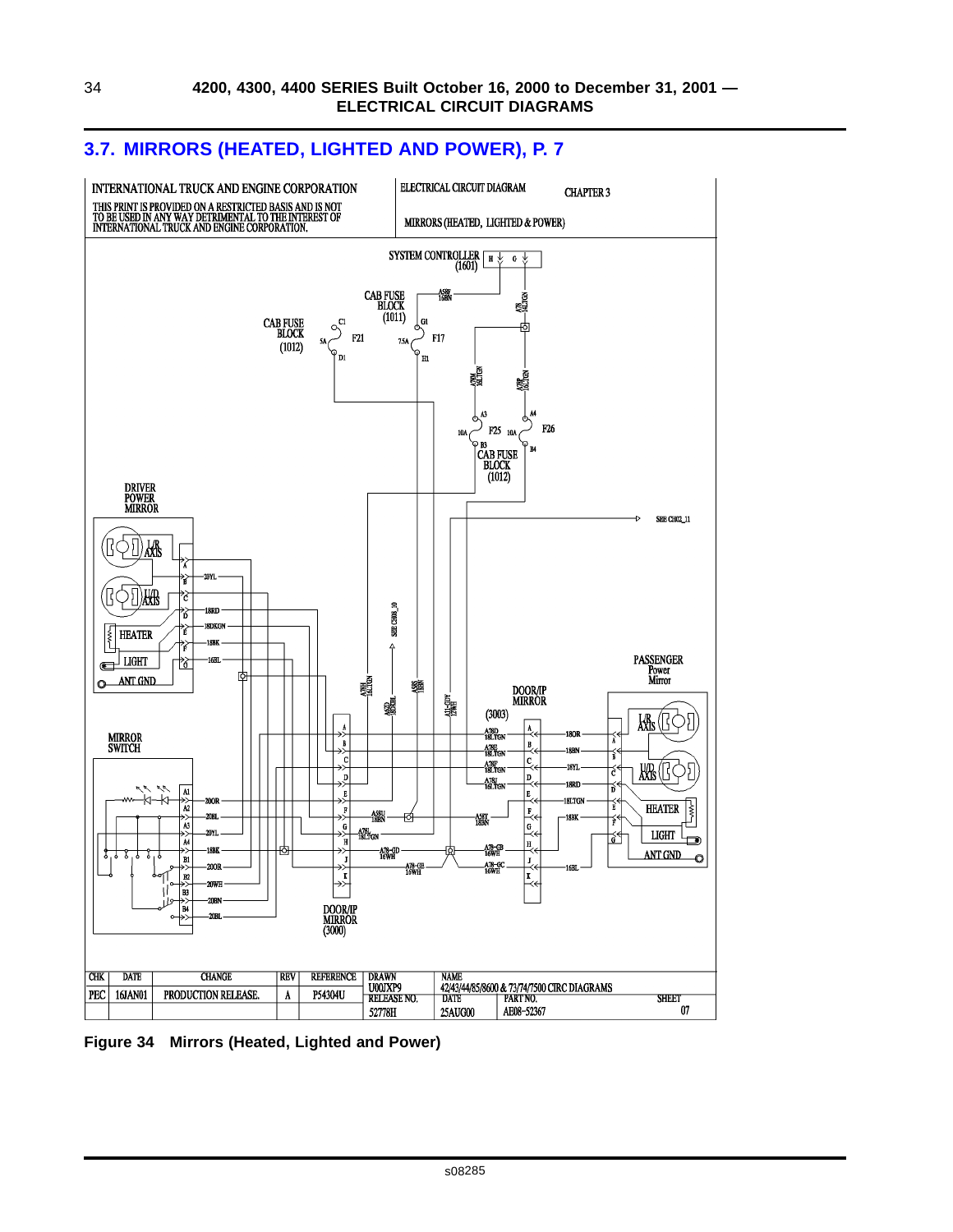### <span id="page-42-0"></span>**3.8. RADIO (ENTERTAINMENT), SPEAKERS, P. 8**



**Figure 35 Radio (Entertainment), Speakers**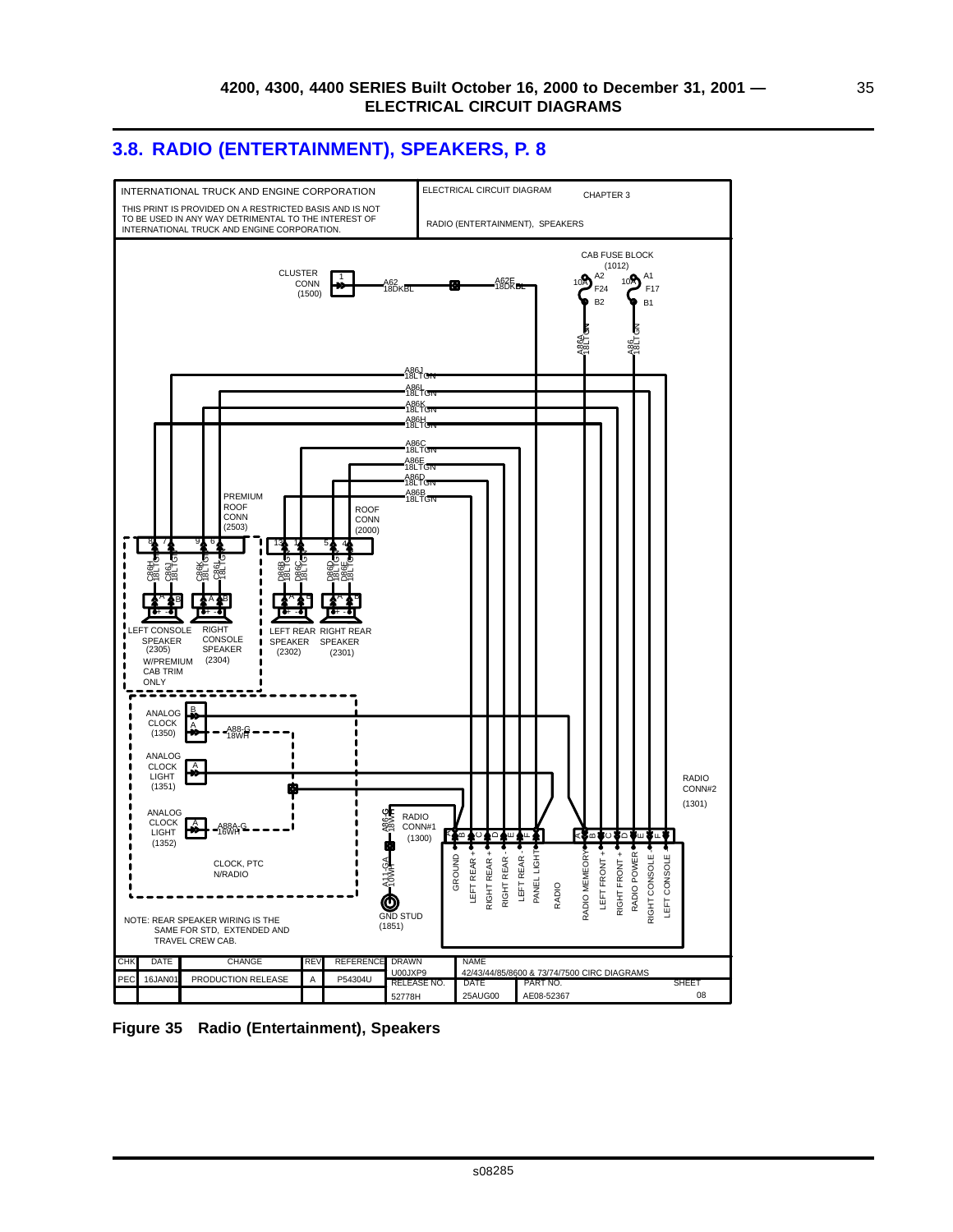

#### <span id="page-43-0"></span>**3.9. WINDSHIELD WIPER AND WASHER PUMP, P. 9**

**Figure 36 Windshield Wiper and Washer Pump**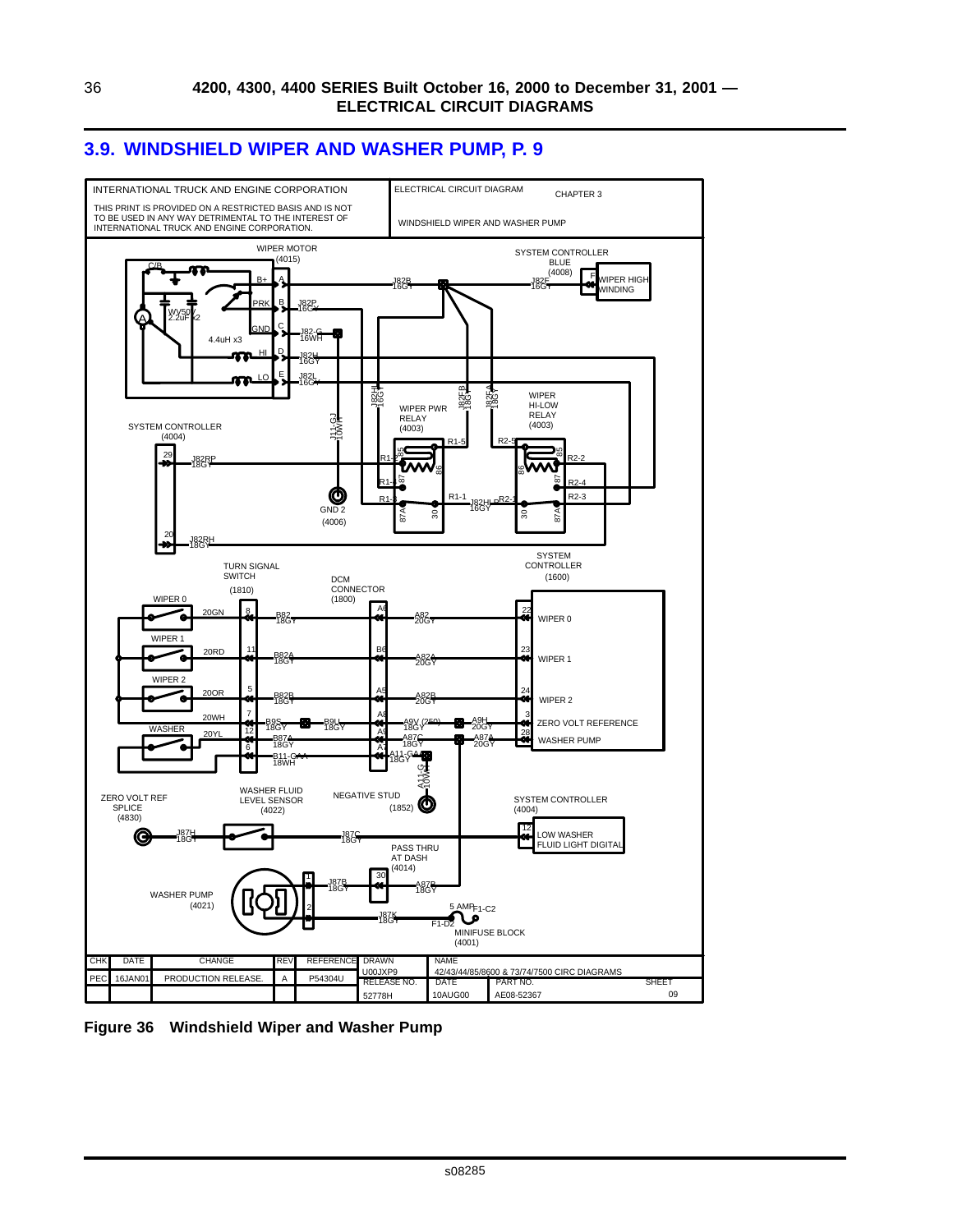### <span id="page-44-0"></span>**3.10. 2–WAY RADIO, P. 10**



**Figure 37 2–Way Radio**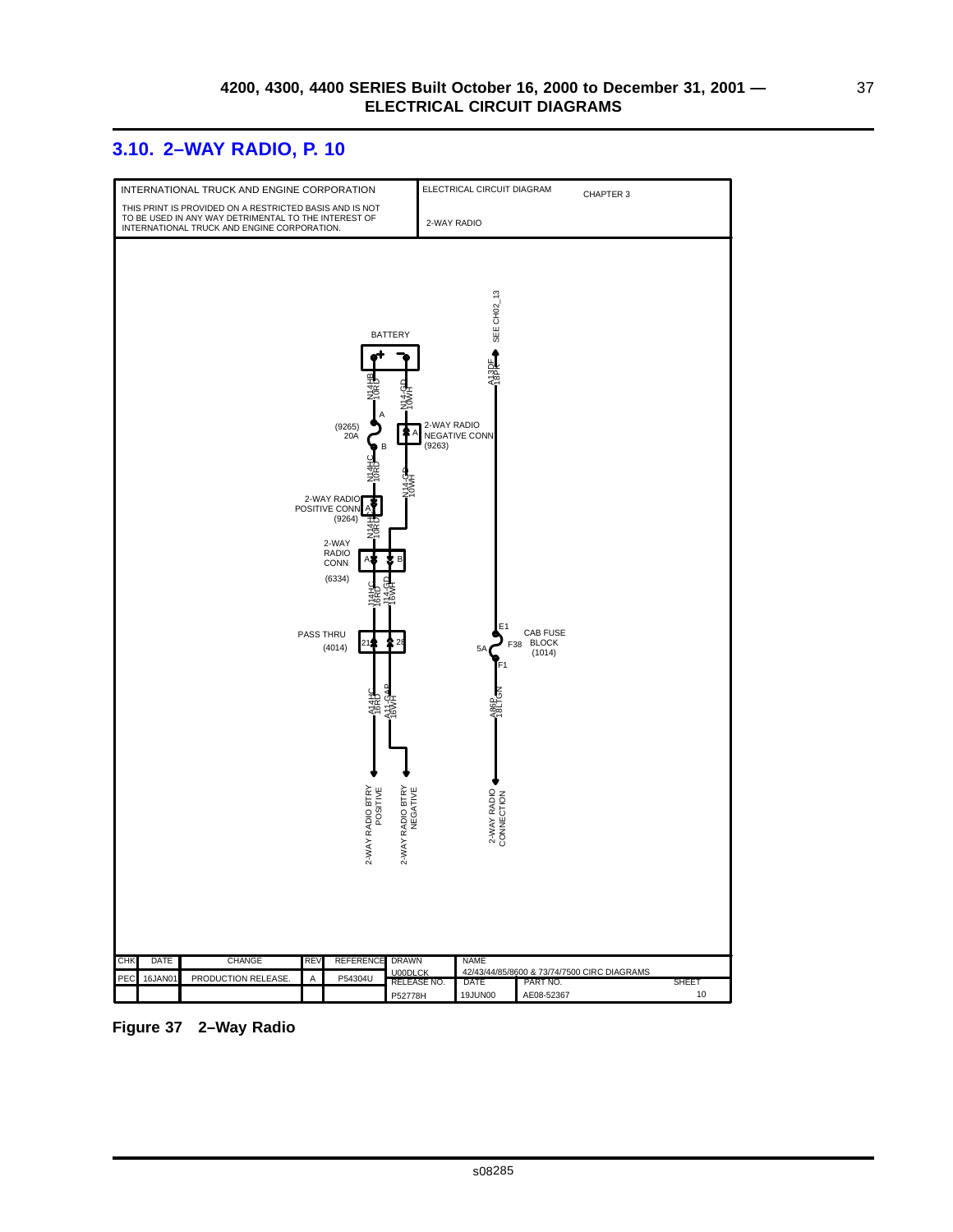

### <span id="page-45-0"></span>**3.11. SWITCH PACK, OPTIONAL GAUGE PACK, P. 11**

**Figure 38 Switch Pack, Optional Gauge Pack**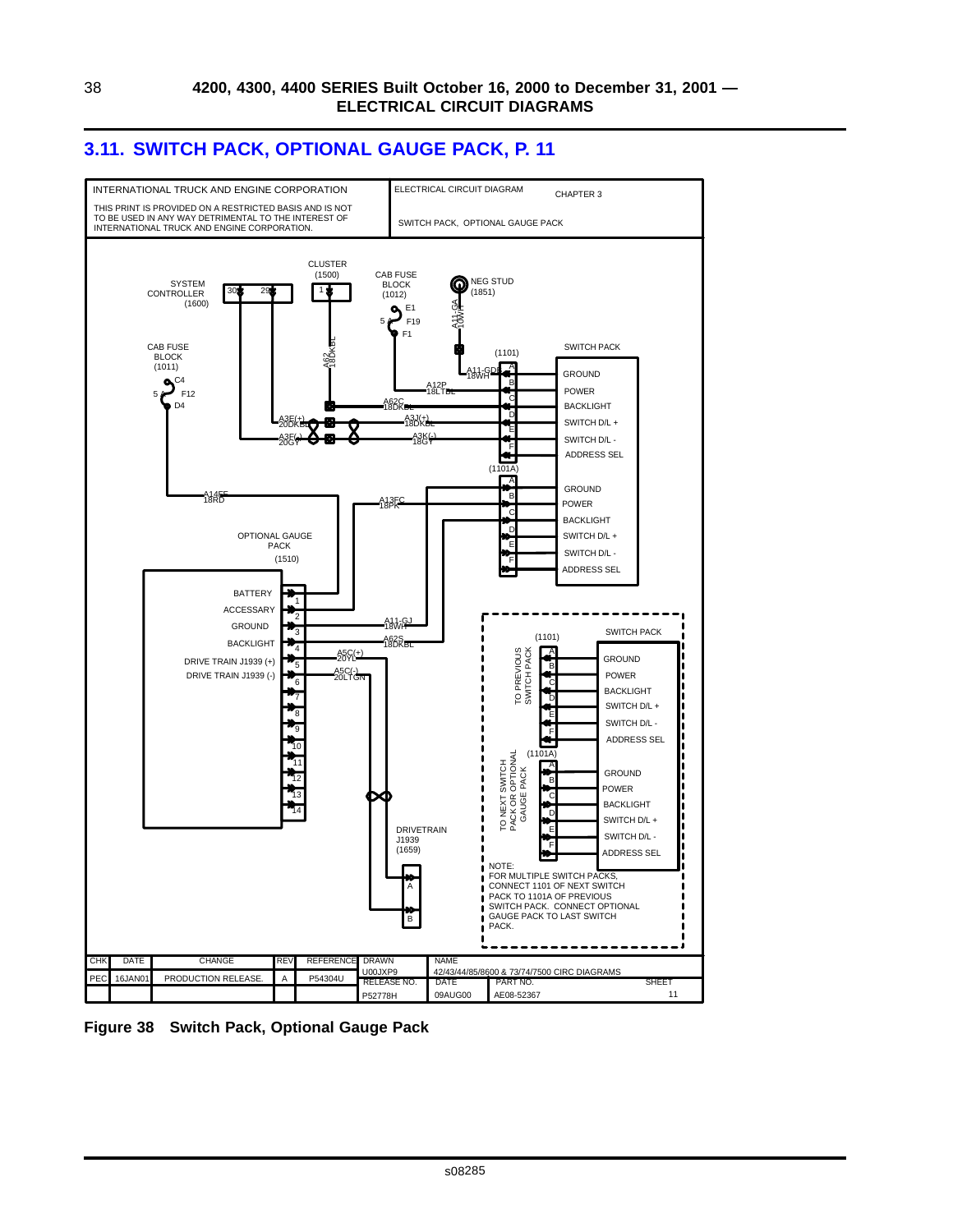39

### <span id="page-46-0"></span>**3.12. LIGHTED AIR SHIELD, P. 12**



**Figure 39 Lighted Air Shield**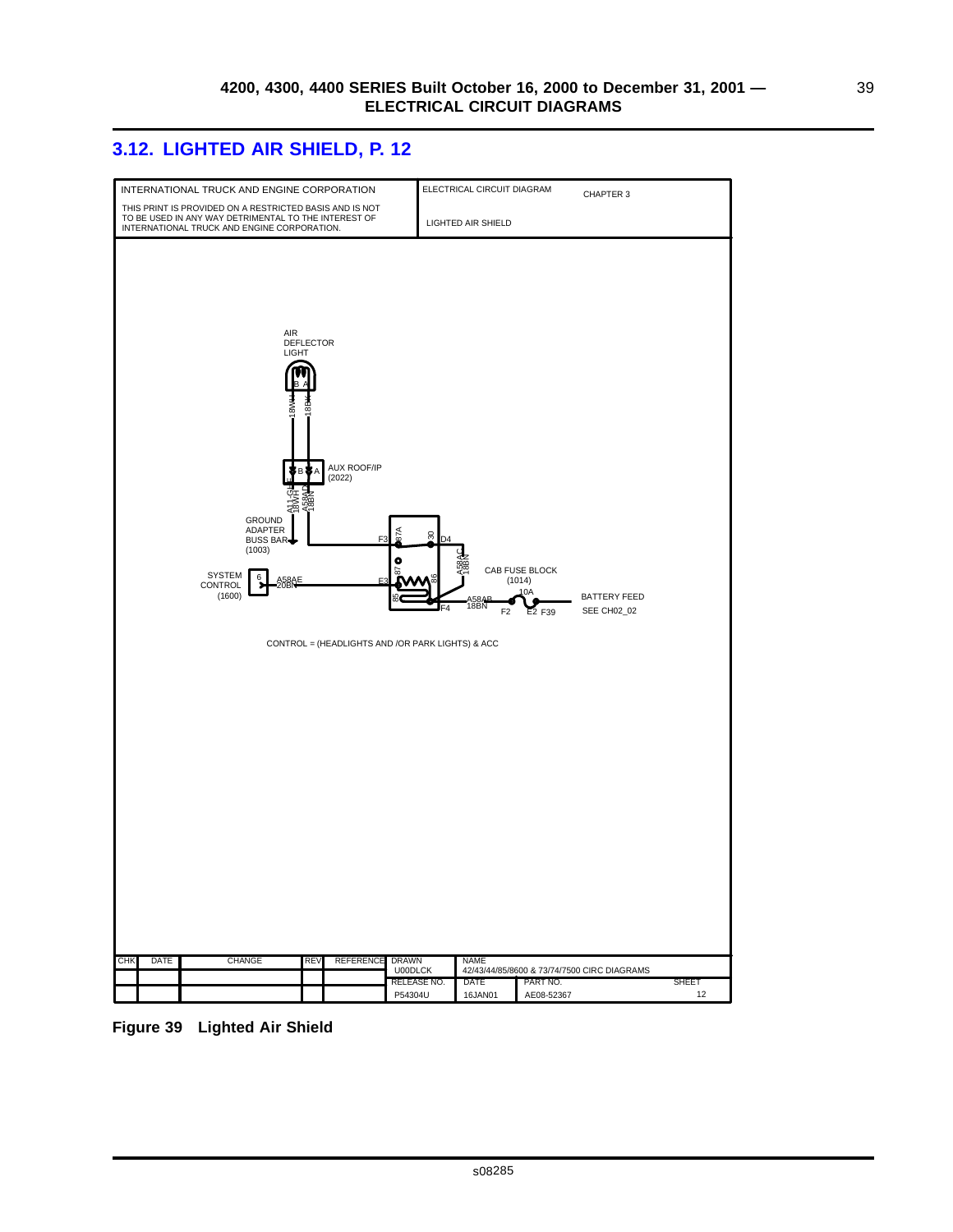### <span id="page-47-0"></span>**3.13. ROOF AUX. LOAD, P. 13**



**Figure 40 Roof Aux. Load**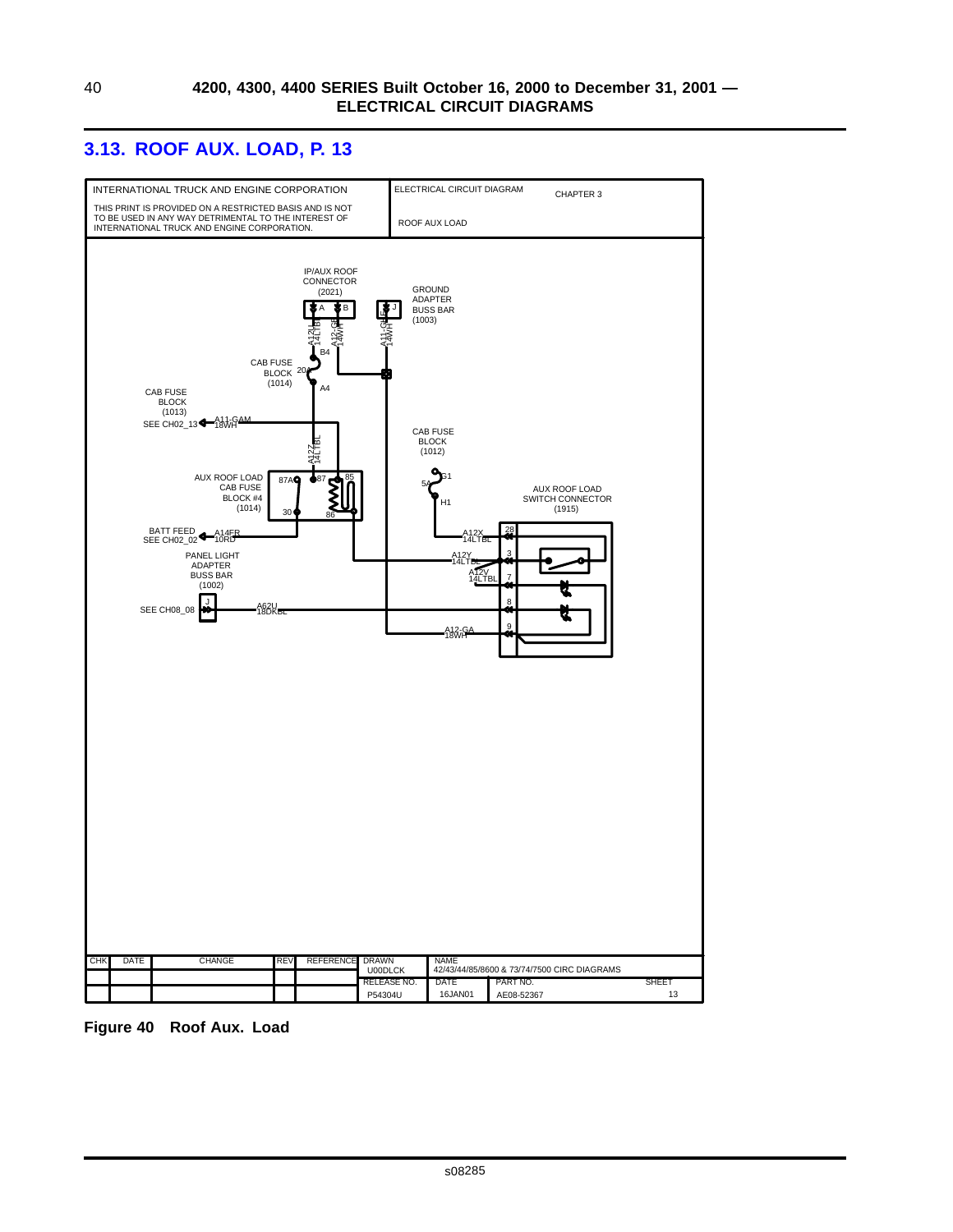#### ELECTRICAL CIRCUIT DIAGRAM INTERNATIONAL TRUCK AND ENGINE CORPORATION **CHAPTER 3** THIS PRINT IS PROVIDED ON A RESTRICTED BASIS AND IS NOT TO BE USED IN ANY WAY DETRIMENTAL TO THE INTEREST OF INTERNATIONAL TOWAL TRUCK AND ENGINE CORPORATION. SATELLITE COMMUNICATION<br>QUALCOMM-MCT & IMCT SYSTEMS MSG<br>LIGHT M CAB FUSE<br>BLOCK<br>(1014) OPT WARN LIGHT<br>CONNECTOR<br>(1555M)  $\overline{\psi_{\mathbf{C}}}$   $\overline{\psi_{\mathbf{F}}}$ J1708 PUBLIC (+)<br>(1660) 鑘 F36 A13E<br>16PK  $\overline{\mathbf{p}}$ A3AB(+)<br>16DKBL A13F<br>16PK A3AB(-) F37 A14AF<br>16RD đ ΙĎ |<br>|J1708 PUBLIC (-)<br>(1661)  $G2$ E2 QUALCOMM POWER<br>(1902F) NEG STUD<br>(1865)  $\circledcirc$ ₹η Уĸ ৬ F k d∫ B MCT SYSTEM<br>QUALCOMM POWER CONN<br>(2700M) MCT SYSTEM QUALCOMM PWR CONN (2702M) IMCT<br>SATELLITE COMMUNICATION<br>QUALCOMM SYSTEM ∩ \_D11-GG<br>16WH D62B<br>16DKBL  $rac{D13F}{16FK}$ MCT SYSTEM<br>QUALCOMM<br>POWER-CONN D14AF<br>16RD ᠊ᡶᡄᡫᡑᡫᠷᡫᢧ  $(2701F)$  $Y$   $Y$   $A$   $Y$   $C$   $Y$   $D$  $\frac{D3AB(-)}{18GY}$ 龘 調讓 鬚  $\frac{33}{26}$ 蜜 D11-GG<br>16WH **IMCT SYSTEM<br>QUALCOMM<br>POWER CONN<br>(2703M)**  $\sqrt{B}$   $\sqrt{D}$ Υc YB YD D C 鲳蟹 WITEL **ANDS** ROWN Ē 目 **NACK** COMMUNICATION<br>CONNECTOR UNIT<br>(XXXX) ∥∲ b اγ∢  $\mathbf F$ †р †с ᡗ 9 TERMINAL<br>|DISPLAY/KEYBOARD<br>|CONNECTOR ħ **CABLE** MCT<br>SATELLITE COMMUNICATION<br>QUALCOMM SYSTEM PANIC BUTTON<br>(NOT USED)  $\frac{1}{2}$ TTRACS<br>(NOT USED) —<br>آ∎ ‡υα<br>πα **ORANGE** IMCT SATELLITE<br>ANTENNA CONNECTION<br>CONNECTOR **CHK** DATE **CHANGE REV REFERENCE** NAME<br>42/43/44/85/8600 & 73/74/7500 CIRC DIAGRAMS **DRAWN U00DLCK RELEASE NO DATE** PART NO. **SHEET**  $14$ P54304U 16JAN01 AE08-52367

#### <span id="page-48-0"></span>**3.14. SATELLITE COMMUNICATION QUALCOMM-MCT AND IMCT SYSTEMS, P. 14**

**Figure 41 Satellite Communication Qualcomm-MCT and IMCT Systems**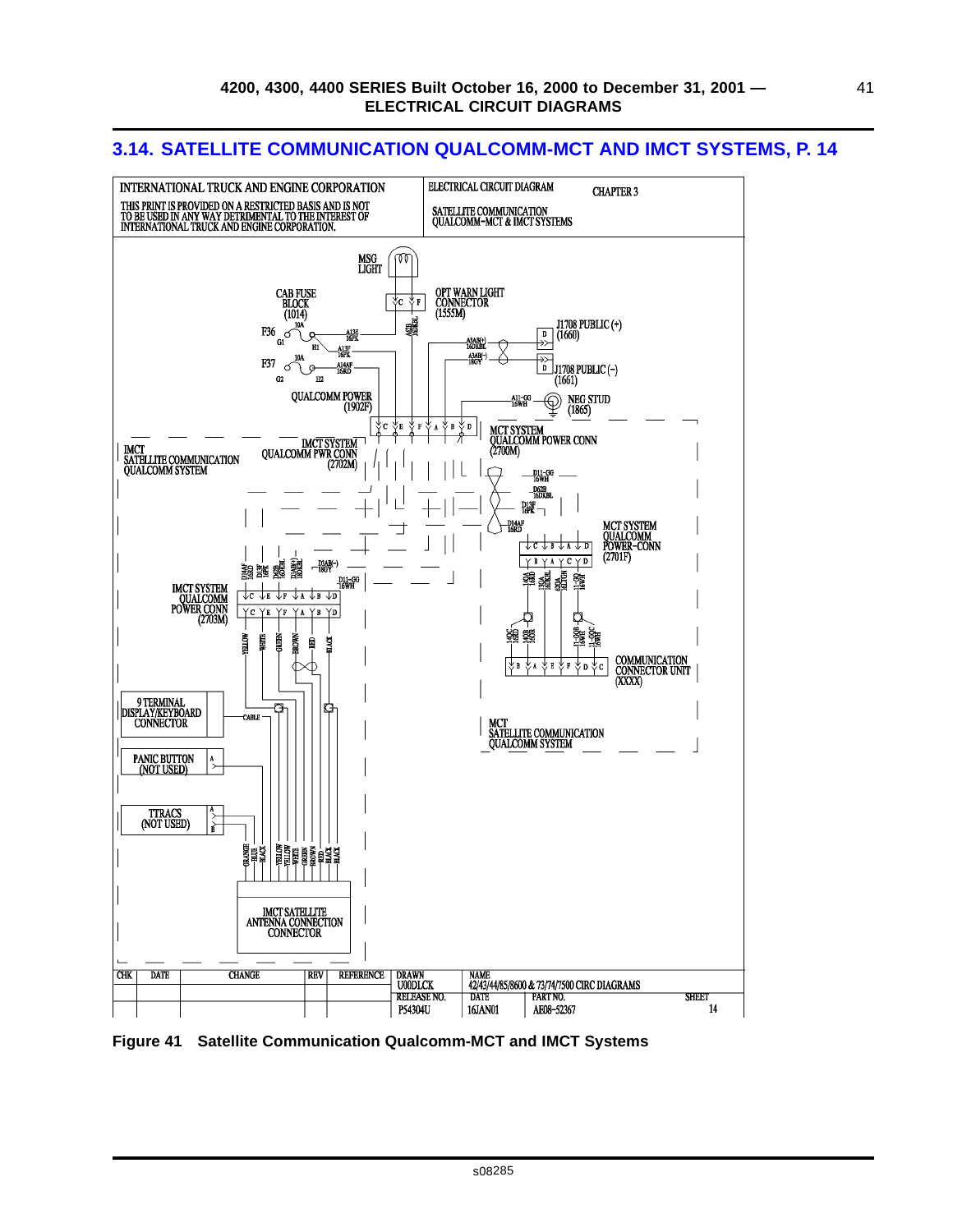# **4. 12V CHARGING + CRANKING SYSTEM (CHAPTER 4)**

### <span id="page-49-0"></span>**4.1. I6 HEUI ENGINES, P. 1**



**Figure 42 I6 HEUI Engines**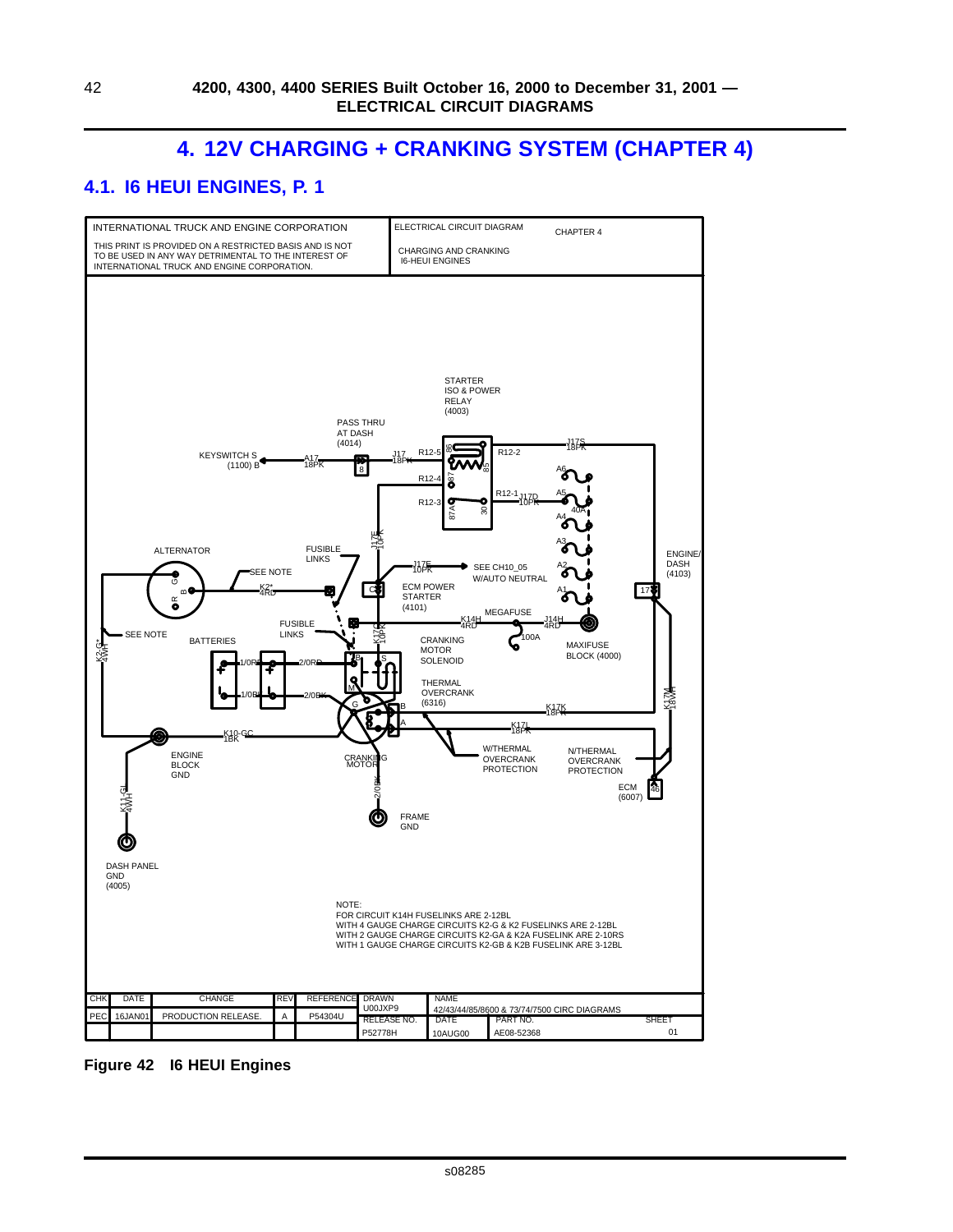### <span id="page-50-0"></span>**4.2. V8 AVNT ENGINES, P. 2**



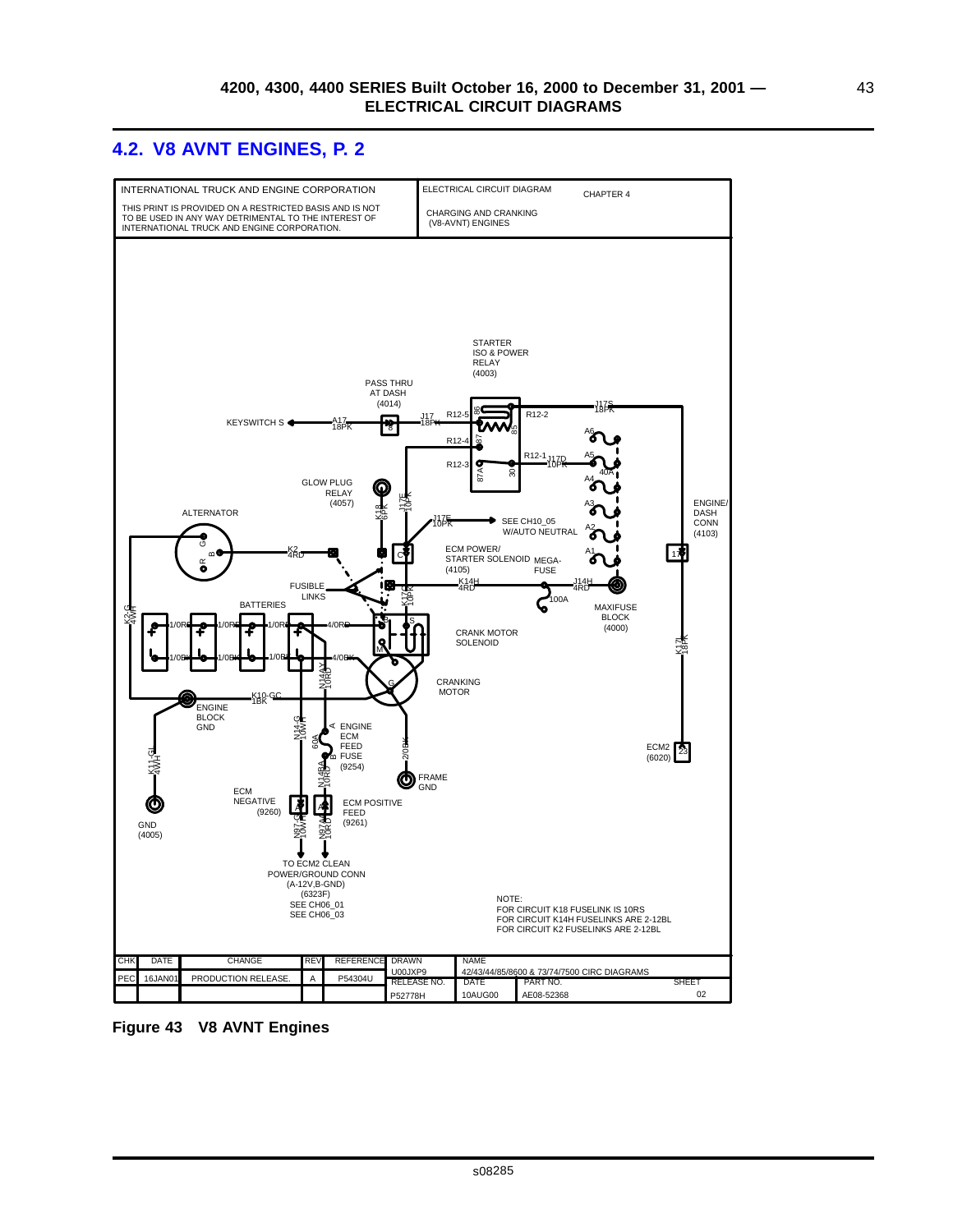# **5. FANS AND ENGINE ACCESSORIES (CHAPTER 5)**

# <span id="page-51-0"></span>**5.1. FAN WIRING, P. 1**



**Figure 44 Fan Wiring**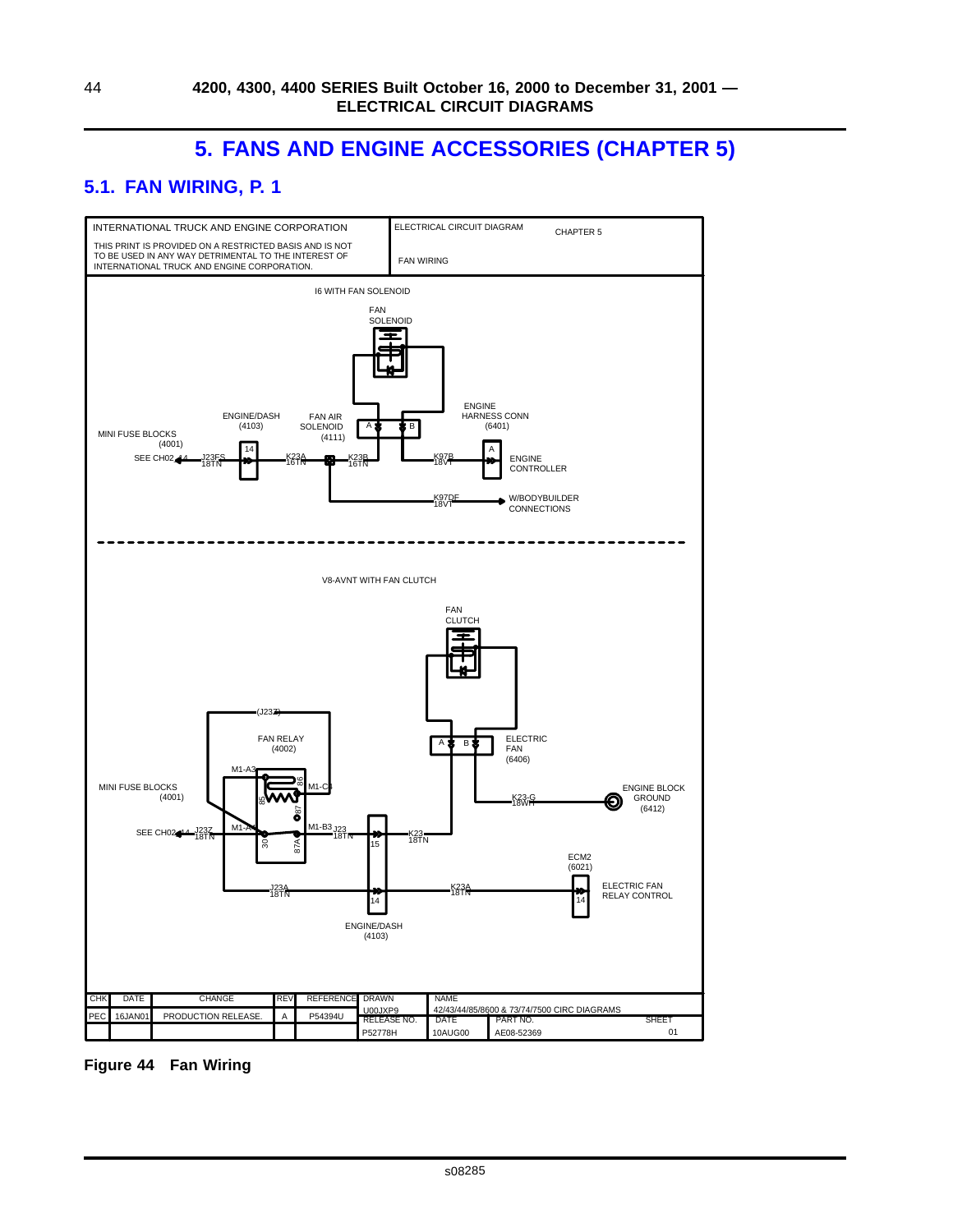### <span id="page-52-0"></span>**5.2. ETHER START, P. 2**



**Figure 45 Ether Start**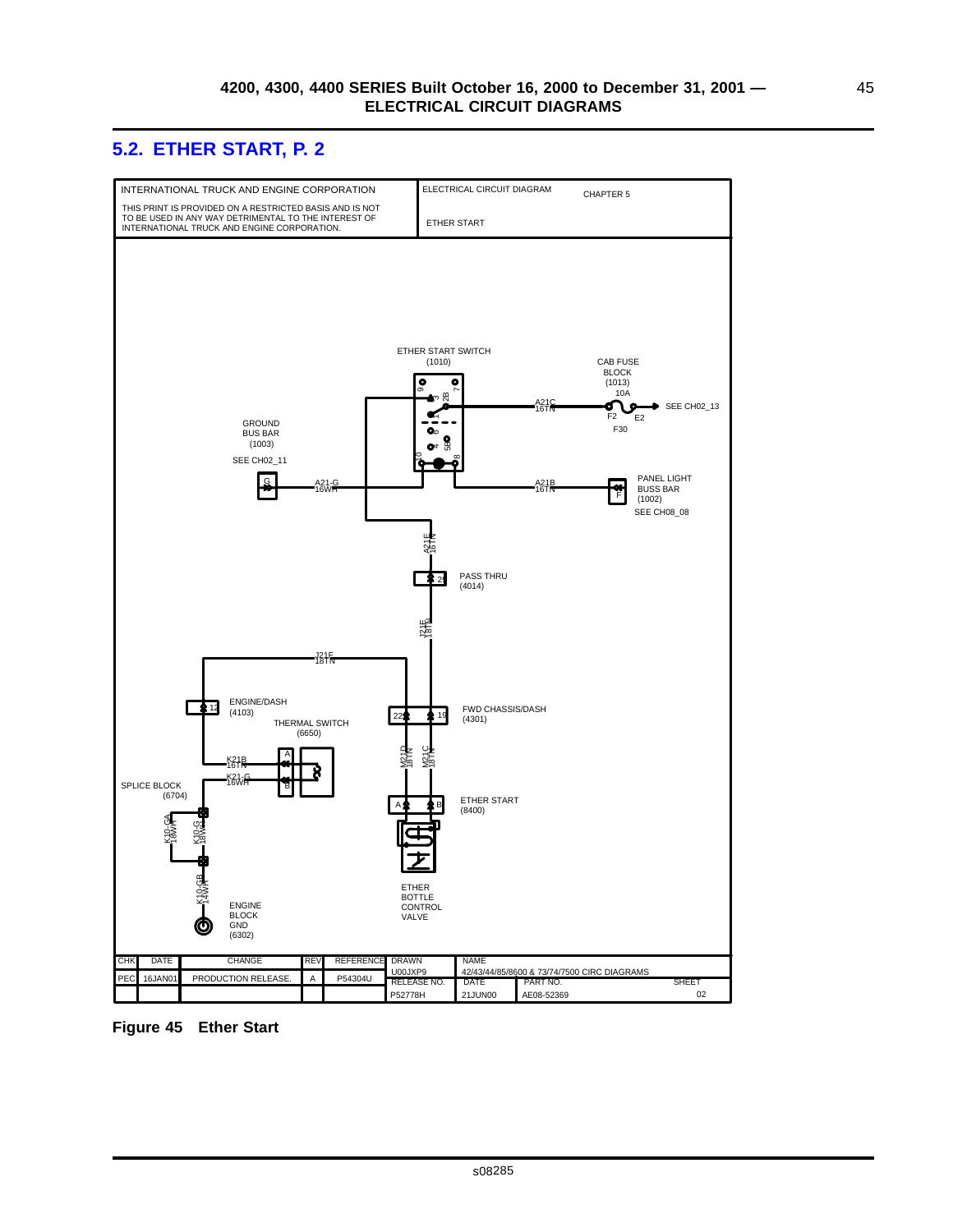

### <span id="page-53-0"></span>**5.3. SNOW VALVE, P. 3**

**Figure 46 Snow Valve**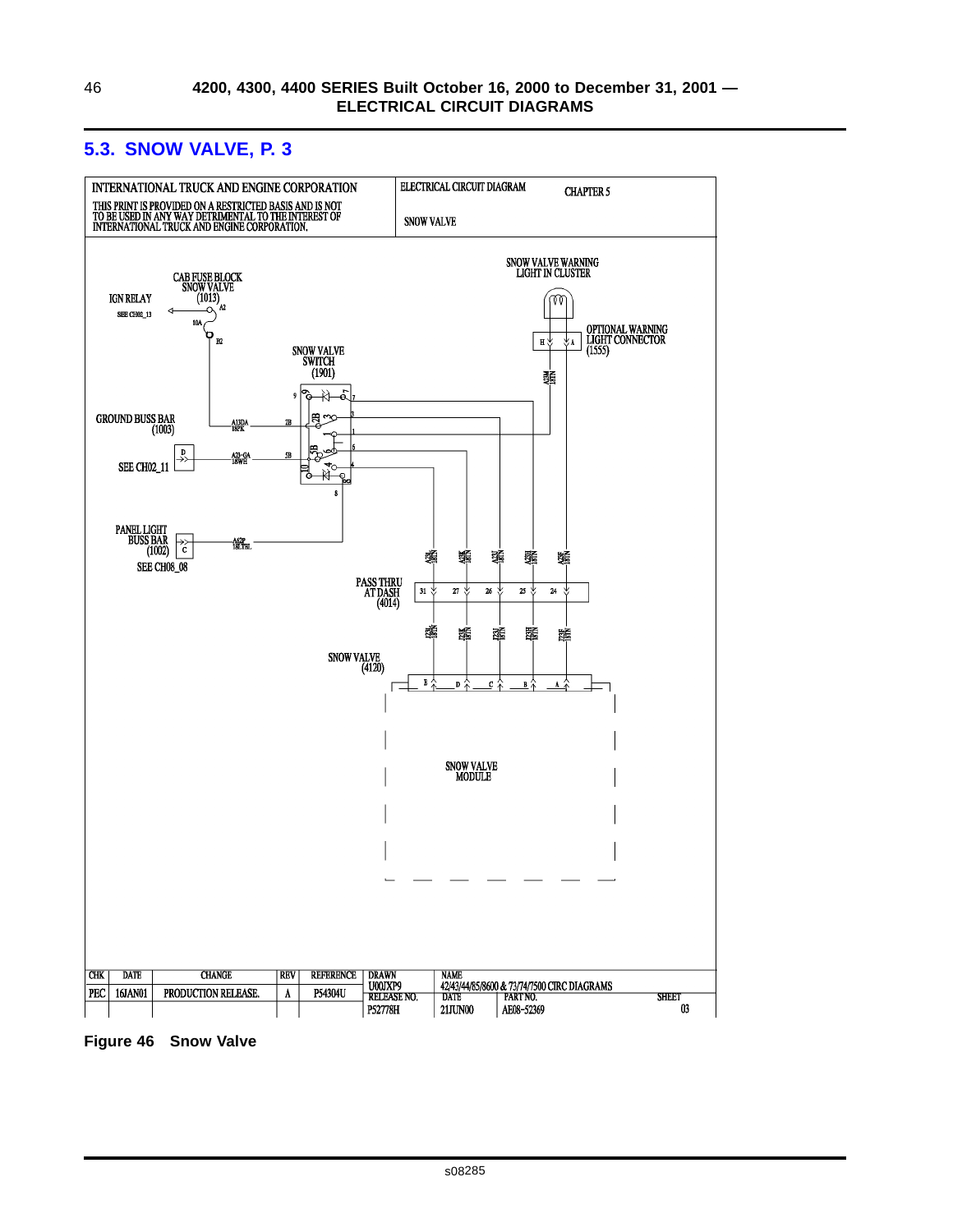# **6. ELECTRONIC ENGINES (CHAPTER 6)**

### <span id="page-54-0"></span>**6.1. ELECTRONIC ENGINE CONTROLS, I6–HEUI ENGINES, P. 1**



**Figure 47 Electronic Engine Controls, I6–HEUI Engines**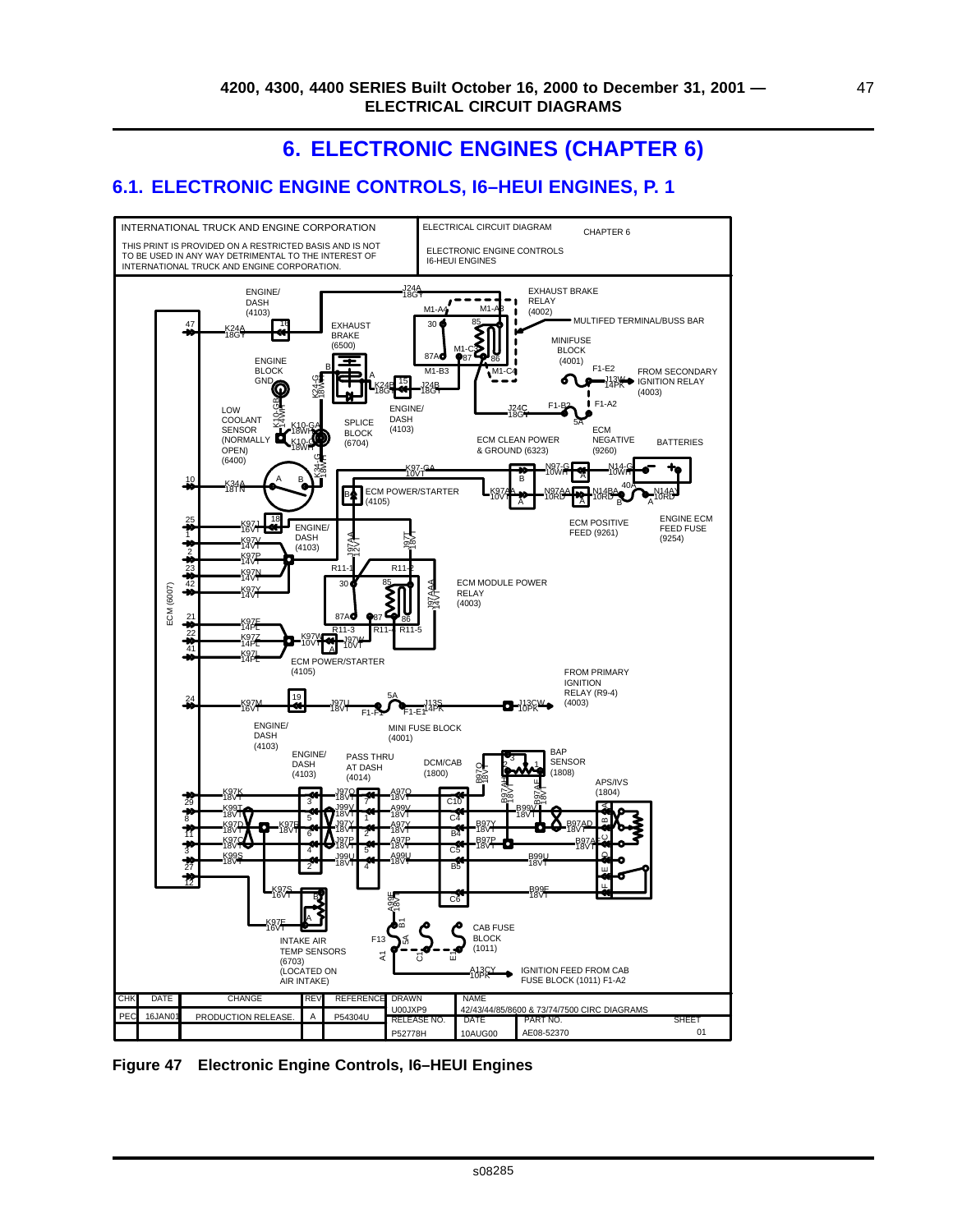### <span id="page-55-0"></span>**6.2. ELECTRONIC ENGINE CONTROLS, I6–HEUI ENGINE CRUISE CONTROL AND BODY BUILDER CONNECTIONS, P. 2**



**Figure 48 Electronic Engine Controls, I6–HEUI Engine Cruise Control and Body Builder Connections**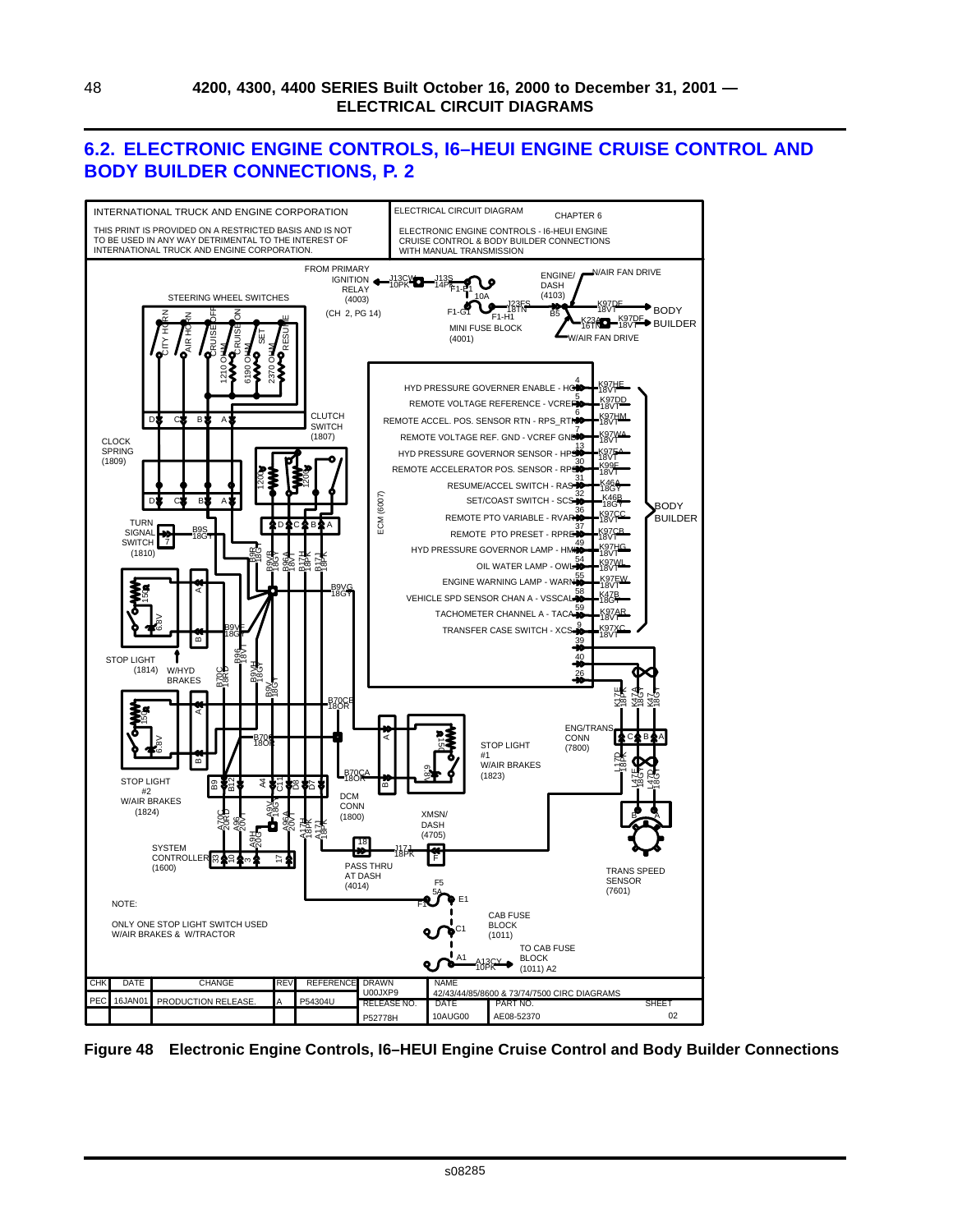### <span id="page-56-0"></span>**6.3. ELECTRONIC ENGINE CONTROLS, (V8–AVNT) ENGINES, P. 3**



**Figure 49 Electronic Engine Controls, (V8–AVNT) Engines**